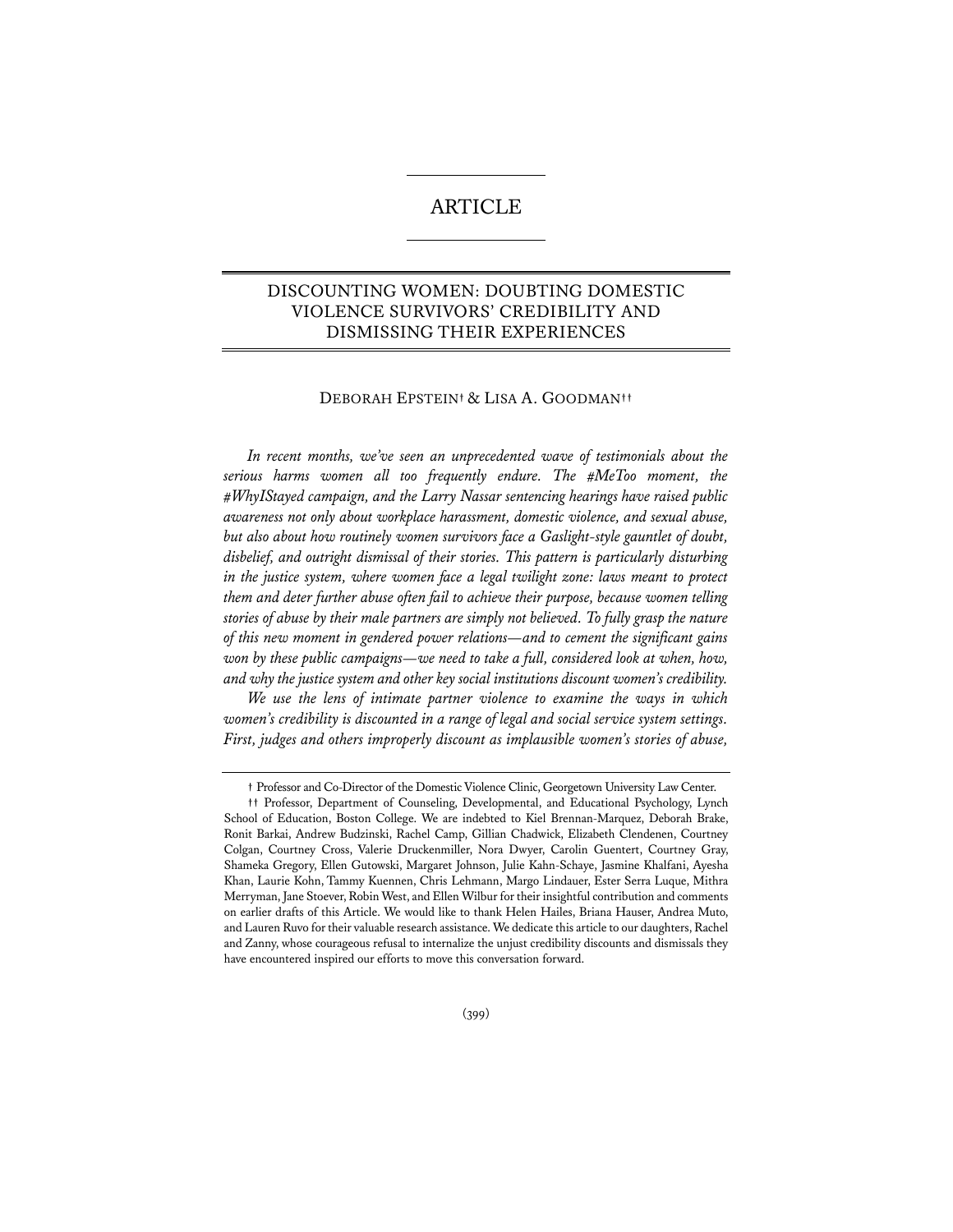*based on a failure to understand both the symptoms arising from neurological and psychological trauma, and the practical constraints on survivors' lives. Second, gatekeepers unjustly discount women's personal trustworthiness, based on both inaccurate interpretations of survivors' courtroom demeanor and negative cultural stereotypes about women and their motivations for seeking assistance. Moreover, even when a woman manages to overcome all the initial modes of institutional skepticism that minimize her account of abuse, she often finds that the systems designed to furnish her with help and protection dismiss the importance of her experiences. Instead, all too often, the arbiters of justice and social welfare adopt and enforce legal and social policies and practices with little regard for how they perpetuate patterns of abuse.* 

*Two distinct harms arise from this pervasive pattern of credibility discounting and experiential dismissal. First, the discrediting of survivors constitutes its own psychic injury—an institutional betrayal that echoes the psychological abuse women suffer at the hands of individual perpetrators. Second, the pronounced, nearly instinctive penchant for*  devaluing women's testimony is so deeply embedded within survivors' experience that it *becomes a potent, independent obstacle to their efforts to obtain safety and justice.* 

*The reflexive discounting of women's stories of domestic violence finds analogs among the kindred diminutions and dismissals that harm so many other women who resist the abusive exercise of male power, from survivors of workplace harassment to victims of sexual assault on and off campus. For these women, too, credibility discounts both deepen the harm they experience and create yet another impediment to healing and justice. Concrete, systematic reforms are needed to eradicate these unjust, gender-based credibility discounts and experiential dismissals, and to enable women subjected to male abuses of power at long last to trust the responsiveness of the justice system.* 

|  |                | I. TYPES OF GATEKEEPER-IMPOSED CREDIBILITY DISCOUNTS  405  |  |
|--|----------------|------------------------------------------------------------|--|
|  |                |                                                            |  |
|  |                |                                                            |  |
|  |                | a. Neurological Trauma: Traumatic Brain Injury  407        |  |
|  |                | b. Psychological Trauma: Post-Traumatic Stress Disorder410 |  |
|  |                |                                                            |  |
|  |                |                                                            |  |
|  |                |                                                            |  |
|  |                |                                                            |  |
|  | 1 <sub>1</sub> |                                                            |  |
|  | 2.             |                                                            |  |
|  |                | a.                                                         |  |
|  |                | b. The Woman Seeking Unfair Advantage in a Child           |  |
|  |                |                                                            |  |
|  | 3.             |                                                            |  |
|  |                |                                                            |  |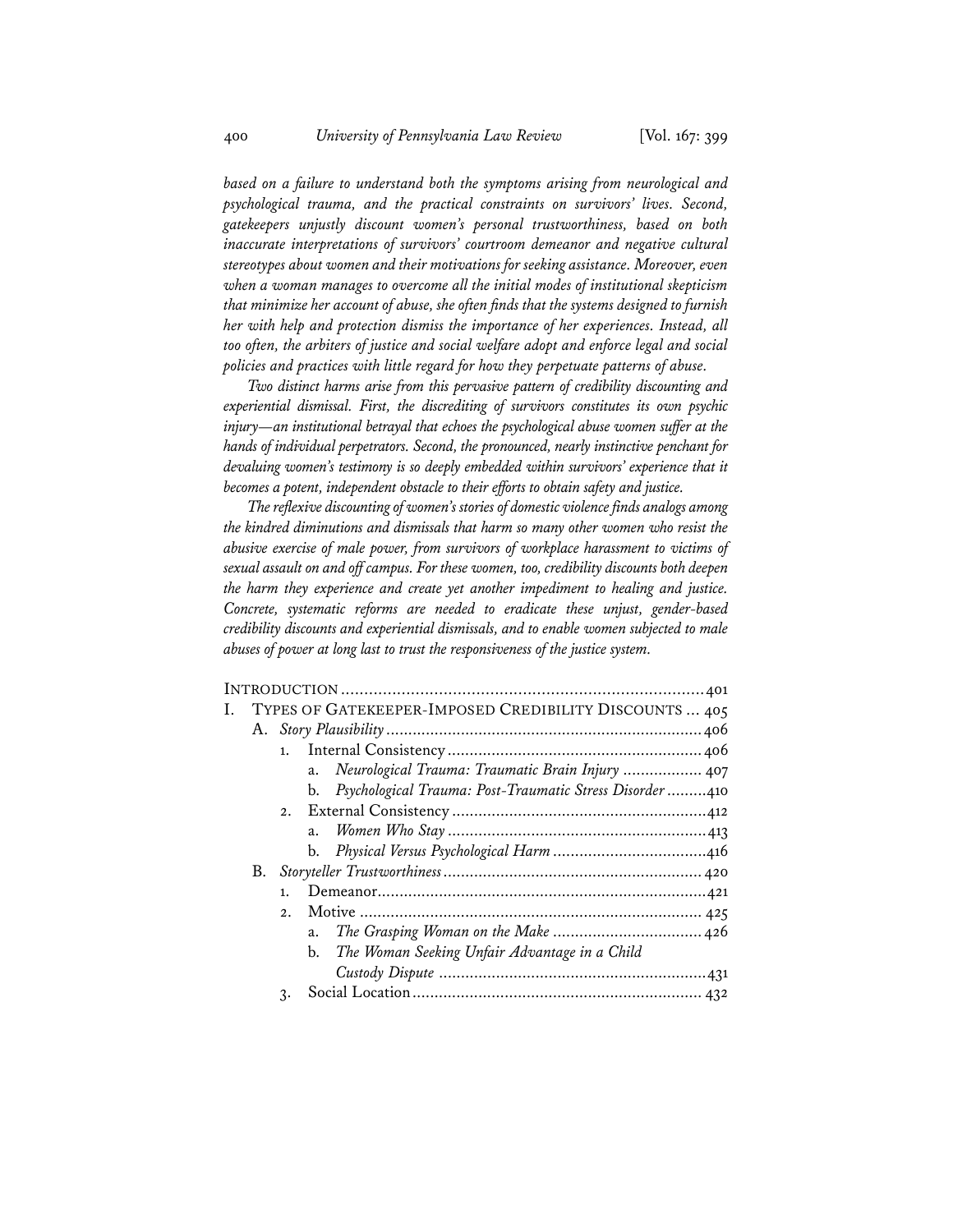| 2019 | Discounting Women | 401 |
|------|-------------------|-----|
|------|-------------------|-----|

| II. GATEKEEPER-IMPOSED EXPERIENTIAL DISCOUNTS  438        |  |  |  |  |
|-----------------------------------------------------------|--|--|--|--|
|                                                           |  |  |  |  |
|                                                           |  |  |  |  |
| III. THE IMPACT OF CREDIBILITY DISCOUNTS ON WOMEN         |  |  |  |  |
|                                                           |  |  |  |  |
| A. Psychological Harms and Institutional Gaslighting  447 |  |  |  |  |
|                                                           |  |  |  |  |
| IV. MOVING FORWARD: INITIAL STEPS TOWARD ERADICATING      |  |  |  |  |
| CREDIBILITY DISCOUNTS IN THE JUSTICE SYSTEM 453           |  |  |  |  |
|                                                           |  |  |  |  |

#### **INTRODUCTION**

We are at something of a feminist watershed moment in our society. For months, women have been coming forward in large numbers to share their stories about sexual harassment and assault in the workplace; stories of events that occurred over the course of decades, stories that survivors kept private until now.**<sup>1</sup>** It is both painful and exhilarating.

But as we hear this slow drip of horror stories, many of us struggle with the acute awareness that we've been here before. Back in 1991, during the Anita Hill–Clarence Thomas hearings,**<sup>2</sup>** the whole country confronted the ugly dynamic of sexual harassment—most particularly, how men use their power in the workplace hierarchy to subordinate women. (Some of us still have our "I believe Anita" buttons.) And yet here we are today, more than twenty-five years later, experiencing a similar sense of abrupt revelation and shock.

How can we still be surprised by these stories? It's not that workplace assault took a hiatus in the intervening quarter century. There were women all around us, women reading this essay right now, who continued to be sexually harassed. Women seeking legal protection from this kind of discriminatory abuse filed hundreds of thousands of complaints of sexual harassment and assault with the Equal Employment Opportunity

**<sup>1</sup>** *See, e.g.*, Stephanie Zacharek, Eliana Dockterman & Haley Sweetland Edwards, *Time Person of the Year 2017: The Silence Breakers*, TIME, Dec. 18, 2017; Anna Codrea-Rado, *#MeToo Floods Social Media With Stories of Harassment and Assault*, N.Y. TIMES (Oct. 16, 2017), https://www.nytimes.com/ 2017/10/16/technology/metoo-twitter-facebook.html?\_r=0.

**<sup>2</sup>** When she was in her mid-twenties, Anita Hill worked for Clarence Thomas at the Equal Employment Opportunity Commission. When President George H.W. Bush nominated Thomas to replace Justice Thurgood Marshall on the U.S. Supreme Court, Hill testified that Thomas had subjected her to sexual harassment on the job. Millions watched the televised broadcast of the confirmation hearings, as members of the Senate Judiciary Committee, all male and all white, questioned Hill. Ultimately, Thomas was confirmed, with a vote of 52–48. *See, e.g.*, JANE MAYER & JILL ABRAMSON, STRANGE JUSTICE: THE SELLING OF CLARENCE THOMAS (1994).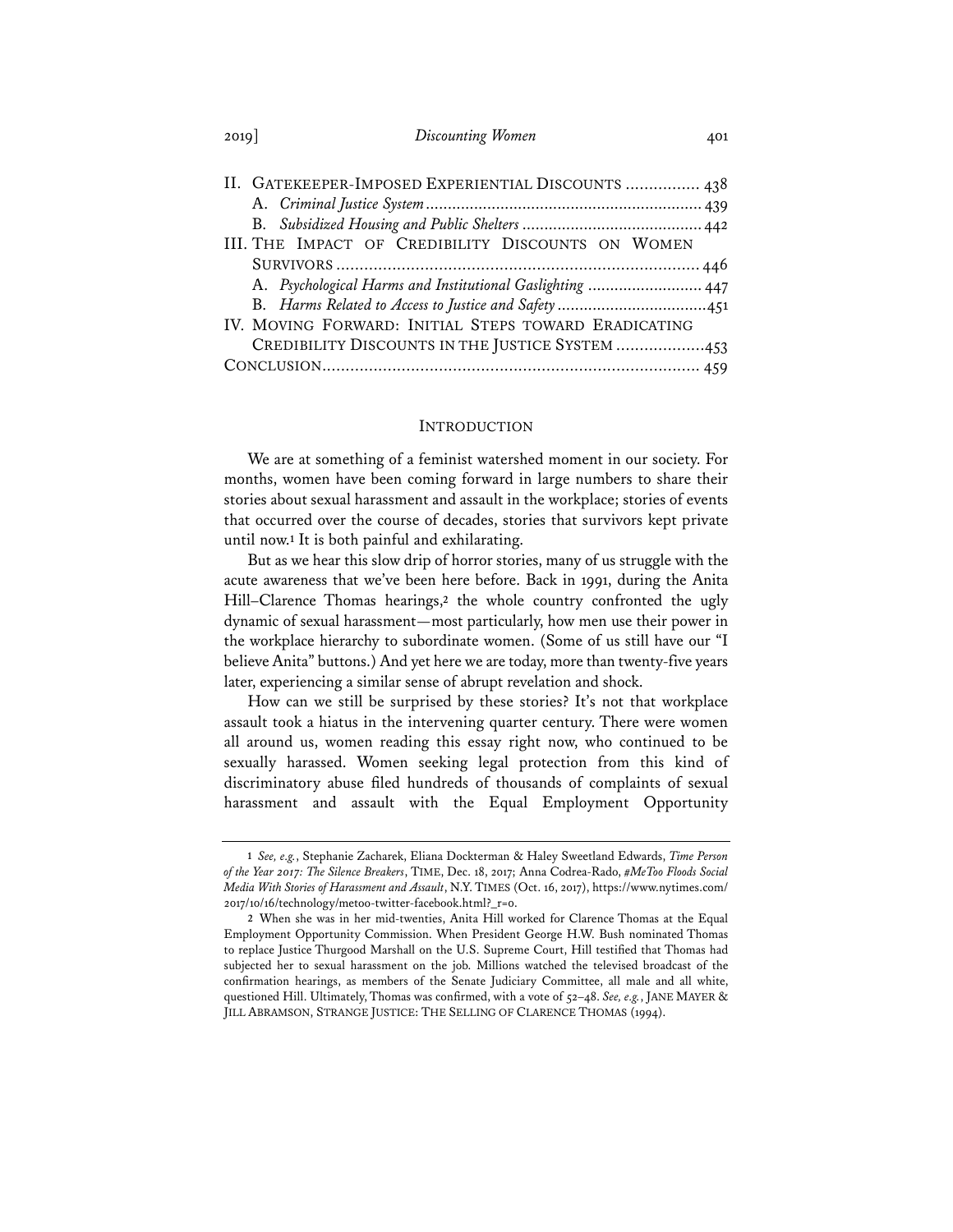Commission during that time.**<sup>3</sup>** But the broader culture stopped listening, relapsing into a long-standing tendency to trivialize women's experiences of abuse at the hands of powerful, predatory men.

Today's stories pouring out of Hollywood, Congress, and the media are just one facet of this long-simmering public scandal. After experiencing an initial victimization, many women also face a societal gauntlet of doubt, dismissal, or outright disbelief.

As more and more women stepped forward in all spheres of life to offer new testimonials to the #MeToo movement, we began to wonder about how this credibility discounting phenomenon plays out in the context of intimate partner violence**<sup>4</sup>**—another category of abuse that women primarily suffer at the hands of men.

The parallels are dramatic. Story after story demonstrates how, despite a substantial increase in public awareness of the problem, accompanied by improvements stemming from four decades of activism, scholarship, and training, women survivors of domestic violence face a persistent skepticism regarding both their accounts of abuse and their recitations of harm. Women find their credibility discounted**<sup>5</sup>** by the partners who abuse them, by the larger society in which they live, and by the gatekeepers of the justice and social service systems to which they turn for help.**<sup>6</sup>** This skepticism and suspicion compound the pre-existing, myriad harms inflicted via domestic abuse itself. And, perhaps even more important, the pronounced, nearly instinctive penchant for devaluing women's testimony is so deeply embedded within women's experience that it constitutes its own distinct obstacle to their ability to obtain safety and justice. Philosopher Alison Bailey captures, in part, the harm to which we refer: "Imagine living in an epistemic twilight zone, a world

**<sup>3</sup>** *See, e.g.*, Danielle Paquette, *Not Just Harvey Weinstein: The Depressing Truth About Sexual Harassment in America*, WASH. POST (Oct. 12, 2017), https://www.washingtonpost.com/news/wonk/wp/2017/10/12/notjust-harvey-weinstein-the-depressing-truth-about-sexual-harassment-in-america/?utm\_term=.5ecb78df70a9.

**<sup>4</sup>** We use the terms *intimate partner violence* and *domestic violence* interchangeably throughout this Article to describe a wide range of abuse—psychological, physical, sexual, or economic inflicted by a partner or former partner.

**<sup>5</sup>** The term "credibility discount," used frequently in this essay, was originally coined by Deborah Tuerkheimer, in a thoughtful analysis of women's experiences of sexual assault. Deborah Tuerkheimer, *Incredible Women: Sexual Violence and the Credibility Discount*, 166 U. PA. L. REV. 1, 3 (2017). We use the same term here in part to advance a dialogue about the universality of credibility discounting across contexts where women attempt to resist male abuses of power.

**<sup>6</sup>** This essay focuses on the credibility of straight women survivors in particular. We recognize, of course, that other survivor groups experience serious challenges in terms of achieving credibility. Male survivors, both in heterosexual and same-sex intimate relationships, are often dismissed or even ridiculed. Genderqueer survivors also face major credibility challenges. Our main objective here is to bring to light the persistent and particularized story of our cultural refusal to credit *women as women*, and especially those who have experienced relationship abuse at the hands of men. We also address the ways in which women's intersecting identities, on dimensions such as race, class, and sexual orientation, profoundly affect the likelihood that they will be discredited, as well as their experience of discrediting.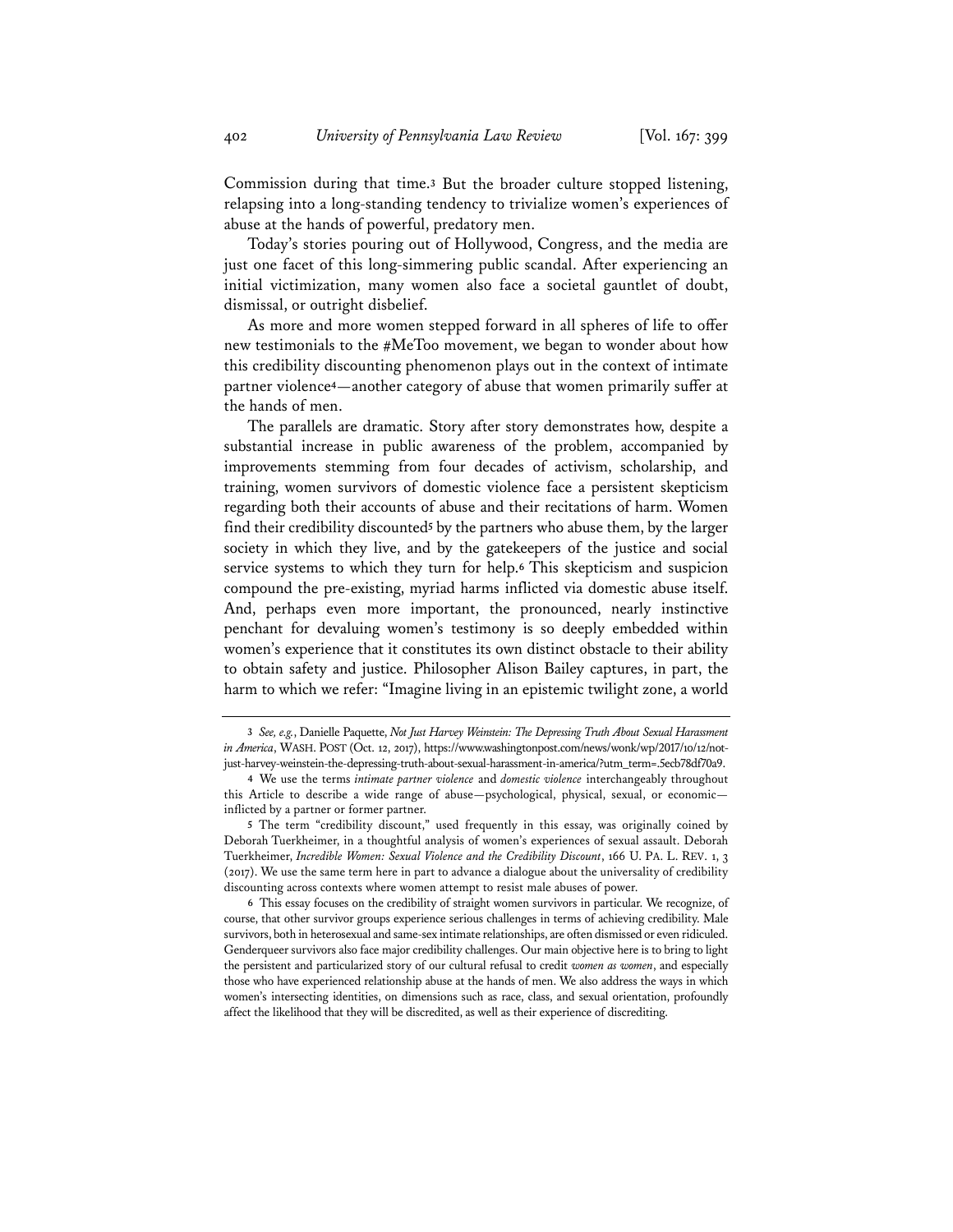where many of your lived experiences are regularly misunderstood, distorted, dismissed, erased, or simply rejected as unbelievable."**<sup>7</sup>** But even this capacious understanding fails to capture the full dimensions of the problem. Women also face a legal twilight zone; laws meant to protect them, compensate them, and deter further abuse often fail in application, because women telling stories of abuse by their male partners are simply not believed.

This experience—the reflexive discounting of women's stories of domestic violence—offers a useful vantage point into the kindred diminutions and dismissals that harm so many other women who resist the abusive exercise of male power, from survivors of workplace harassment to victims of sexual assault on and off campus.**<sup>8</sup>** For all of these women, credibility discounts both deepen the harm they experience and create yet another obstacle to healing and justice.

This Article critically examines how the justice system and other key institutions of our society systematically discount the credibility of women survivors of domestic violence. Our analysis is based on a wide range of legal, psychological, philosophical, and cultural sources, including the more than twenty-five years of experience each of us has had, individually and in collaboration, representing survivors in civil protection order cases, conducting empirical research with survivors of intimate abuse, and consulting with local and national domestic violence organizations.**<sup>9</sup>**

A central focus here is on the civil justice system, with particular attention paid to women's efforts to secure safety and a measure of redress in the form of civil protection orders—the legal remedy most commonly utilized by

**<sup>7</sup>** Alison Bailey, *The Unlevel Knowing Field: An Engagement with Dotson's Third-Order Epistemic Oppression*, 3 SOC. EPISTEMOLOGY REV. & REPLY COLLECTIVE 62, 62 (2014).

**<sup>8</sup>** *See infra* text accompanying notes 244–219.

**<sup>9</sup>** Author Deborah Epstein has represented or closely supervised the representation of over 750 petitioners in civil protection order cases in D.C. Superior Court. She served as Co-Chair of the effort to create and implement the D.C. Superior Court's integrated Domestic Violence Unit, Co-Director of the D.C. Superior Court's Domestic Violence Intake Center, and Chair of the D.C. Domestic Violence Fatality Review Commission. She is the author of the D.C. Superior Court's *Domestic Violence Benchbook*, has trained hundreds of police officers, worked in close collaboration with prosecutors on intimate partner violence cases, and written numerous articles addressing domestic violence issues. She has been a member of the D.C. Mayor's Commission on Violence Against Women, and the National Football League Players' Association Domestic Violence Commission, and has served on the Board of Directors of the D.C. Coalition Against Domestic Violence and the House of Ruth. Author Lisa Goodman has published over one hundred peer-reviewed articles based on her extensive research on the experience of intimate partner survivors as they move through systems designed to help them, including social service and justice systems. She has also supervised scores of domestic violence advocates working in a residential setting; conducted numerous evaluations of domestic violence programs; led workshops on trauma-informed approaches to domestic violence services, survivordefined approaches to advocacy, and evaluating domestic violence programs; and consulted to the National Domestic Violence Resource Center, The National Domestic Violence Hotline, Futures Without Violence, The Full Frame Initiative, and The Second Step.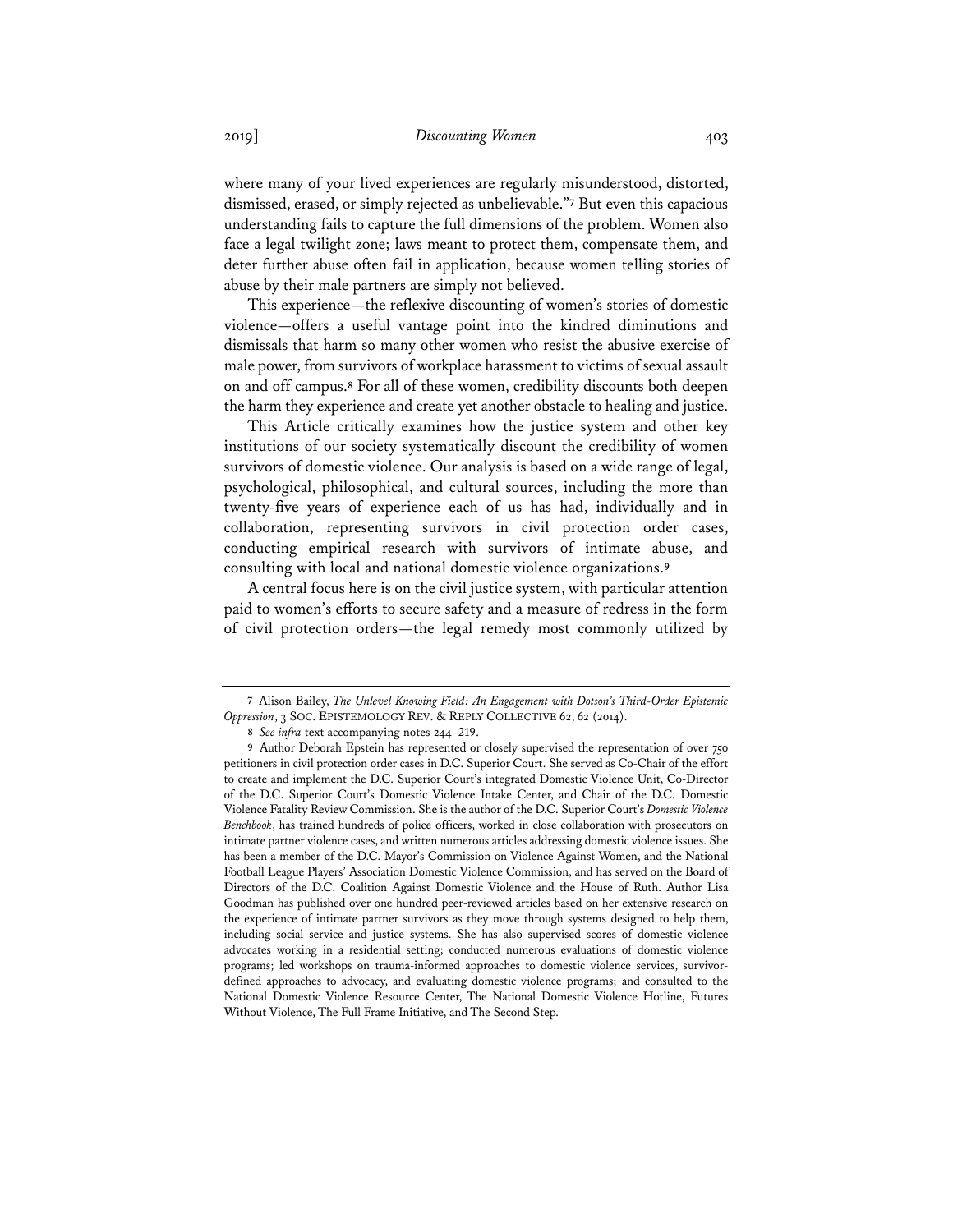domestic violence survivors.**<sup>10</sup>** Because the civil justice system offers no right to counsel, only those who can afford an attorney, or find a pro bono lawyer, are represented. These cases are quite different than those in the criminal courts, where the prosecution commands the investigative resources of the police and wields the full power of the state to subpoena corroborative evidence and compel witnesses to testify. In contrast, in approximately eighty percent of civil protection order and related family law cases,**<sup>11</sup>** neither the survivor nor the accused perpetrator has a lawyer, discovery is limited,**<sup>12</sup>** and virtually no one has the resources to retain a private investigator.**<sup>13</sup>** As a result, few survivors have access to potentially powerful corroborative evidence. Moreover, they lack the benefit of legal advice about what types of more easily available evidence would be useful to bring to court.**<sup>14</sup>**

These forces all but guarantee that most civil protection order cases end up in the "he said/she said," or "word on word" realm. It's the survivor's testimony against that of her intimate partner. This testimonial structure places enormous pressure on individual credibility. In the end, most protection order cases boil

**12** In a recent survey of chief judges in courts across the United States, thirty-three percent reported that pro se litigants faced challenges related to discovery issues that were sufficiently problematic that they could affect the case in most or all cases. DONNA STIENSTRA ET AL., FED. JUDICIAL CTR., ASSISTANCE TO PRO SE LITIGANTS IN U.S. DISTRICT COURTS: A REPORT ON SURVEYS OF CLERKS OF COURT AND CHIEF JUDGES 21-23 (2011), https://www.fjc.gov/content/assistance-pro-se-litigantsus-district-courts-report-surveys-clerks-court-and-chief-judge-1 [https://perma.cc/3WWE-N6RG].

**13** Many survivors of domestic violence, and thus many petitioners in protection order cases, are low income. *See infra* text accompanying note 141.

**<sup>10</sup>** Caroline Vaile Wright & Dawn M. Johnson, *Encouraging Legal Help Seeking for Victims of Intimate Partner Violence: The Therapeutic Effects of the Civil Protection Order*, 25 J.TRAUMATIC STRESS 675, 675 (2012).

**<sup>11</sup>** *See, e.g.*, Amy Barasch, *Justice for Victims of Domestic Violence: One Thing They Really Need Is Lawyers*, SLATE (Feb. 19, 2015, 9:30 AM), http://www.slate.com/articles/news\_and\_politics/jurisprudence/2015/02/ domestic\_violence\_protection\_victims\_need\_civil\_courts\_and\_lawyers.html ("[Eighty] percent of people in our civil courts do not have a lawyer . . ."); *see also* LEGAL SERVS. CORP., THE JUSTICE GAP: MEASURING THE UNMET CIVIL LEGAL NEEDS OF LOW-INCOME AMERICAN*s* 52 (2017), https://www.lsc.gov/sites/default/files/images/TheJusticeGap-FullReport.pdf [https://perma.cc/KZL3- RGUD] ("Low-income survivors of recent domestic violence or sexual assault received inadequate or no professional legal help for 86% of their civil legal problems in 2017."); STATE OF MD.ADMIN. OFFICE OF THE COURTS, DOMESTIC VIOLENCE MONTHLY SUMMARY REPORTING (2017), http://jportal.mdcourts.gov/dv/DVCR\_Statewide\_2017\_1.pdf [https://perma.cc/4HCC-APE6] (demonstrating that, in Maryland, 82.5% of petitioners were pro se in protective order cases during 2017) Beverly Balos, *Domestic Violence Matters: The Case for Appointed Counsel in Protective Order Proceedings*, 15 TEMP. POL. & CIV. RIGHTS L. REV. 557, 567 (2006) (noting that in Illinois, neither party was represented in 83.4% of protective order cases).

**<sup>14</sup>** A survivor may have access to some corroborative evidence, typically in the form of voice mails, photographs, texts, and social media posts. In many cases, however, a survivor no longer has access to such evidence; particularly in the absence of legal advice, she may have deleted the relevant files, either inadvertently or because they were too upsetting to retain. And because these cases are scheduled as emergency litigation, they typically move from filing to trial in two to three weeks—insufficient time to subpoena useful evidence in the absence of focused legal advice, even in jurisdictions providing nonlawyers with subpoena power.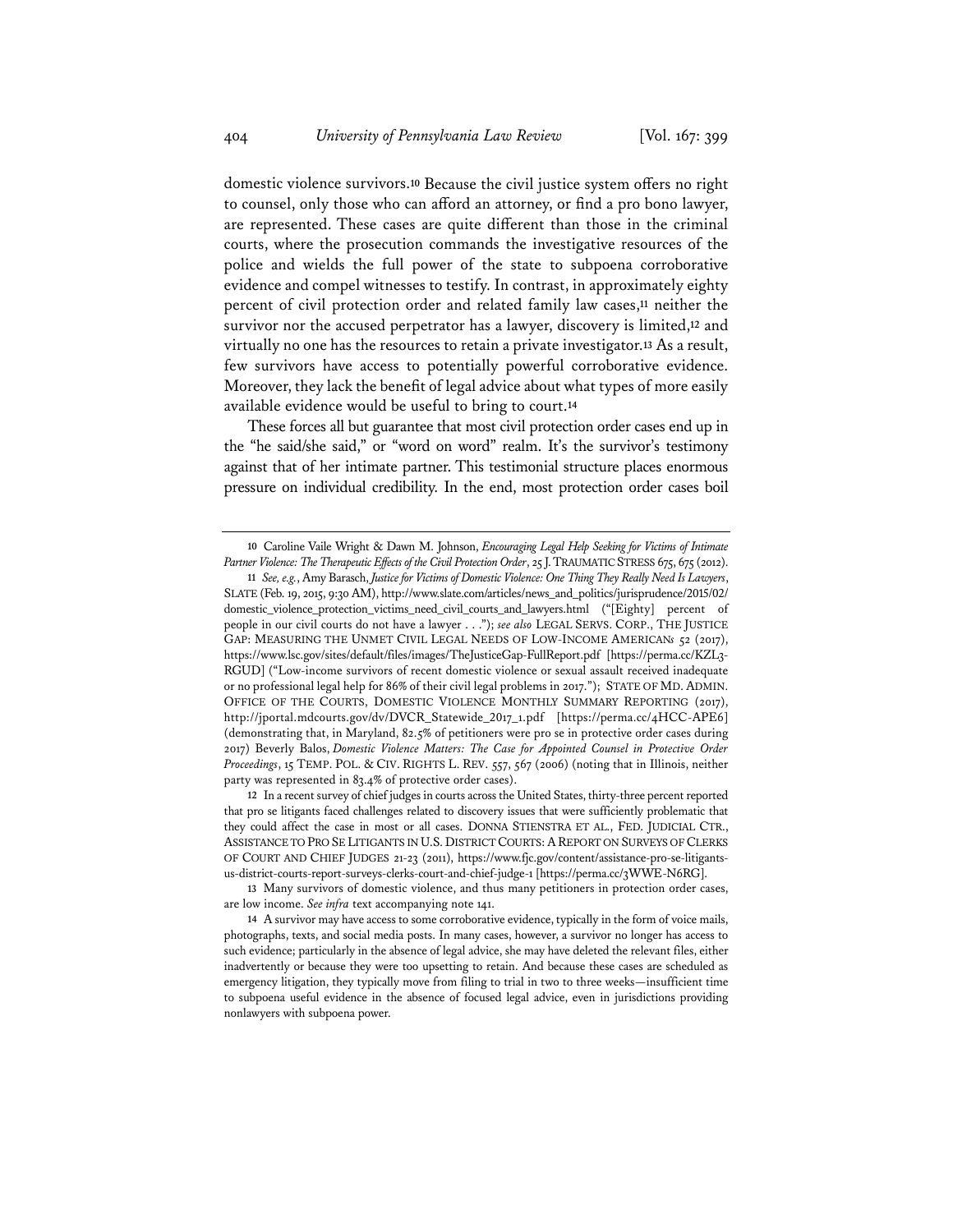down to this: if a survivor is believed, the judge will award her protection. If she is not believed, the judge will deny it. This fact—the central importance of a survivor's credibility in the protection order and broader civil justice system—led us to focus on that system as a core area of inquiry.

We examine credibility discounting from a variety of perspectives. In Part I, we analyze the two essential ways in which justice and social service system gatekeepers discount the credibility of women survivors seeking safety. First, judges and others *improperly discount as implausible women's stories of abuse*, due to a failure to understand the symptoms arising from neurological and psychological trauma as well as the practical realities of survivors' lives. Second, gatekeepers *unjustly discount women's personal trustworthiness*, based on inaccurate interpretations of survivors' courtroom demeanor, as well as negative cultural stereotypes about women and their motivations for seeking assistance.

In Part II, we explore how these credibility discounts are reinforced by the broader context of legal and social service systems that are willing to tolerate the harmful impact of laws, policies, and practices on survivors. Even when a woman makes it through the credibility discount gauntlet, she often finds that the systems to which she turns for help *dismiss her experiences and trivialize the importance of her harms*, adopting and enforcing policies with little or no regard for the ways in which they operate to her detriment.

In Part III, we examine the harms inflicted by this combination of discounting women's credibility and dismissing women's experiences. First, these harms can be measured as an additional psychic injury to survivors, an institutional betrayal that echoes the psychological abuse imposed by individual perpetrators. Second, the pervasive nature of these harms creates a distinct obstacle to survivors' ability to access justice and safety, in addition to the many, more concrete stumbling blocks with which domestic violence victims are all too familiar.

Finally, in Part IV, we offer suggestions for initial efforts to eradicate these unjust, gender-based credibility discounts and experiential dismissals. Adopting these reforms would allow women subjected to male abuses of power to trust the responsiveness of the justice system and our larger society.

# I. TYPES OF GATEKEEPER-IMPOSED CREDIBILITY DISCOUNTS

Women survivors of abuse inflicted by their intimate partners encounter doubt, skepticism, or disbelief in their efforts to obtain justice and safety from judges and other system gatekeepers.**<sup>15</sup>** First, their stories of abuse appear less plausible than other stories told in the justice system. We tend to believe stories

**<sup>15</sup>** The most complete exploration of credibility-based obstacles to date can be found in the brief but insightful essay by Lynn Hecht Schafran, *Credibility in the Courts: Why Is There a Gender Gap?*, JUDGES' J., Winter 1995, at 42.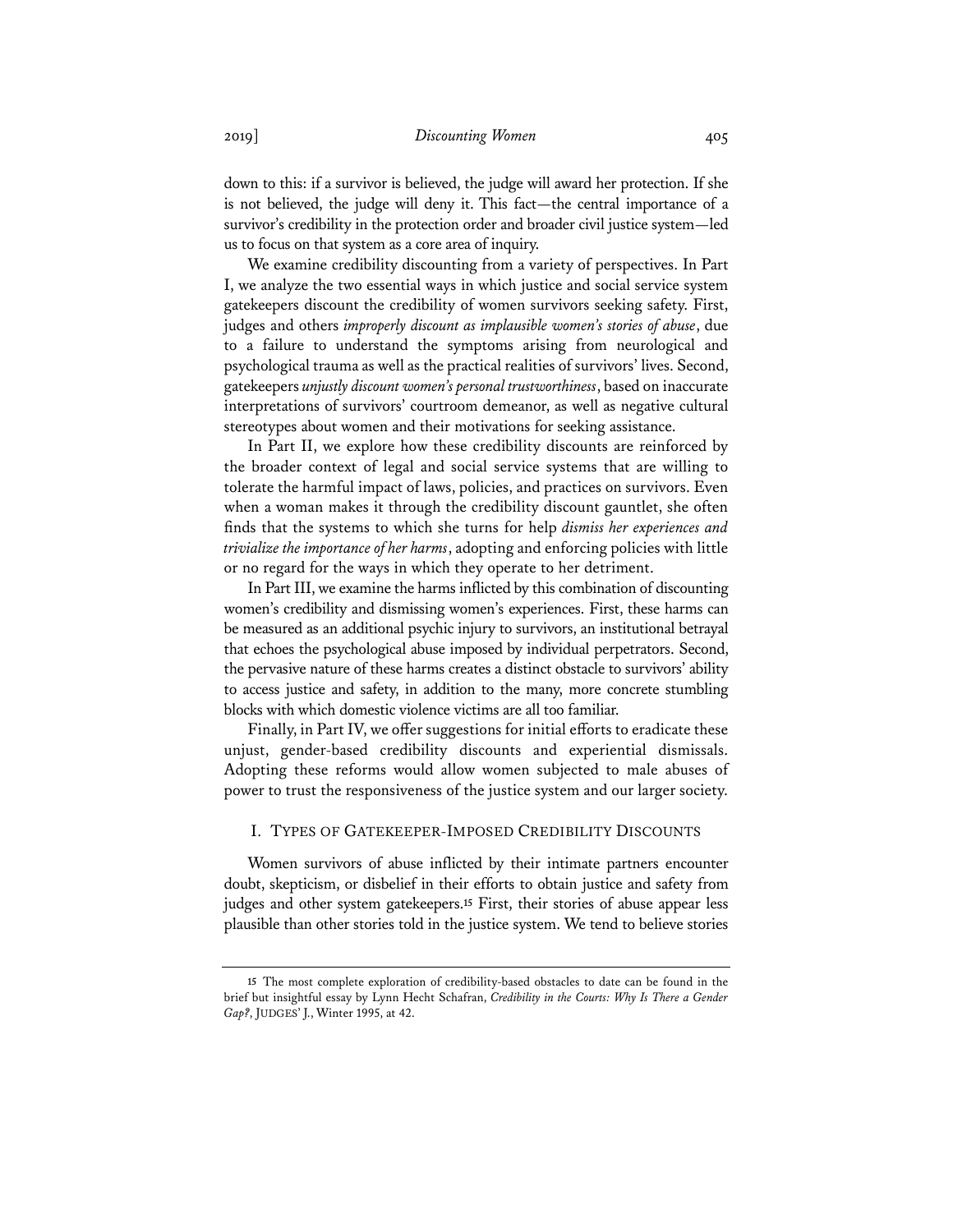that are internally consistent—they have a linear thread and are emotionally and logically coherent. But domestic violence often results in neurological and psychological trauma, both of which can affect a survivor's comprehension and memory. The result is a story that, to the untrained ear, sounds internally inconsistent and therefore implausible. In addition, we tend to believe stories that are externally consistent—that fit in with how we believe the world works. But many aspects of the domestic violence experience are foreign, and therefore incomprehensible, to most nonsurvivors. The result is a story that appears on its surface to lack external consistency, and therefore—again—to be less plausible. Second, our assessments of women's personal trustworthiness suffer from skepticism rooted in perceptions of survivors' apparent "inappropriate" demeanor, prejudicial stereotypes regarding women's false motives, and the longstanding cultural tendency to disbelieve women simply because they are women.

## A. *Story Plausibility*

Narrative theorists and cognitive scientists agree that human beings are hard-wired to organize facts into "meaningful patterns."**<sup>16</sup>** This "need for narrative form is so strong that we don't really believe something is true unless we can see it as a story."**<sup>17</sup>** And storytelling is central to the justice system as well;**<sup>18</sup>** it is the primary method judges and juries use to assess the reliability of facts presented at trial. Accordingly, any time a survivor needs to go through a gatekeeper to access resources or justice or safety, she has to tell some sort of story about her domestic violence experience. And if she is to succeed, her story must be a plausible one. So what makes a story plausible?

#### 1. Internal Consistency

First, we believe stories that are *internally consistent*. That is, we grant credibility to stories that make logical and emotional sense, have a continuous,

**<sup>16</sup>** CAROLYN GROSE & MARGARET E. JOHNSON, LAWYERS, CLIENTS & NARRATIVE: A FRAMEWORK FOR LAW STUDENTS AND PRACTITIONERS 15-16 (2017); *see also* DAVID CHAVKIN, CLINICAL LEGAL EDUCATION: A TEXTBOOK FOR LAW SCHOOL CLINICAL PROGRAMS 93-94 (2002); LISA CRON, WIRED FOR STORY: THE WRITER'S GUIDE TO USING BRAIN SCIENCE TO HOOK READERS FROM THE VERY FIRST SENTENCE 185–199 (2012); Kay Young & Jeffrey Saver, *The Neurology of Narrative*, SUBSTANCE, Mar. 2001, at 74.

**<sup>17</sup>** H. PORTER ABBOTT, THE CAMBRIDGE INTRODUCTION TO NARRATIVE 44 (2d ed. 2008). "For anyone who has read to a child or taken a child to the movies and watched her rapt attention, it is hard to believe that the appetite for narrative is something we learn rather than something that is built into us through our genes." *Id.* at 3.

**<sup>18</sup>** "[T]he law is awash in storytelling." ANTHONY G. AMSTERDAM & JEROME BRUNER, MINDING THE LAW 110 (2000).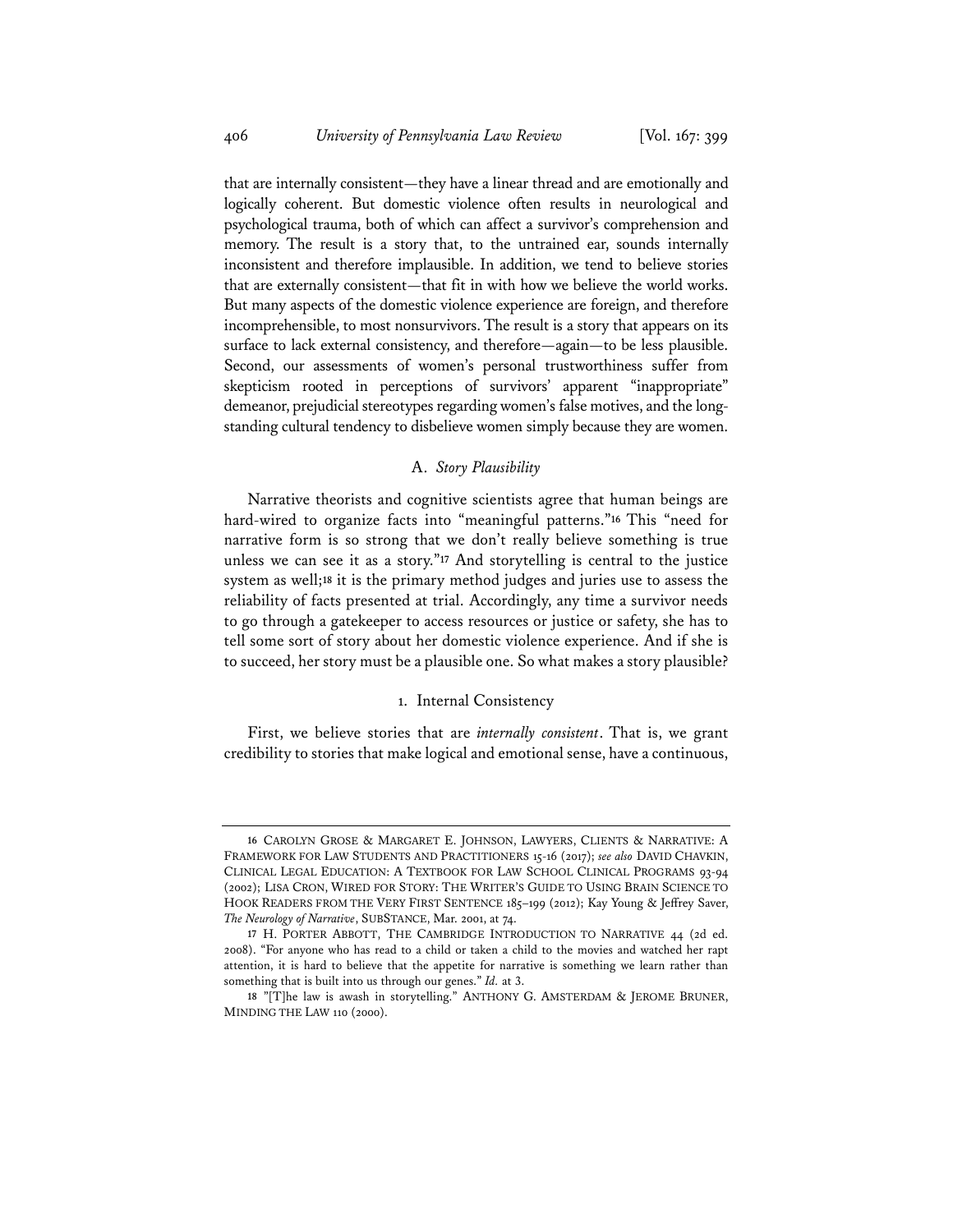linear thread, form a coherent whole, and contain no significant, unexplained gaps in time or action.**<sup>19</sup>**

But for many domestic violence survivors, telling the truthful story of their abusive experience involves a narrative that is more impressionistic than linear, and that appears somewhat illogical or emotionally off-kilter. The tension between our desire for internal consistency and the realities of survivor stories can be explained in part by some of the neurological and psychological consequences of domestic violence itself, such as traumatic brain injury and posttraumatic stress disorder.

#### a. *Neurological Trauma: Traumatic Brain Injury*

Traumatic Brain Injury (TBI) can result from either blunt-force trauma to the head (for example, being hit by an object, having your head smashed against something, or being violently shaken), or from reduced oxygen to the brain (for example, through strangulation).**<sup>20</sup>** Blows to the head can cause cranial bleeding or damage cranial blood vessels and nerves. A lack of oxygen can result in the decreased function or death of brain cells.**<sup>21</sup>**

In domestic violence cases, both blunt force trauma and strangulation are relatively common. One study of women in three New York domestic violence

**<sup>19</sup>** GROSE & JOHNSON, *supra* note 16, at 16. These correlations apply in the courtroom as well; research demonstrates strong correlations between courtroom credibility determinations and the internal consistency of stories. Numerous studies reveal a strong belief that inconsistencies indicate inaccuracies, and this perception guides juror decisionmaking. *See, e.g.*, Garrett L. Berman, Douglas J. Narby & Brian L. Cutler, *Effects of Inconsistent Eyewitness Statements on Mock-Jurors' Evaluations of the Eyewitness, Perceptions of Defendant Culpability, and Verdicts*, 19 LAW & HUM. BEHAV. 79 (1995); Garrett L. Berman & Brian L. Cutler, *Effects of Inconsistencies in Eyewitness Testimony on Mock-Juror Decision Making*, 81 J. APPLIED PSYCHOL. 170 (1996); Neil Brewer et al., *Beliefs and Data on the Relationship Between Consistency and Accuracy of Eyewitness Testimony*, 13 APPLIED COGNITIVE PSYCHOL. 297 (1999); Neil Brewer & R.M. Hupfeld, *Effects of Testimonial Inconsistencies and Witness Group Identity on Mock-Juror Judgments*, 34 J.APPLIED SOC.PSYCHOL. 493 (2004); Sarah L. Desmarais, *Examining Report Content and Social Categorization to Understand Consistency Effects on Credibility*, 33 LAW & HUM. BEHAV. 470 (2009); Rob Potter & Neil Brewer, *Perceptions of Witness Behaviour–Accuracy Relationships Held by*  Police, Lawyers and Mock Jurors, 6 PSYCHIATRY, PSYCHOL. & L. 97, 101 (1999). The centrality of internal consistency in courtroom credibility determinations is reflected in treatises advising litigators about how to attack and undermine the credibility of a witness for the opposing side. *See, e.g.*, PAUL BERGMAN, TRIAL ADVOCACY IN A NUTSHELL 58 (5th ed. 2013).

**<sup>20</sup>** OR. DEP'T OF JUSTICE, TRAUMATIC BRAIN INJURY AND DOMESTIC VIOLENCE, http://www.doj.state.or.us/wp-content/uploads/2017/08/traumatic\_brain\_injury\_and\_domestic\_violence.pdf [https://perma.cc/7ZVD-XBWJ] (last visited Jan. 23, 2018); PARTNERS FOR PEACE, *Understanding Traumatic Brain Injury, Concussion and Strangulation in Domestic Violence* (Oct. 11, 2016), http://www.partnersforpeaceme.org/understanding-traumatic-brain-injury-concussion-strangulationdomestic-violence/ [https://perma.cc/D7CX-V9F9].

**<sup>21</sup>** NAT'L INST. OF NEUROLOGICAL DISORDERS & STROKE, *Traumatic Brain Injury: Hope Through Research: How Does TBI Affect the Brain*, https://www.ninds.nih.gov/Disorders/Patient-Caregiver-Education/Hope-Through-Research/Traumatic-Brain-Injury-Hope-Through#3218\_2 [https://perma.cc/C8HD-SBEL] (last modified June 28, 2017).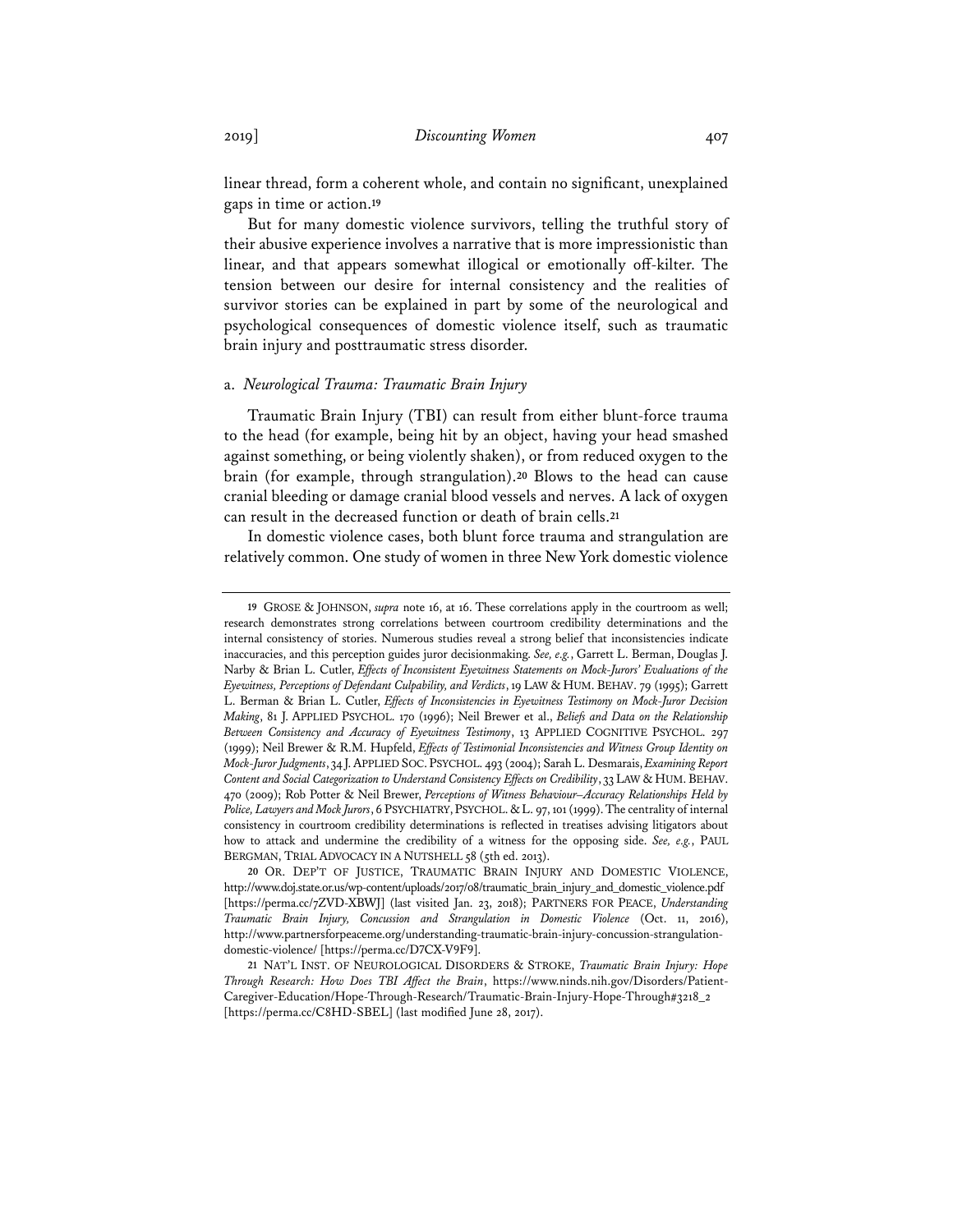shelters found that ninety-two percent of the women questioned had been hit in the head by their partners more than once; eighty-three percent had been hit in the head and shaken severely; and eight percent had been hit in the head over twenty times in the preceding year.**<sup>22</sup>** Forty percent of these women lost consciousness as a result of at least one of the assaults they endured.**<sup>23</sup>** In another study, emergency room data indicated that sixty-seven percent of women treated for intimate partner violence–related injuries reported problems consistent with a diagnosis of head injury.**<sup>24</sup>**

Even mild TBI—which can occur after only a short period without oxygen to the brain—can result in a significant and profound impact on memory and behavior, inducing symptoms such as confusion, poor recall, inability to link parts of the story together or to articulate a logical sequence of events, uncertainty about detail, and even recanting of stories (i.e., renouncing them as untrue after accurately reporting them to friends, family, police, or even judges).**<sup>25</sup>** In many ways, this is hardly surprising; people with an impaired sense of the consistency of their own experience are unlikely to produce consistent narratives of that experience on demand.

Because research demonstrating the frequency of TBI in the domestic violence context is relatively new, however, few justice system gatekeepers are aware of its potential neurological effects.**<sup>26</sup>** Even in hospital emergency rooms, where medical professionals now routinely perform TBI screens when

**<sup>22</sup>** Helene Jackson, Elizabeth Philp, Ronald L. Nuttall & Leonard Diller, *Traumatic Brain Injury: A Hidden Consequence for Battered Women*, 33 PROF. PSYCHOL.: RES. & PRAC. 39, 41, 42 (2002) (showing that correlations between frequency of being hit in the head and severity of cognitive symptoms were statistically significant).

**<sup>23</sup>** *Id.* at 41.

**<sup>24</sup>** John D. Corrigan et al., *Early Identification of Mild Traumatic Brain Injury in Female Victims of Domestic Violence*, AM. J. OBSTETRICS & GYNECOLOGY, May 2003, at S71, S74. Yet another sampled women from both shelter and non-shelter populations who all had sustained at least one physically abusive encounter and found nearly seventy-five percent of the entire sample reported a domestic violence–related TBI. Eve M. Valera & Howard Berenbaum, *Brain Injury in Battered Women*, 71 J. CONSULTING & CLINICAL PSYCHOL. 797, 799 (2003).

**<sup>25</sup>** Valera & Berenbaum, *supra* note 24, at 801; Eve Valera, *Increasing Our Understanding of an Overlooked Public Health Epidemic: Traumatic Brain Injuries in Women Subjected to Intimate Partner Violence*, 27 J. WOMEN'S HEALTH 735, 735 (2018) ("[T]he greater the number and more recent . . . the TBIs, the more poorly women tended to perform on measures of memory, learning, and cognitive flexibility, and the higher . . . the levels [of PTSD symptoms]."); *see also* Gwen Hunnicut, Kristine Lundgren, Christine Murray & Loreen Olson, *The Intersection of Intimate Partner Violence and Traumatic Brain Injury: A Call for Interdisciplinary Research*, 32 J. FAM. VIOLENCE 471, 474 (2017); Maria E. Garay-Serratos, *A Secret Epidemic: Traumatic Brain Injury Among Domestic Violence Victims*, L.A. TIMES (Oct. 12, 2015), http://beta.latimes.com/opinion/op-ed/la-oe-1012-garayserratos-tbidomestic-abuse-20151012-story.html; Rachel Louise Snyder, *No Visible Bruises: Domestic Violence and Traumatic Brain Injury*, NEW YORKER (Dec. 30, 2015), https://www.newyorker.com/news/newsdesk/the-unseen-victims-of-traumatic-brain-injury-from-domestic-violence.

**<sup>26</sup>** *See* Kevin Davis, *Brain Trials: Neuroscience Is Taking a Stand in the Courtroom*, 98 A.B.A. J. 37, 37-38 (2012).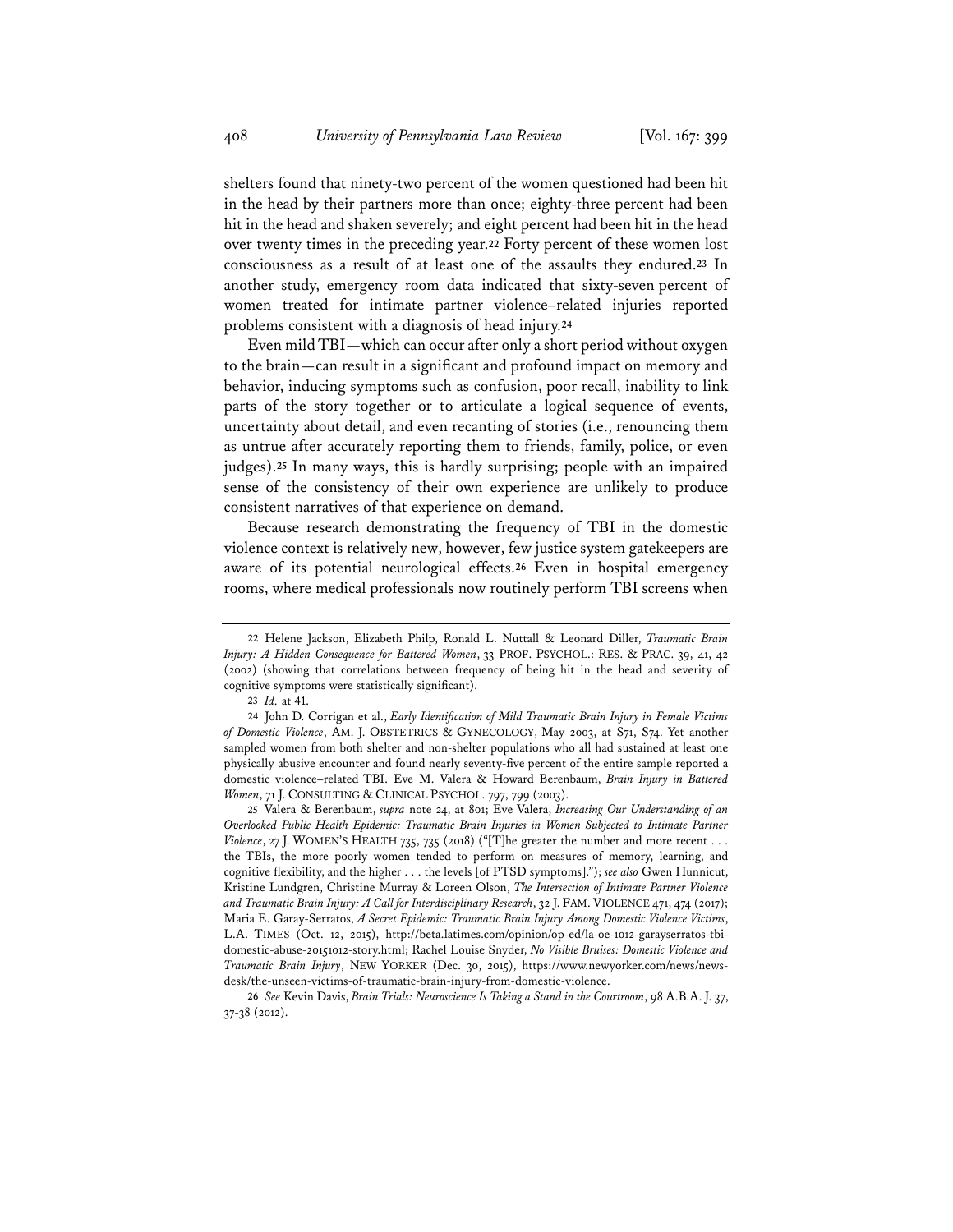a patient presents with certain kinds of athletic injuries, partner abuse victims are rarely screened.**<sup>27</sup>** And because most injuries caused by strangulation are internal, patients admitted in the absence of such screens are unlikely to be considered for a TBI diagnosis.**<sup>28</sup>** As a result, survivors themselves are unlikely to know that they are at risk for TBI, unlikely to get treatment, and unlikely to know about the possible symptoms they may later experience.**<sup>29</sup>** This creates a perfect storm of ignorance: a survivor is more likely to tell justice system gatekeepers a story that lacks internal consistency; the survivor herself is unlikely to be able to understand or explain this apparent failing; and those gatekeepers, in turn, are more likely to hear her story as less plausible and, accordingly, impose an unjust credibility discount on her narrative.

The following true story illustrates the problem.**<sup>30</sup>** Grace Costa**<sup>31</sup>** was diagnosed with mild TBI, caused when her ex-boyfriend strangled her with a telephone cord. She's inconsistent when she tries to tell the story: the date changes; sometimes she remembers the assault taking place in one year; other times, another. Her memory varies as to which of her adult children were present. Sometimes she thinks they were about to eat dinner, sometimes that they were talking about a half-eaten apple on the kitchen floor.

Grace can't tell her story with a linear narrative. She says memories of the incident come to her in flashes, one image at a time—apple, blood, cord but the disparate pieces never fit together as a whole.

Grace's explanation of events is confused. Pieces of her story hang untethered in her mind. She remembers being inside, then outside; being down, then up, and maybe down again. The police weren't there, then they were. Half the time, she says, she doesn't "remember much of anything."

**<sup>27</sup>** *See* Eve Valera & Aaron Kucyi, *Brain Injury in Women Experiencing Intimate Partner-Violence: Neural Mechanistic Evidence of an "Invisible" Trauma*, 11 BRAIN IMAGING BEHAV. 1664, 1664 (2017) ("TBI treatments are typically absent and IPV interventions are inadequate."); *see also* Garay-Serratos, *supra* note 25; Gael B. Strack, George E. McClane & Dean Hawley, *A Review of 300 Attempted Strangulation Cases Part I: Criminal Legal Issues*, 21 J. EMERGENCY MED. 303, 308 (2001).

**<sup>28</sup>** This challenge is illustrated by a study of 300 nonfatal domestic violence strangulation cases, where researchers found that only fifteen percent of victims had injuries that were sufficiently visible for police officers to photograph; they further found that even where the injuries were visible, they were often minimized in police descriptions with terms such as "redness, cuts, scratches, or abrasions to the neck." Strack et al., *supra* note 27, at 303, 305-06.

**<sup>29</sup>** *See* Jacquelyn C. Campbell et al., *The Effects of Intimate Partner Violence and Probable Traumatic Brain Injury on Central Nervous System Symptoms*, 27 J. WOMEN'S HEALTH 761, 762 (2018) (noting that "for many abused women, head injuries occur multiple times, in an escalating pattern, and cognitive or psychological effects are often viewed within the context of abuse rather than as a specific medical injury" (i.e., cognitive effects are attributed to mental health conditions resulting from the abuse, rather than a TBI)); Valera & Kucyi, *supra* note 27; Valera, *supra* note 25, at 735 (majority of abuse-related TBI's in study sample "were considered to be mild TBIs for which medical attention [was] almost never sought").

**<sup>30</sup>** This story relies heavily on the account written by Rachel Louise Snyder, *supra* note 25.

**<sup>31</sup>** This is not her real name. *Id.*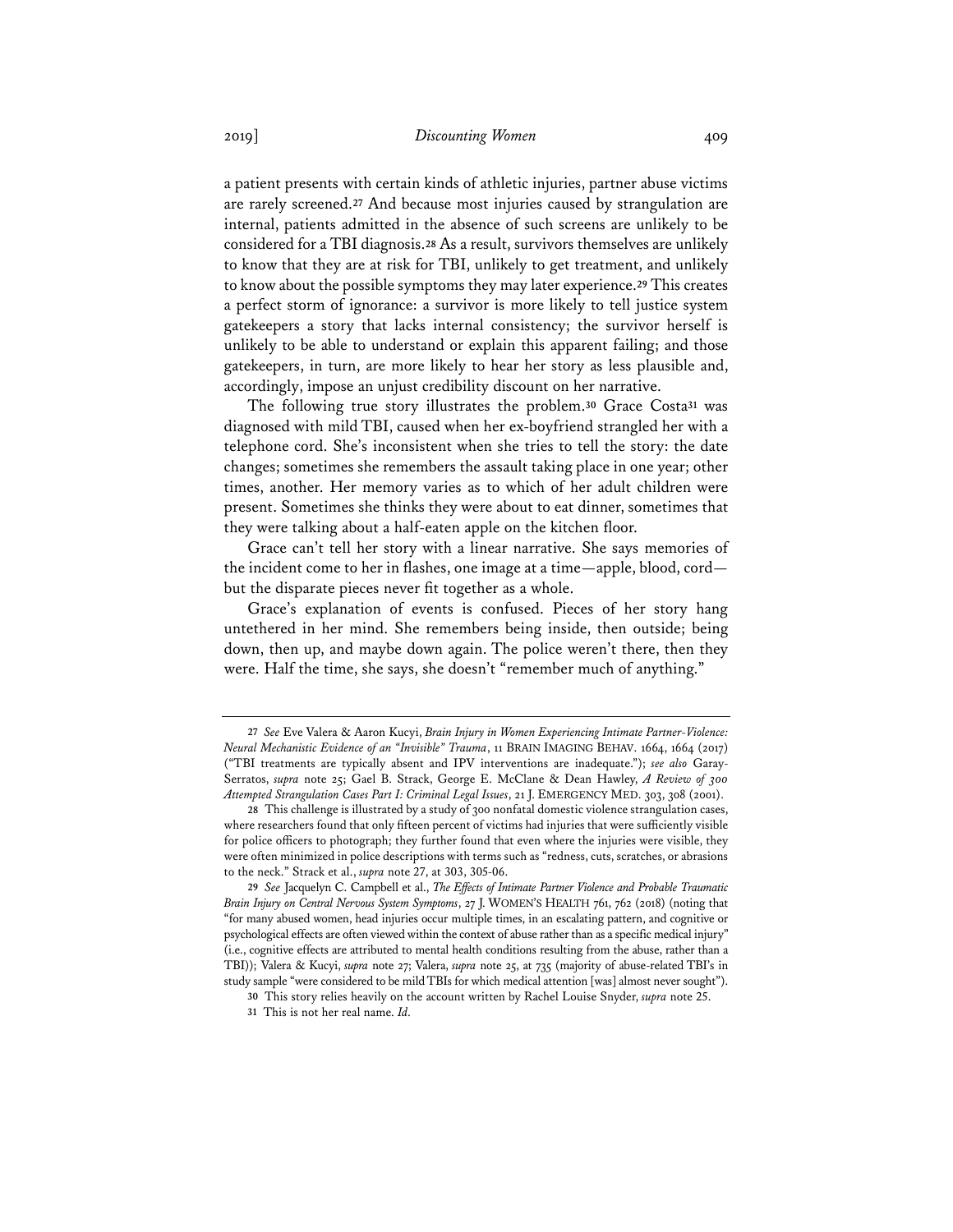To a trauma expert, the way Grace tells her story strongly indicates that she was, indeed, strangled and deprived of brain oxygen that night. The disjointed, incoherent way she tells her story makes it all the more plausible.**<sup>32</sup>**

But the opposite is true when Grace is telling her story to justice system gatekeepers. To the untrained ear, her story's disjointed, inconsistent nature makes it sound *im*plausible, and therefore she is likely to incur a credibility discount if she tells it to the police, deciding whether to make an arrest; to prosecutors, deciding whether to bring a criminal case; or to a judge, deciding whether to issue a protection order. The more Grace tries to remain faithful to what she actually remembers, the more likely she is to be denied assistance and protection.

#### b. *Psychological Trauma: Post-Traumatic Stress Disorder*

Psychological trauma can operate similarly to neurological trauma in undermining the internal consistency of a survivor's story; like TBI, it commonly produces memory lapses or dissociative states.**<sup>33</sup>** Research shows that a majority of survivors meet diagnostic criteria for Post-Traumatic Stress Disorder (PTSD),**<sup>34</sup>** and many more women exhibit serious symptoms of psychological trauma, though not enough to reach the threshold of a formal diagnosis. These symptoms are another common source of internal inconsistency in survivor accounts provided to police, judges, and other system gatekeepers.

The symptoms that comprise PTSD include avoidance, hyperarousal, and intrusive destabilizing experiences such as dissociative flashbacks and intense or prolonged emotional responses to reminders of the original traumatic event.**<sup>35</sup>** These reminders are commonly known as "triggers."**<sup>36</sup>** For many survivors, being in a courtroom, in close proximity to an abusive partner—particularly while being instructed to review his abusive behavior in detail—constitutes a potent trigger.**<sup>37</sup>** Instead of providing the judge with a clear, logical narrative, a

**<sup>32</sup>** *See supra* text accompanying notes 20–25.

**<sup>33</sup>** *See, e.g.*, Jonathan E. Sherin & Charles B. Nemeroff, *Post-Traumatic Stress Disorder: The Neurobiological Impact of Psychological Trauma*, 13 DIALOGUES CLINICAL NEUROSCIENCE 263, 263 (2011) ("Several pathological features found in PTSD patients overlap with features found in patients with traumatic brain injury . . . .").

**<sup>34</sup>** A meta-analysis of eleven studies investigating the prevalence of PTSD among IPV survivors demonstrated a weighted mean prevalence of 63.8%. *See* Jacqueline M. Golding, *Intimate Partner Violence as a Risk Factor for Mental Disorders: A MetaAnalysis*, 14 J. FAM.VIOLENCE 99, 116 (1999); *see also* Loring Jones, Margaret Hughes & Ulrike Unterstaller, *Post Traumatic Stress Disorder (PTSD) in Victims of Domestic Violence: A Review of the Research*, 2 TRAUMA, VIOLENCE, & ABUSE 99, 100 (2001).

**<sup>35</sup>** AM. PSYCHIATRIC ASS'N, DIAGNOSTIC AND STATISTICAL MANUAL OF MENTAL DISORDERS 271-72 (5th ed. 2013) [hereinafter DSMD].

**<sup>36</sup>** *See, e.g.*, BESSEL VAN DER KOLK, THE BODY KEEPS THE SCORE: BRAIN, MIND, AND BODY IN THE HEALING OF TRAUMA 182 (2014).

**<sup>37</sup>** NAT'L CTR. ON DOMESTIC VIOLENCE, TRAUMA AND MENTAL HEALTH, PREPARING FOR COURT PROCEEDINGS WITH SURVIVORS OF DOMESTIC VIOLENCE: TIPS FOR CIVIL LAWYERS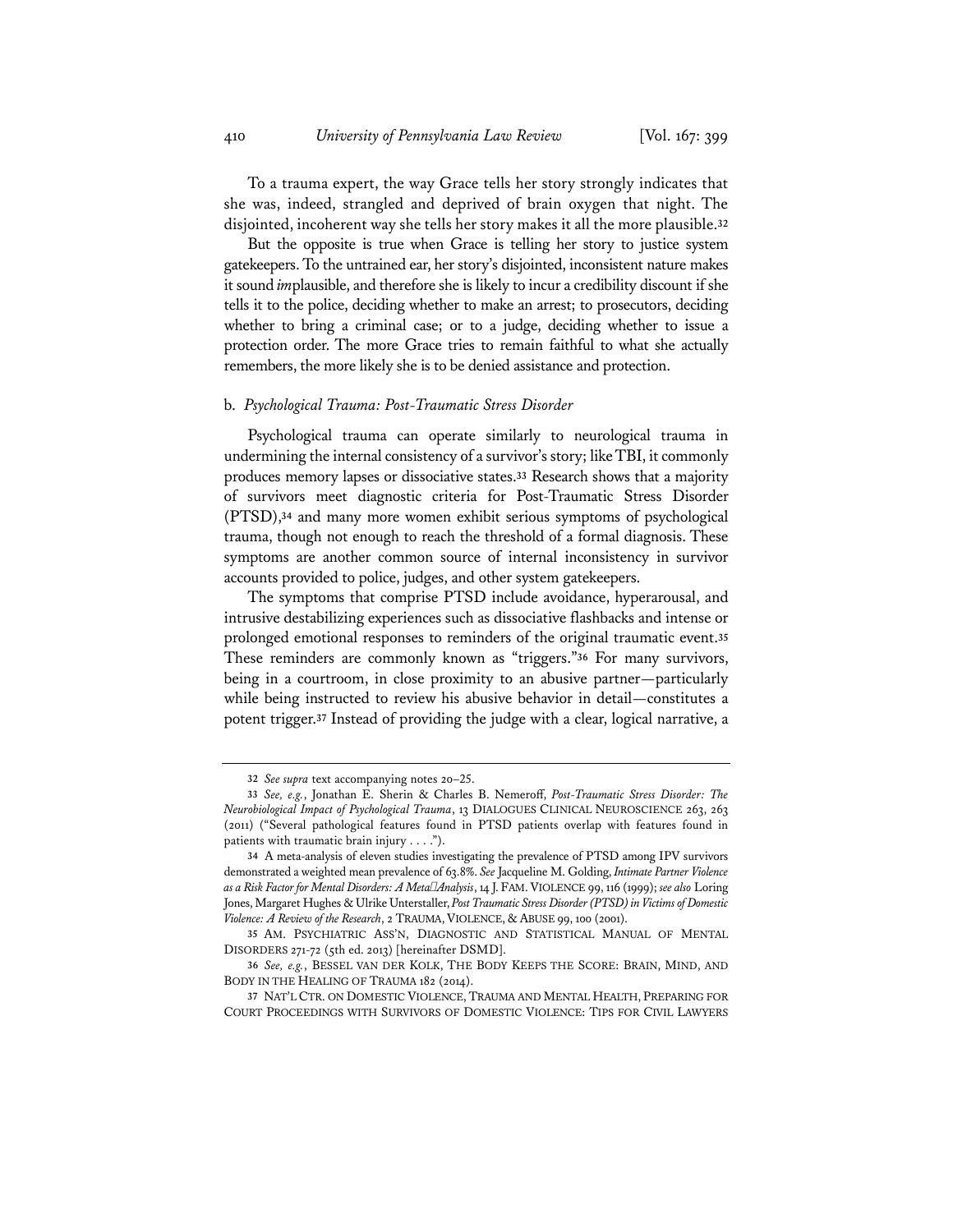survivor may have flashbacks or feel overwhelmed by emotion. The predictable result is that she will skip, or forget, certain parts of her story—or, indeed, be unable to speak key elements of it out loud.**<sup>38</sup>** Again, this disconnected, inconsistent testimony is in fact evidence of the truth of her narrative; to the untrained ear, however, it makes her story suspect.

Psychological trauma, or even extreme stress, can affect the memory as well. As Judith Herman puts it: "Traumatic memories have a number of unusual qualities. They are not encoded like the ordinary memories of adults in a verbal, linear narrative that is assimilated into an ongoing life story."**<sup>39</sup>** Instead, these memories often lack verbal narrative detail and context; they are encoded in the form of sensations, flashes, and images, often with little or no story.**<sup>40</sup>** And as with neurological trauma, psychologically traumatic memories encode the physical and psychic harms that generate them in a way that is prone to create a steep credibility discount based on the seeming implausibility of a survivor's story.

The tendency to discount survivors' stories based on internal inconsistencies is not restricted to police and judges alone. Courthouse clerks, for example whose essential function is to create and maintain case files—often take on the role of credibility-assessors and system gatekeepers.**<sup>41</sup>** This happens even though clerks have no formal authority to determine whether a complaint has merit; such power is reserved to members of the judiciary, through Article III of the Constitution. Here is one example, from attorney and law professor Jane Stoever:

I recall waiting in a Domestic Violence Unit clerk's office . . . and seeing a clerk confront an unrepresented abuse survivor about the lack of specific dates in her

**39** JUDITH LEWIS HERMAN, TRAUMA AND RECOVERY: THE AFTERMATH OF VIOLENCE—FROM DOMESTIC ABUSE TO POLITICAL TERROR 37 (1997).

**41** This observation is based on the first author's twenty-seven years of experience representing survivors in hundreds of civil protection order cases. *See supra* note 9.

AND LEGAL ADVOCATES 1 (2013), http://www.nationalcenterdvtraumamh.org/wp-content/uploads/ 2013/03/NCDVTMH-2013-Preparing-for-Court-Proceedings.pdf [https://perma.cc/2UDK-JPRL].

**<sup>38</sup>** Jerrell Dayton King & Donna J. King, *A Call for Limiting Absolute Privilege: How Victims of Domestic Violence, Suffering with Post-Traumatic Stress Disorder, Are Discriminated Against by the U.S. Judicial System*, 6 DEPAUL J. WOMEN, GENDER & L. 1, 29 (2017) (testifying in court can cause a survivor to reexperience trauma and dissociate); Joan S. Meier, *Notes from the Underground: Integrating Psychological and Legal Perspectives on Domestic Violence in Theory and Practice*, 21 HOFSTRA L. REV. 1295, 1313 (1993) (noting that dissociation can make testimony appear "'plastic' or 'fake' while hyperarousal can make survivors appear overly excitable").

**<sup>40</sup>** *Id.* at 38. An inability to recall key features of the trauma is one criterion of the posttraumatic stress disorder diagnosis. *See* DSMD, *supra* note 35, at 271. As Dr. Jim Hopper explains: "Remembering always involves reconstruction and is never totally complete or perfectly accurate . . . . [G]aps and inconsistencies are simply how memory works – *especially* for highly stressful and traumatic experiences . . . where the differential encoding and storage of central versus peripheral details is the greatest. Such gaps and inconsistencies are never, on their own, proof of *anyone's* credibility, innocence, or guilt." Jim Hopper, *Sexual Assault and Neuroscience: Alarmist Claims Vs. Facts,* PSYCHOL. TODAY (Jan. 22, 2018), https://www.psychologytoday.com/blog/sexual-assault-and-the-brain/201801/sexual-assault-and-neuro science-alarmist-claims-vs-facts [https://perma.cc/RG6P-EX38].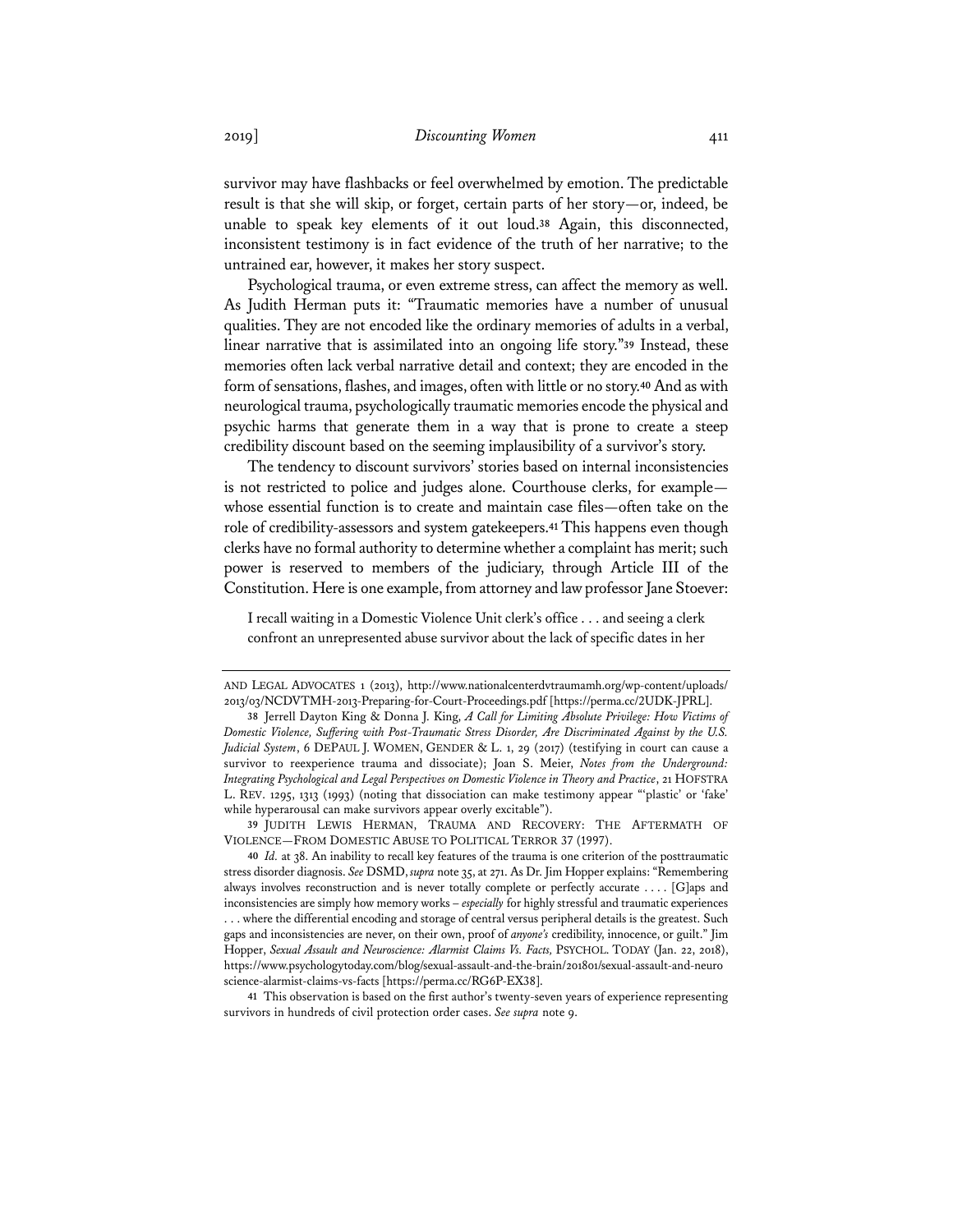petition. The clerk insisted that the litigant had to plead with specificity, which included identifying specific calendar dates. When the *pro se* survivor was unable to remember exact dates for the years of abuse she had endured, the clerk tore up her petition [and refused to let her file a protection order case].**<sup>42</sup>**

#### 2. External Consistency

In addition to crediting stories based on their degree of *internal* consistency, we are far more likely to credit stories that are *externally* consistent—i.e., chronicles of abuse that resonate with our pre-existing and publicly sanctioned narratives about how the world works.**<sup>43</sup>** An example taken from Professors Carolyn Grose and Margaret Johnson underlines this dynamic:

A narrative that tells of a person entering a home and closing a wet, dripping umbrella while exclaiming, "I just walked through a fire!" would not fit with our sense of normal. To be externally consistent, she should have burnt clothes, not a dripping wet umbrella, or be coughing from the smoke.**<sup>44</sup>**

The demand for external credibility, however, is complicated by the unconscious process of "false consensus bias"—the tendency to see one's "own behavioral choices and judgments as relatively common and appropriate . . . while viewing alternative responses as uncommon, deviant, or inappropriate."**<sup>45</sup>** In other words, we tend to assume that our own personal experiences are universal: what *we* would likely do, say, and feel is what *all others* would do, say, and feel.**<sup>46</sup>**

In reality, of course, these assumptions are misleading. Passengers who have survived a serious car crash tend to react quite differently to a driver's sudden slamming of the brakes than those who have experienced only unremarkable

**<sup>42</sup>** Interview with Jane Stoever, Clinical Professor of Law, Univ. Cal., Irvine Sch. of Law (Jan. 6, 2018). **43** GROSE & JOHNSON, *supra* note 16, at 15-16. As with internal consistency, the importance of

external consistency in courtroom credibility determinations is reflected in treatises advising litigators about how to attack and undermine the credibility of a witness for the opposing side. *See, e.g.*, BERGMAN, *supra* note 19, at 62–63.

**<sup>44</sup>** GROSE & JOHNSON, *supra* note 16, at 16.

**<sup>45</sup>** Lee Ross, David Greene & Pamela House, *The "False Consensus Effect: An Egocentric Bias in Social Perception and Attribution Processes*, 13 J. EXPERIMENTAL SOC. PSYCHOL. 279 (1976); *see also* Gary Marks & Norman Miller, *Ten Years of Research on the False-Consensus Effect: An Empirical and Theoretical Review*, 102 PSYCHOL. BULL. 72, 72 (1987) (noting that over a ten-year period, "over 45 published papers have reported data on perceptions of false consensus and assumed similarity between self and others"); Leah Savion, *Clinging to Discredited Beliefs: The Larger Cognitive Story*, 9 J. SCHOLARSHIP TEACHING & LEARNING 81, 87 (2009) ("People tend to over-rely on instances that confirm their beliefs, and accept with ease suspicious information"); Lawrence Solan, Terri Rosenblatt & Daniel Osherson, *False Consensus Bias in Contract Interpretation*, 108 COLUM. L. REV. 1268, 1268 (2008).

**<sup>46</sup>** *See* Marks & Miller, *supra* note 45; Ross, Greene & House, *supra* note 45; Solan, Rosenblatt & Osherson, *supra* note 45.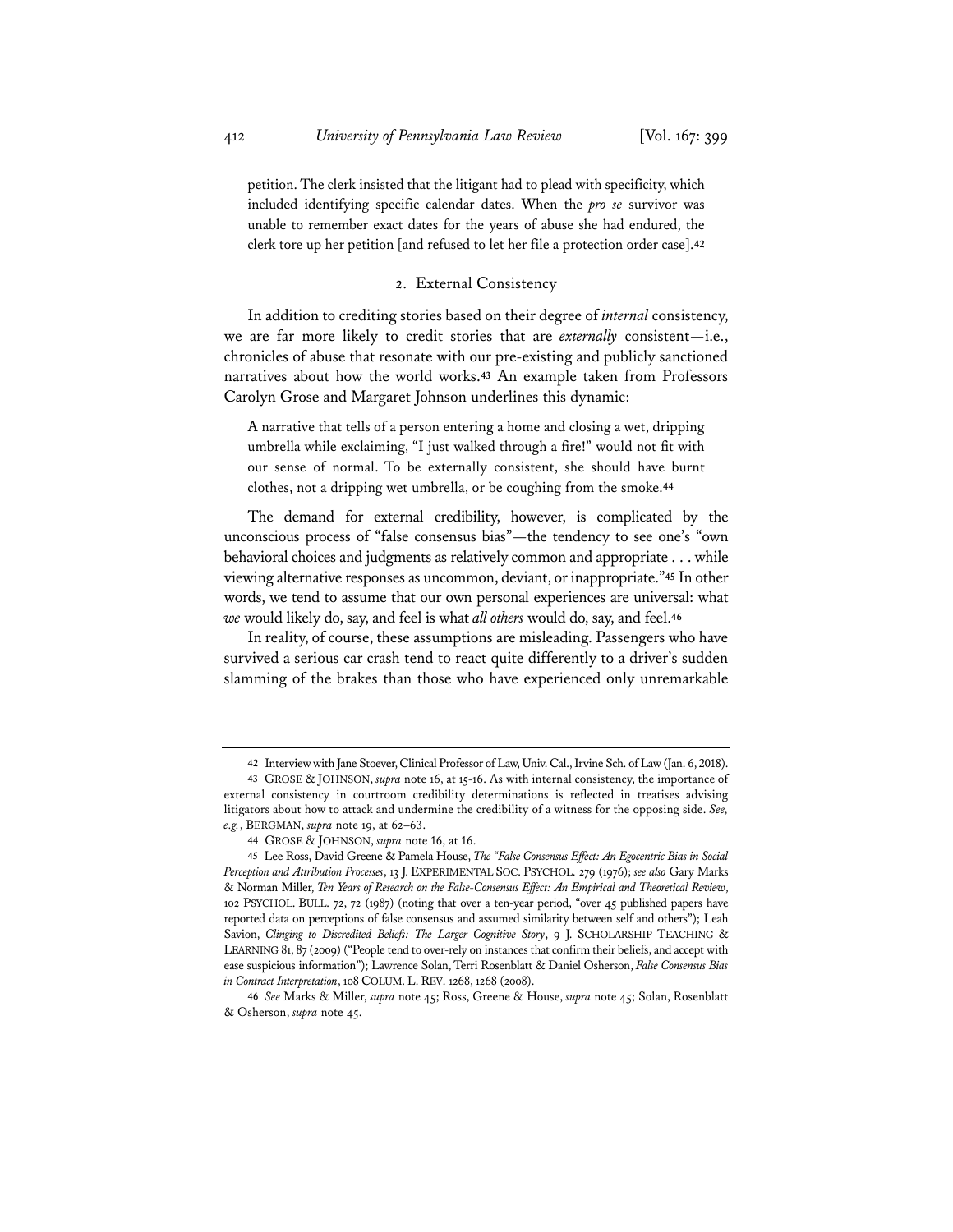car rides.**<sup>47</sup>** Veterans who have spent time in military conflict tend to react quite differently to loud, unexpected noises than do civilians leading peaceful lives.**<sup>48</sup>** In each of these examples, a profound difference in experience results in fundamentally different expectations about how the world works. And such expectations tend, in turn, to provoke diverse behaviors.

The most consequential experiential gap that separates domestic violence survivors from gatekeepers of the justice system involves, of course, the behaviors that stem from suffering abuse at the hands of an intimate partner. Despite decades of activism and research, the experiences of women survivors fall into what philosopher Miranda Fricker calls a persistent "gap in collective interpretive resources" that prevents the dominant culture from making sense of a particular kind of social experience.**<sup>49</sup>** In the intimate abuse context, this gap prevents most nonsurvivors from being able to make sense of how survivors might actually behave.

#### a. *Women Who Stay*

To see the real-world impact of this interpretive gap, consider a quandary that has assailed survivors since the early days of the anti–domestic violence movement.**<sup>50</sup>** We know that many women stay with their abusive partners in the aftermath of violent episodes. This tends to occur in the context of relationships characterized by coercive control, a pattern of domination that

**<sup>47</sup>** *See* J. Gayle Beck & Scott F. Coffey, *Assessment and Treatment of PTSD After a Motor Vehicle Collision: Empirical Findings and Clinical Observations*, 38 PROF. PSYCHOL. RES. & PRAC. 629, 629 (2007) (explaining that survivors of motor vehicle accidents are at heightened risk of post-traumatic stress disorder and may experience intrusive symptoms or avoid driving altogether).

**<sup>48</sup>** *See, e.g.*, Anke Ehlers, Ann Hackmann & Tanja Michael, *Intrusive Re-Experiencing in Post-Traumatic Stress Disorder: Phenomenology, Theory, and Therapy*, 12 MEMORY 403, 407 (2004).

<sup>[</sup>M]any of the trigger stimuli are cues that do not have a strong meaningful relationship to the traumatic event, but instead are simply cues that were temporally associated with the event, for example physical cues similar to those present shortly before or during the trauma (e.g., a pattern of light, a tone of voice); or matching internal cues (e.g., touch on a certain part of the body, proprioceptive feedback from one's own movements). People with PTSD are usually unaware of these triggers, so intrusions appear to come out of the blue.

*Id.* (emphasis omitted) (citation omitted). For a vivid visual/aural exposition of the triggers veterans face in daily life, see David Lynch Found., *Sounds of Trauma*, YOUTUBE (Apr. 11, 2017), https://www.youtube.com/watch?v=bgpRw92d1MA.

**<sup>49</sup>** MIRANDA FRICKER, EPISTEMIC INJUSTICE: POWER AND THE ETHICS OF KNOWING 1 (2007).

**<sup>50</sup>** *See, e.g.*, Nancy R. Rhodes & Eva Baranoff McKenzie, *Why Do Battered Women Stay?: Three Decades of Research*, 3 AGGRESSION AND VIOLENT BEHAV. 391 (1998).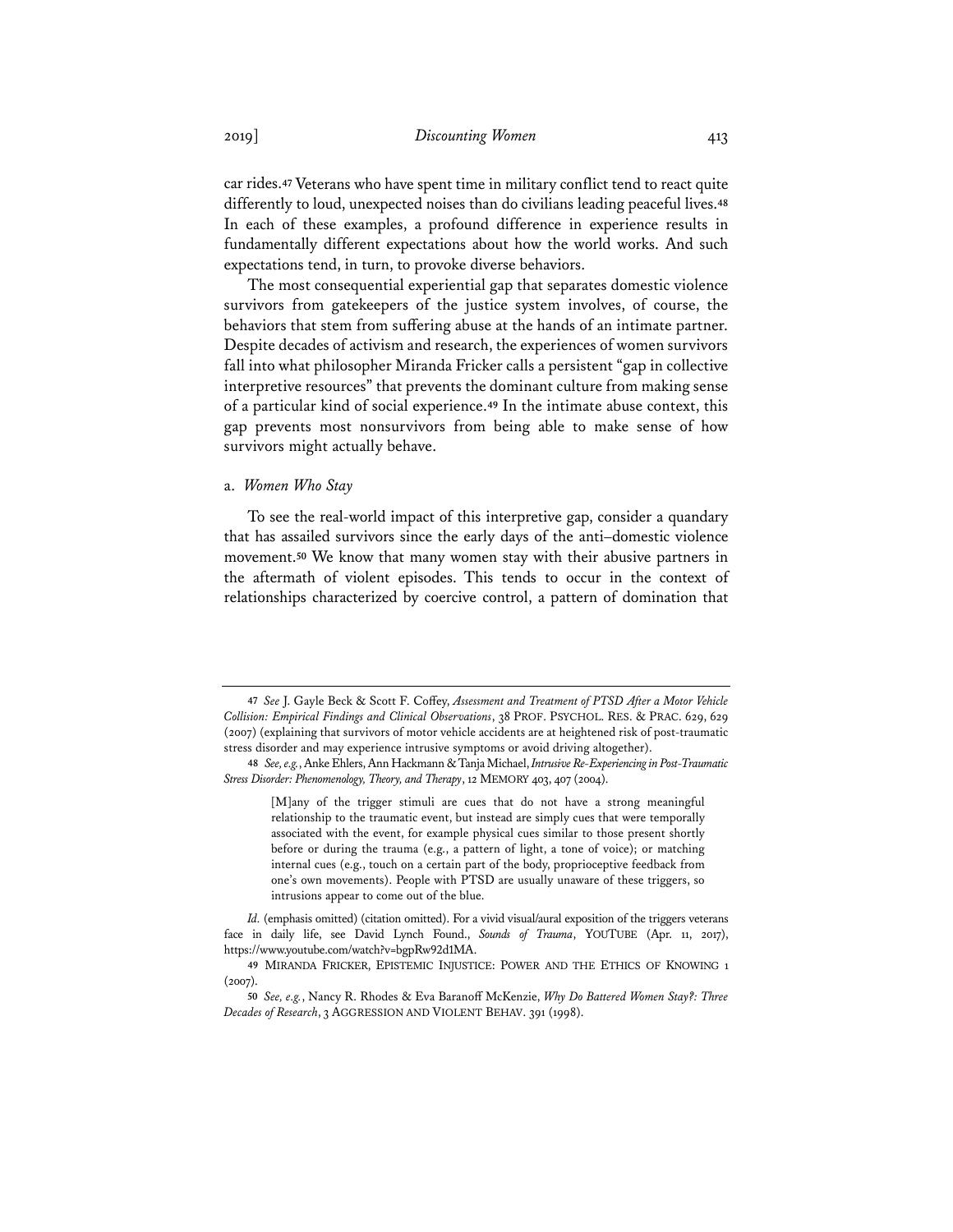includes tactics to isolate, degrade, exploit and control the survivor.**<sup>51</sup>** The perpetrator creates and enforces a set of "rules" governing numerous aspects of his partner's life—"her finances, clothes, contact with friends and family, even what position she sleeps in."**<sup>52</sup>** Once a perpetrator of abuse has appropriated the power to verbally restrict his partner's day-to-day life choices, physical violence then serves as both the abuser's means of enforcing that control and the punishment for attempts to resist it.**<sup>53</sup>** Many of us, but perhaps especially those privileged enough to live lives untouched by violence and with easy access to supportive resources, respond to stories of women who stay by focusing obsessively on the question "Why didn't she leave?"**<sup>54</sup>** The question is really more of an accusation: "In her shoes, I would most definitely have left." Or, in the words of a judge presiding over a civil protection order case: "[S]ince I would not let that happen to me, I can't believe that it happened to you."**<sup>55</sup>**

In recent years, judges are less likely to make such explicit statements on the record, but many continue to perceive a woman's decision to stay as externally inconsistent.**<sup>56</sup>** Judges tend to express their belief in the connection between women staying and story plausibility in less formal contexts, such as judicial training sessions and casual conversations outside of the courtroom.**<sup>57</sup>** And this failure of understanding affects case outcomes. In 2015, for example, one of the first author's clinic clients lost her civil protection order suit based on a judge's discrediting the woman's story. The judge explained that her credibility determination derived from photographs, introduced by the perpetrator boyfriend, showing that, not long after a particularly serious violent episode and just a few days after she obtained a temporary protection order, the woman had

**<sup>51</sup>** Evan Stark, Re-Presenting Battered Women: Coercive Control and the Defense of Liberty (2012) (unpublished manuscript), http://www.stopvaw.org/uploads/evan\_stark\_article\_final\_100812.pdf [https://perma.cc/DJK3-LVW7].

**<sup>52</sup>** Deborah Epstein & Kit Gruelle, *Should an Abused Wife Be Charged in Her Husband's Crime?* N.Y. TIMES (Mar. 12, 2018), https://www.nytimes.com/2018/03/12/opinion/noor-salman-vegas-shooting-trial.html.

**<sup>53</sup>** Scholar Michael Johnson has developed a widely used typology of intimate partner violence, based on the extent to which coercive control is involved. Relationships that take the form of "intimate terrorism" are characterized by one partner's use of coercive control to exert power over the other. In contrast, "situational couple violence" is not embedded within a broader pattern of controlling behaviors. Survivors who tend to seek help from social services and the justice systems are more likely to be involved in relationships of coercive control than are survivors in the general population. *See* Michael P. Johnson & Janel M. Leone, *The Differential Effects of Intimate Terrorism and Situational Couple Violence: Findings from the National Violence Against Women Survey*, 26 J. FAM.ISSUES 322, 323-24, 347 (2005).

**<sup>54</sup>** *See infra* text accompanying notes 60–66.

**<sup>55</sup>** Jane C. Murphy, *Lawyering for Social Change: The Power of the Narrative in Domestic Violence Law Reform*, 21 HOFSTRA L. REV. 1243, 1275 (1993).

**<sup>56</sup>** This observation is based on the first author's twenty-seven years of experience representing survivors in hundreds of civil protection order cases. *See supra* note 9.

**<sup>57</sup>** The first author has observed or participated in several such conversations at judicial training sessions, conferences, and in informal social settings over the last ten years.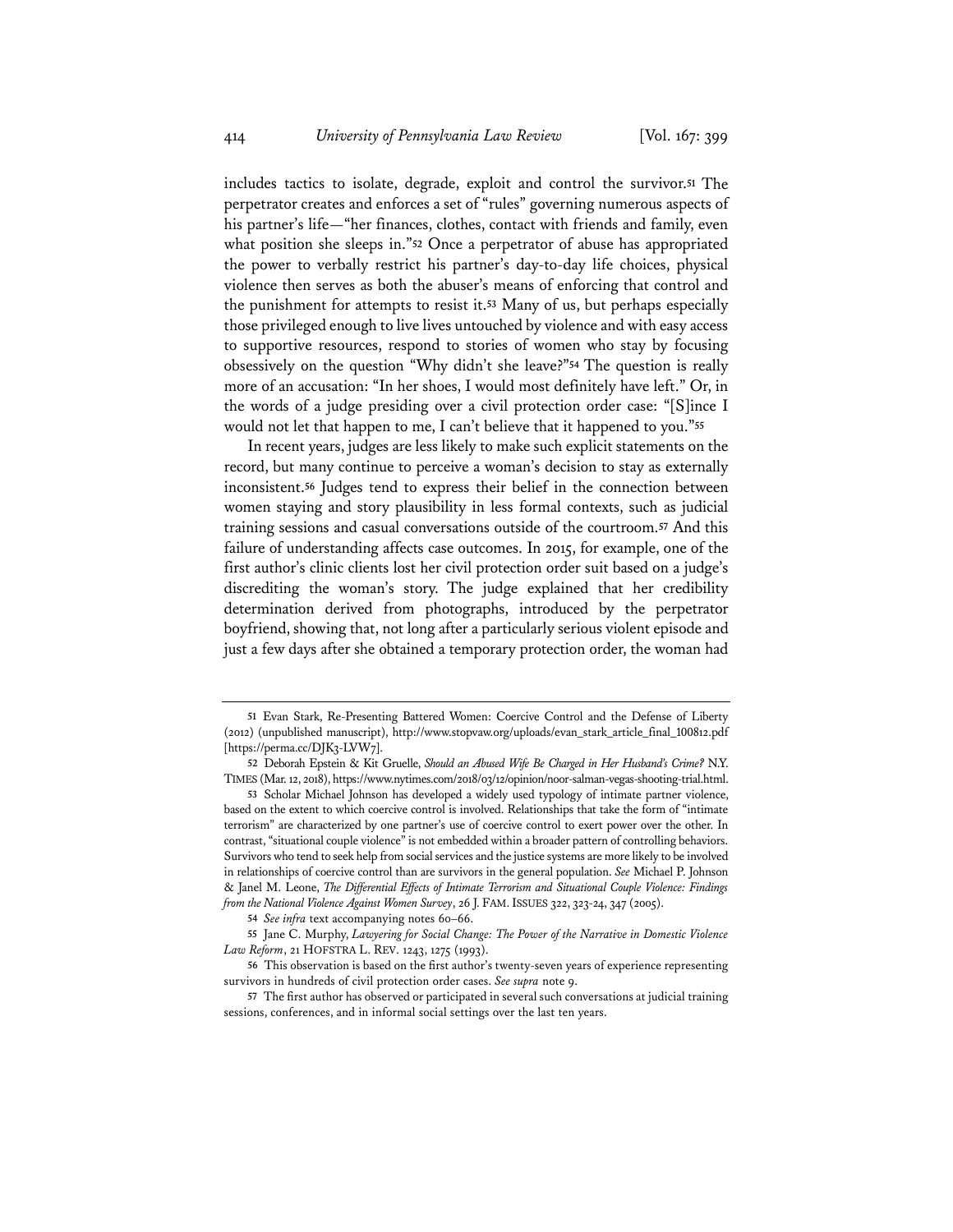gone to a Red Lobster restaurant with him.**<sup>58</sup>** The judge was not interested in hearing about why the woman had decided to have dinner with her abusive partner—whether it was because she believed that the best way to ensure her immediate safety was to comply with her boyfriend's requests, because she was struggling with the challenges of ending a long-term relationship, or because she wanted her children to be able to see their father. Instead, the judge simply concluded that the photographs proved her incredibility.**<sup>59</sup>**

This persistent interpretive gap separating survivor and nonsurvivor understandings of the world was a powerful theme of the recent #WhyIStayed movement. In the fall of 2014, Baltimore Ravens running back Ray Rice assaulted his then-fiancée Janay Palmer in an elevator, knocking her unconscious. The video of the incident, which also showed Rice dragging Palmer's limp body out of the elevator, was made public.**<sup>60</sup>** Both the media and the general public focused their attention disproportionately on variations of the victim-blaming question, "Why didn't she leave?" Far more ink was spilled discussing whether Janay provoked the assault (she slapped Rice in the face) and on Janay's longer-term response to the incident (electing to stay with Rice and eventually marrying him) than was devoted to Rice's knock-out punch to her head.**<sup>61</sup>**

Frustrated with the media response to the Rice–Palmer story, survivor Beverly Gooden decided to share with her family and friends, for the first time, the abusive conduct that had besieged her own marriage.**<sup>62</sup>** She did so by sending out the following three tweets under the hashtag #WhyIStayed:

I tried to leave the house once after an abusive episode, and he blocked me. He slept in front of the door that entire night - #WhyIStayed.

I stayed because my pastor told me that God hates divorce. It didn't cross my mind that God might hate abuse, too - #WhyIStayed.

He said he would change. He promised it was the last time. I believed him. He lied - #WhyIStayed.**<sup>63</sup>**

**<sup>58</sup>** Interview with Gillian Chadwick, Assoc. Professor, Washburn Univ. Sch. of Law (Jan. 1, 2018). **59** *Id.* 

**<sup>60</sup>** *See, e.g.*, Charles M. Blow, *Ray Rice and His Rage*, N.Y. TIMES (Sept. 14, 2014), https://www.nytimes.com/2014/09/15/opinion/charles-blow-ray-rice-and-his-rage.html.

**<sup>61</sup>** *See, e.g.*, Greg Howard, *Does the NFL Think Ray Rice's Wife Deserved It?*, DEADSPIN (July 31, 2014), https://deadspin.com/does-the-nfl-think-ray-rices-wife-deserved-it-1612138248 [https://perma.cc/7D MH-22R4]; Mel Robbins, *Lesson of Ray Rice Case: Stop Blaming the Victim*, CNN (Sept. 16, 2014), http://www.cnn.com/2014/09/08/opinion/robbins-ray-rice-abuse/index.html [https://perma.cc/EV9Y-MF24].

**<sup>62</sup>** *Hashtag Activism in 2014: Tweeting 'Why I Stayed'*, NAT'L PUB. RADIO (Dec. 23, 2014), https://www.npr.org/2014/12/23/372729058/hashtag-activism-in-2014-tweeting-why-i-stayed [https:// perma.cc/XT7G-99MX] [hereinafter *Hashtag Activism*].

**<sup>63</sup>** *Id.*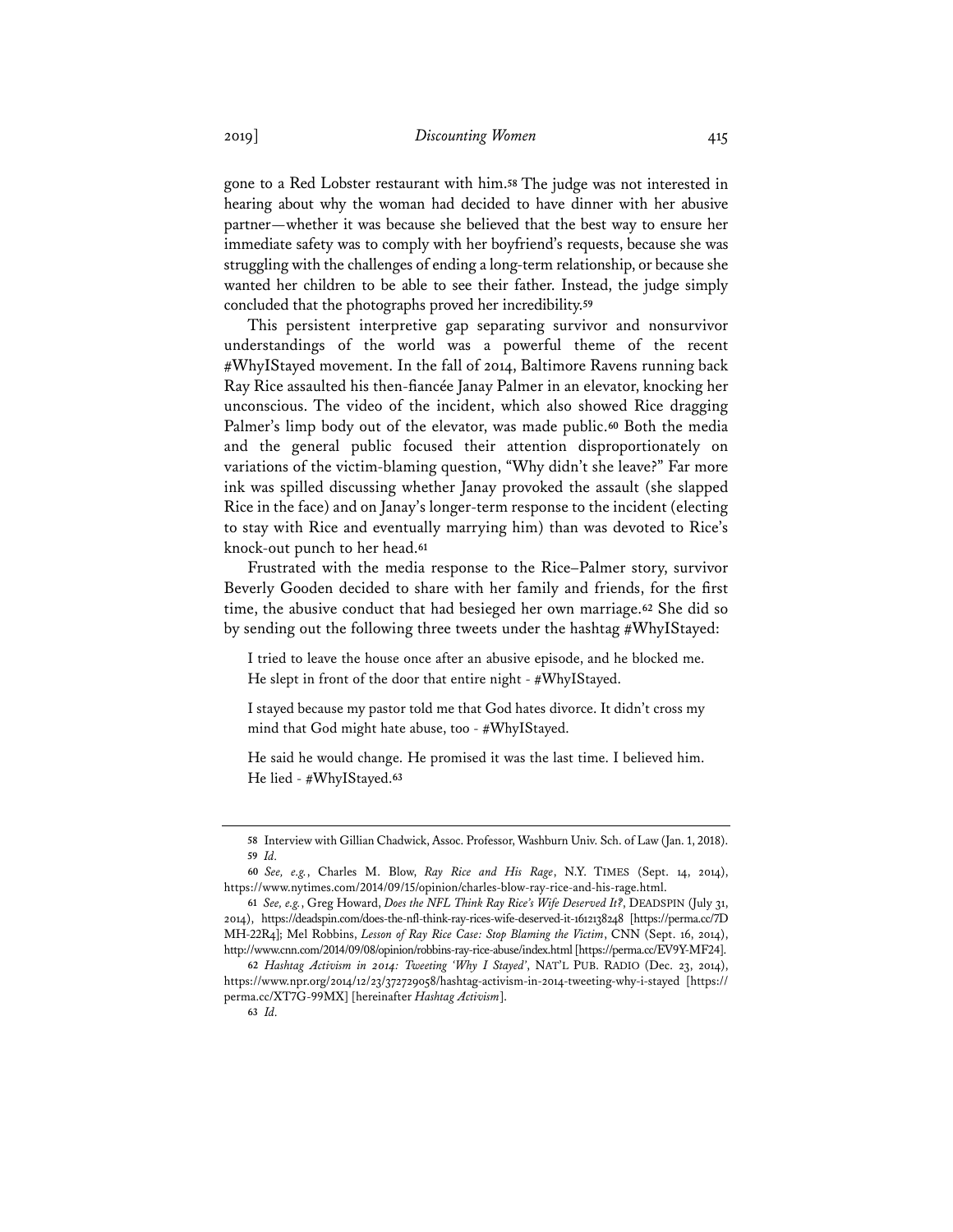Much to Gooden's surprise—she had previously used Twitter only to make relatively mundane comments about the details of her day**<sup>64</sup>**—the hashtag was soon trending; it remained steadily active for weeks and continued to receive daily contributions for over a year.**<sup>65</sup>**

The numbers are telling here. Within hours, #WhyIStayed had unleashed thousands of tweets, with an avalanche of more than 100,000 in the first four months.**<sup>66</sup>** The sheer scale of the response is a strong indication of a pent-up sense among survivors that their stories are simply not understood by the larger culture.

#### b. *Physical Versus Psychological Harm*

The pronounced disconnect between survivor and nonsurvivor understandings of the world also strongly shapes common judicial expectations about experiences of harm. Most judges in our courts are men**<sup>67</sup>** and presumably—based on statistical probabilities alone—most are also nonsurvivors.**<sup>68</sup>** Anyone working in the justice system (including the first author) knows that many nonsurvivor judges in civil protection order cases tend to assume that, if they were to find themselves in an abusive relationship,

@HToneTastic #WhyIStayed - Because his abuse was so gradual and manipulative, I didn't even realize what was happening to me.

@BBZaftig #WhyIStayed - Because he told me that no one would love me after him, and I was insecure enough to believe him.

@MonPetitTX - Because I had watched my mother stay and she had watched hers before that.

*Hashtag Activism*, *supra* note 62.

**66** *Hashtag Activism, supra* note 62; Lizzie Crocker, *Harsh Truths about Domestic Violence: Why Voicing Terrible Experiences Can Help Others*, THE DAILY BEAST (Sept. 20, 2014), https://www.the dailybeast.com/harsh-truths-about-domestic-violence-why-voicing-terrible-experiences-can-helpothers [https://perma.cc/5Q5B-AUES].

**67** Thirty percent of judges in U.S. state courts (where domestic violence cases typically are heard) are women. NAT'L ASS'N OF WOMEN JUDGES, 2016 U.S. STATE COURT WOMEN JUDGES (2016), https://www.nawj.org/statistics/2016-us-state-court-women-judges [https://perma.cc/LV2M-W9EF].

**68** National survey data show that nearly one in three women and one in four men will experience domestic violence at some point in their lives. MICHELE C. BLACK ET AL., NAT'L CTR. FOR INJURY PREVENTION & CONTROL & CTRS. FOR DISEASE CONTROL & PREVENTION, THE NATIONAL INTIMATE PARTNER AND SEXUAL VIOLENCE SURVEY (NISVS): 2010 SUMMARY REPORT 2 (2010).

**<sup>64</sup>** *Id.*

**<sup>65</sup>** Melissa Jeltsen, *The Ray Rice Video Changed the Way We Talk About Domestic Violence*, HUFFINGTON POST (Sept. 8, 2015), https://www.huffingtonpost.com/entry/ray-rice-janay-video-domestic-violence\_ us\_55ec7228e4b002d5c07646cb [https://perma.cc/R92T-F4FH]. The top three reasons cited by survivors in the first year of #WhyIStayed posts were: a desire to keep the family intact, love of the abusive partner, and fear of the dangers inherent in leaving. *Id.* Early responses to the hashtag included: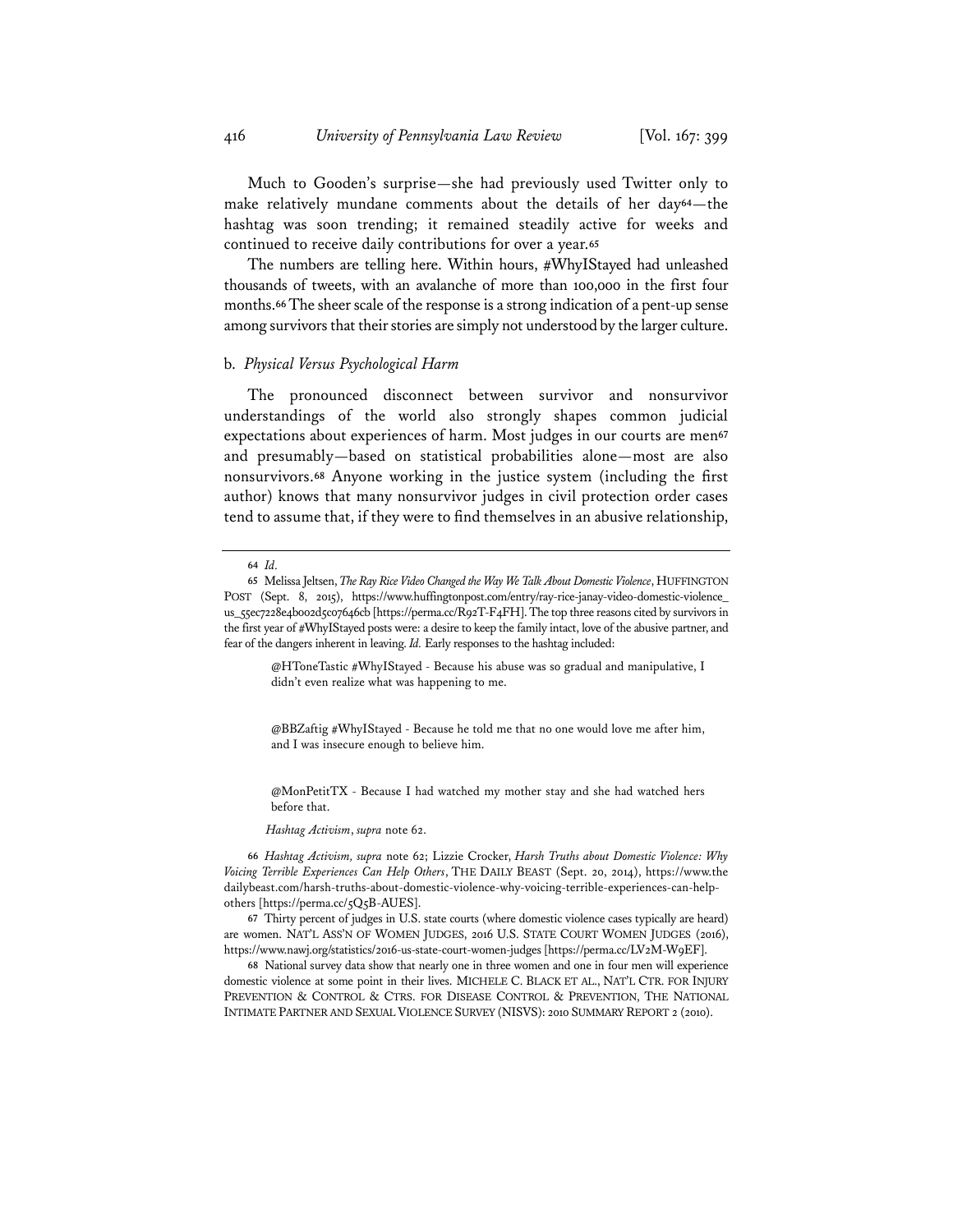the most troubling aspect would be the physical, not the psychological, violence.**<sup>69</sup>** This prioritization of physical over psychological harm is reflected in the written law: criminal law, most of tort law, and civil protection order statutes all focus heavily on physical assaults and threats of violence, rather than emotional abuse or threats of psychological harm.**<sup>70</sup>** For judges and other justice system actors, the law tends to dictate psychic reality: what the law prohibits *must* be what is harmful. The end result is that most judges assume that the way the world works, and therefore what is externally consistent, is that physical violence is far worse than psychological abuse. **<sup>71</sup>**

How does this assumption translate into courtroom expectations? A common judicial expectation is that a "real" victim will lead with physical violence in telling her story on the witness stand.**<sup>72</sup>** But in fact, many survivors tell their stories quite differently. For many women, abusive relationships are characterized by episodic, sometimes relatively infrequent, outbursts of physical violence and threats.**<sup>73</sup>** The day-to-day, routine abuse often occurs solely in the psychological realm.**<sup>74</sup>** Psychologists explain that in many abusive relationships victims are subjected to their partners' coercive control through a wide variety of psychological tactics, including, for example, "fear and intimidation[,] . . . emotional abuse, destruction of property and pets, isolation and imprisonment, economic abuse, and rigid expectations of sex roles."**<sup>75</sup>** An abusive partner might effectively isolate a woman and increase his control over her life by sabotaging her efforts to find or keep a job or to attend a job-training session by refusing to allow her to

**<sup>69</sup>** This prioritization of physical over psychological harm is reflected in the written law: both criminal statutes and civil protection order laws focus on heavily on physical assaults and threats of violence rather than emotional abuse or threats of psychological harm. *See* Margaret E. Johnson, *Redefining Harm, Reimagining Remedies, and Reclaiming Domestic Violence Law*, 42 U.C.DAVIS L.REV.1107, 1143-44 (2009).

**<sup>70</sup>** *Id.* at 1134-38

**<sup>71</sup>** *Id.* at 1143. This assumption may well vary depending on the particularities of a survivor's identity. The stereotype of women as especially frail and vulnerable, for example, derives primarily from cultural images of white, heterosexual women.

**<sup>72</sup>** This observation is based on the first author's twenty-seven years of litigating hundreds of civil protection order cases. *See supra* note 9.

**<sup>73</sup>** *See* NAT'L CTR. FOR VICTIMS OF CRIME, INTIMATE PARTNER VIOLENCE (2017) (on file with authors) (demonstrating that emotional and psychological abuse more prevalent than physical violence); WORLD HEALTH ORG., UNDERSTANDING AND ADDRESSING VIOLENCE AGAINST WOMEN: INTIMATE PARTNER VIOLENCE (2012), http://apps.who.int/iris/bitstream/handle/106 65/77432/WHO\_RHR\_12.36\_eng.pdf;jsessionid=72E1B41F23450EB8BFA1B9A66985F90E?sequence=1 [https://perma.cc/4M79-8R8M] (showing lifetime reported prevalence rate of emotional abuse higher than rate of physical abuse).

**<sup>74</sup>** In one study of 1443 women, 86.2% of those who had experienced physical violence also reported emotional abuse without physical/sexual violence. Ann L. Coker et al., *Frequency and Correlates of Intimate Partner Violence by Type: Physical, Sexual, and Psychological Battering*, 90 AM. J. PUB. HEALTH 553, 557 (2000).

**<sup>75</sup>** Judy L. Postmus, *Analysis of the Family Violence Option: A Strengths Perspective*, 15 AFFILIA 244, 245 (2000).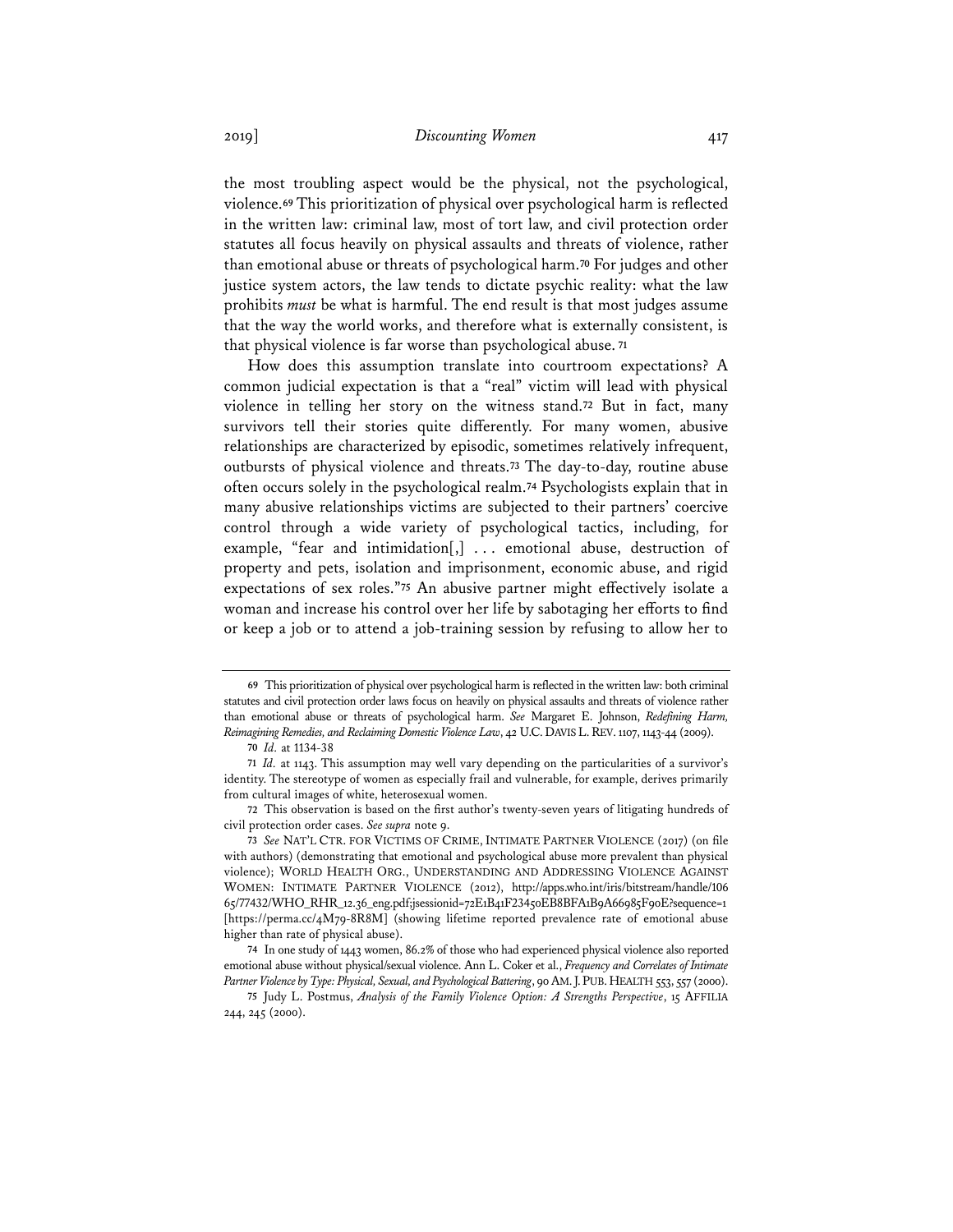sleep the night before a job interview, hiding or destroying her work clothing, inflicting noticeable injuries to create a disincentive to appear in public, hiding car keys or disabling her family car, threatening to kidnap the children if she leaves them with a babysitter or at day care, and harassing her at work.**<sup>76</sup>**

These pervasive, abusive experiences lead an overwhelming number of survivors to feel that the emotional harm inflicted by their partners is far more damaging than the physical injuries.**<sup>77</sup>** And this response is consistent with what we know from research; women report that psychological abuse is by far the greatest source of their distress,**<sup>78</sup>** regardless of the frequency or severity of the physical harm they've experienced.

So when a judge in a civil protection order court says to a woman: "tell me what happened," she may well focus on the harm that is most salient to her—the constant derogatory name calling, the way he made her feel that everything was her fault, the way he always checked her phone to see who she was talking to. The physical violence and threats may take a back seat; she might not even mention them unless specifically asked.**<sup>79</sup>** Thus, survivors often frame their courtroom stories in a way that fails to fit the expectations of most judges, and even of the law itself: what may feel to victims like the most insidious and intimate brand of abuse can come across to legal gatekeepers as something that really doesn't count as abuse at all.

The result is what philosophers call a serious "epistemic asymmetry" between marginally situated survivors and the judges who serve as their audience.**<sup>80</sup>** I (the first author) have frequently been in courtrooms and

**<sup>76</sup>** Jody Raphael, *Battering Through the Lens of Class*, 11 J. GENDER, SOC. POL'Y. & L. 367, 369 (2003); *see also* Postmus, *supra* note 75, at 246. For an excellent discussion of the failure of the legal system to incorporate the full range of survivor harms, see generally Johnson, *supra* note 69.

**<sup>77</sup>** The authors have observed this prioritization throughout their over fifty years of combined experience talking to women survivors.

**<sup>78</sup>** *See, e.g.*, Mary Ann Dutton, Lisa A. Goodman & Lauren Bennett, *Court-Involved Battered Women's Responses to Violence: The Role of Psychological, Physical, and Sexual Abuse,* 14 VIOLENCE & VICTIMS 89, 101-02 (1999) (finding that symptomatic responses to abuse, including PTSD and depression, were largely predicted by psychological abuse, rather than by physical violence); Mindy B. Mechanic, Terri L. Weaver & Patricia A. Resick, *Mental Health Consequences of Intimate Partner Abuse*, 14 VIOLENCE AGAINST WOMEN 634, 649-50 (2008). In addition, the psychological component of intimate partner violence appears to be the strongest predictor of posttraumatic stress disorder. *See* Maria Angeles Pico-Alfonso, *Psychological Intimate Partner Violence: The Major Predictor of Posttraumatic Stress Disorder in Abused Women*, 29 NEUROSCIENCE & BIOBEHAV. REVS. 181, 189 (2005) ("When the role of psychological, physical, and sexual aspects of intimate partner violence were considered separately, the psychological component turned out to be the strongest predictor [of PTSD].").

**<sup>79</sup>** This has been a consistent experience of the first author in representing many hundreds of women survivors, and watching thousands more, not represented by counsel, tell their stories in civil protection order court.

**<sup>80</sup>** *See, e.g.*, Rachel McKinnon, *Allies Behaving Badly: Gaslighting as Epistemic Injustice*, *in* ROUTLEDGE HANDBOOK OF EPISTEMIC INJUSTICE 167, 170 (Ian James Kidd et al. eds., 2017) [hereinafter ROUTLEDGE HANDBOOK].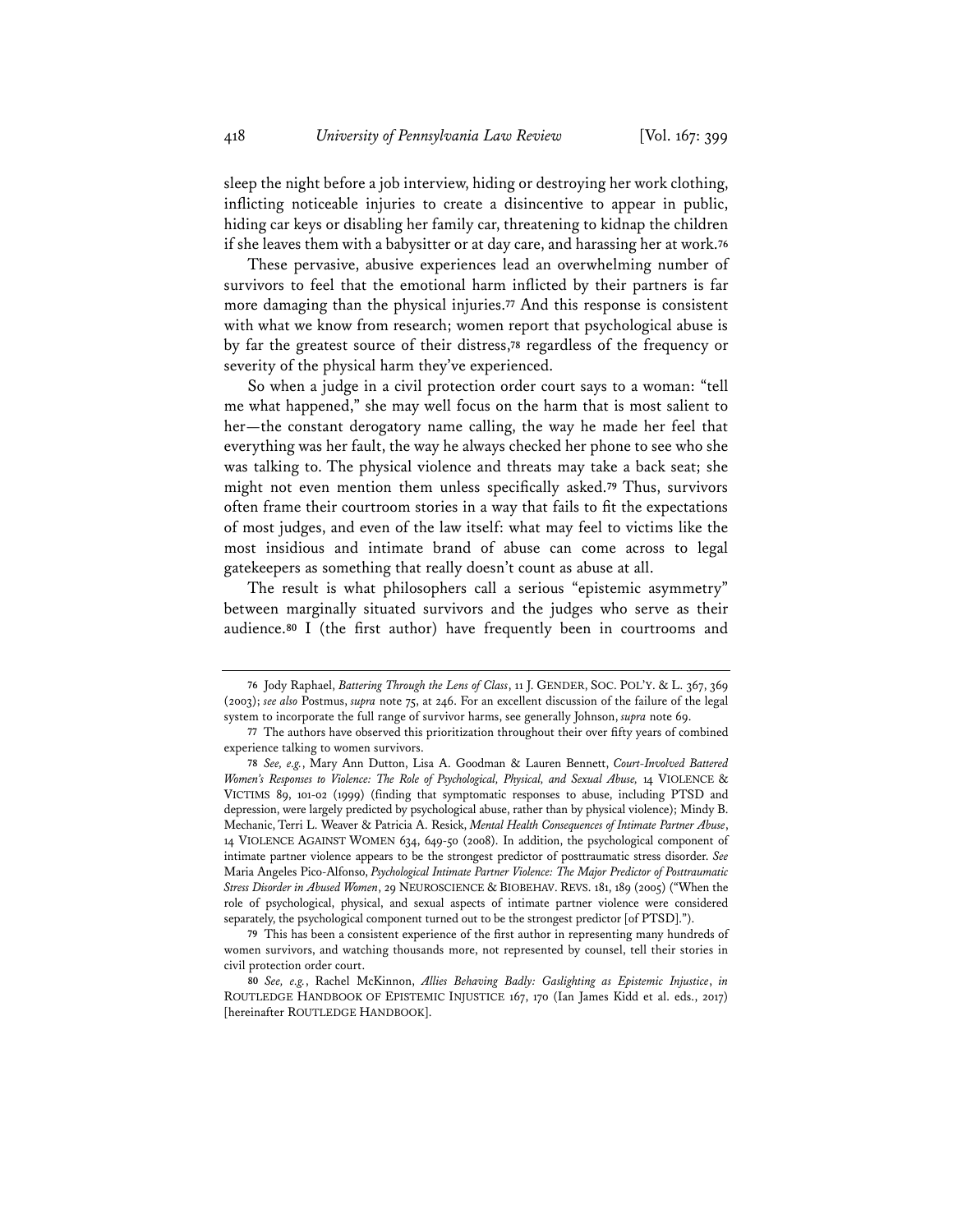witnessed judges, presiding over protection order cases, get frustrated with women who testify at length about their mental anguish at their partner's hands. These survivors—more than eighty percent of whom proceed without the benefit of legal representation**<sup>81</sup>**—have no idea that this part of their stories will not trigger legal relief. It is often only after aggressive judicial questioning that survivors volunteer information about physical abuse or threats, and when they do, they may sound—to the judges, at any rate—less concerned about those aspects of their stories than about the day-to-day psychic harms they have endured. In this context, the admission of physical abuse can sound to judges like something of an afterthought. Because so many judges do not understand survivors' frames for their experiences, they may suspect that women's too-little, too-late testimony about physical violence is either exaggerated or fabricated out of whole cloth; that they are adding it only after belatedly realizing that the law demands such facts.

This profound gap in understanding—assuming a woman survivor's story is less plausible when it fails to meet her judicial audience's expectations about how the world works—creates real obstacles for survivors. The survivor has tried her best to faithfully recount her story as she experienced it, and thus with actual fidelity to the truth. But the judge has a fundamentally different understanding of how the world works, and he may well assume his is a universal one. As a result, the woman may well suffer a credibility discount based not on a fair assessment of her case, but rather on a fundamental failure of understanding.

As the above discussion illustrates, even after nearly five decades of antidomestic violence advocacy, many justice system gatekeepers still lack a sophisticated understanding of what constitutes a truly plausible story about women's experiences of intimate partner abuse. Extensive and often highprofile media coverage, radical changes in the civil and criminal laws, the creation of specialized domestic violence courts, support for a massive proliferation of shelters and advocacy programs, and millions of dollars' worth of research**<sup>82</sup>** have not realigned the way many officials go about making sense of plausible survivor behavior.

The dominant culture's persistent failure to absorb the different experiences shared among a marginalized group may well derive from what philosopher Gaile Pohlhaus calls a "willful hermeneutical ignorance."**<sup>83</sup>** Pohlhaus describes how our culture's asymmetrical authority systems essentially downgrade women into a status of less competent "knowers" than men.**<sup>84</sup>** Men, in contrast, are:

**<sup>81</sup>** *See* Barasch, *supra* note 11.

**<sup>82</sup>** *See, e.g.*, Deborah Epstein, *Effective Intervention in Domestic Violence Cases: Rethinking the Roles of Prosecutors, Judges, and the Court System*, 11 YALE J.L. & FEMINISM 3, 3-4 (1999).

**<sup>83</sup>** Gaile Pohlhaus, Jr., *Varieties of Epistemic Injustice*, *in* ROUTLEDGE HANDBOOK, *supra* note 80, at 17. **84** *Id.*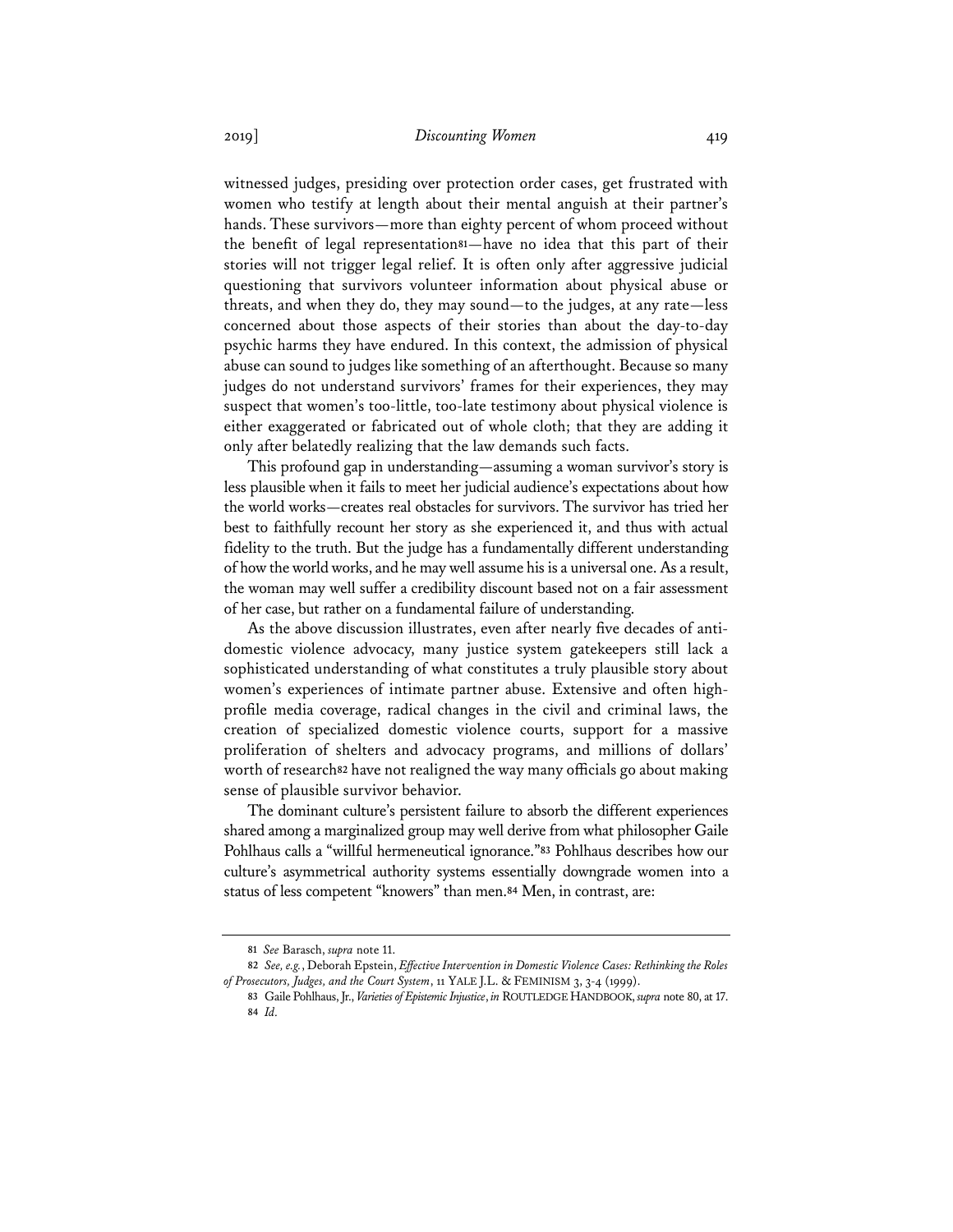[E]ncouraged to develop a kind of epistemic arrogance in order to maintain that their experience of the world is generalizable to the entirety of reality, a close-mindedness to the possibility that others may experience the world in ways they cannot, and an epistemic laziness with regard to knowing the world well in light of those [who are] oppressed . . . .**<sup>85</sup>**

The result here is that members of the predominantly male, nonsurvivor culture place too much weight on their own—uninformed, inexperienced perceptions about key features of domestic violence, and too little on the perceptions of survivors with firsthand experience. When male authority figures are made aware of how their perceptions conflict with the stories of women survivors, they resolve the conflict by doubting women's articulated experience.**<sup>86</sup>** Cognitive scientists refer to this phenomenon as "belief perseverance"—the process by which people tend to hold onto a set of beliefs as true, even when ample discrediting evidence exists.**<sup>87</sup>**

Women victimized by domestic violence often fail to offer narratives that are recognized as internally consistent, due, paradoxically enough, to symptoms of neurological and psychological trauma that *are themselves the effects of abuse*. Such women also fail to tell stories that fit the way nonsurvivors believe the world operates, resulting in the appearance of external inconsistency and, as an all-too predictable outcome, the reflexive dismissal of their experience within the justice system and the broader culture. Together, these apparent—but not real—inconsistencies in survivors' stories cast doubt on the stories' plausibility. And the real-world costs are steep indeed: judges, police officers, and other justice system gatekeepers are likely to impose credibility discounts that interfere with a woman's ability to obtain justice, safety, and healing.

#### B. *Storyteller Trustworthiness*

In addition to obstacles rooted in story plausibility, survivors face serious challenges in convincing justice system gatekeepers to accept them as personally trustworthy storytellers. In other words, regardless of the *content* of her story, a woman may be considered an unreliable reporter of her own experiences. In the philosophy literature, this is referred to as "testimonial injustice": a discriminatory disbelief of the storyteller herself, independent of the story she tells.**<sup>88</sup>**

Three of the most critical factors that contribute to our assessments of storyteller trustworthiness are (1) the storyteller's demeanor;**<sup>89</sup>** (2) the

**<sup>85</sup>** *Id.* at 17.

**<sup>86</sup>** McKinnon, *supra* note 80, at 170-71.

**<sup>87</sup>** *See, e.g.*, Savion, *supra* note 45, at 81.

**<sup>88</sup>** FRICKER, *supra* note 49, at 4.

**<sup>89</sup>** *See infra* text accompanying notes 912–111.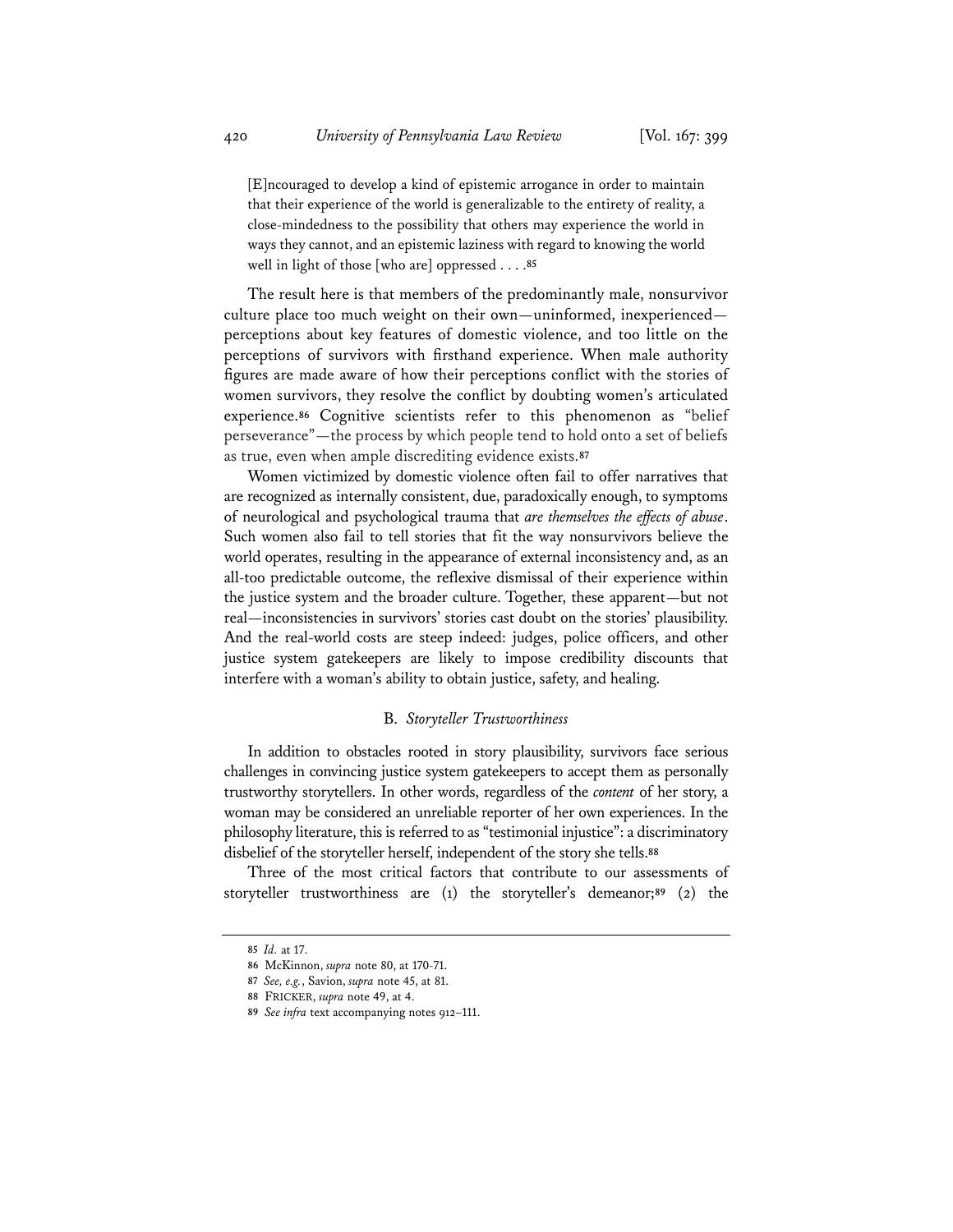storyteller's motive;**<sup>90</sup>** and (3) the storyteller's social location.**<sup>91</sup>** All three of these factors are particularly salient in the experiences of women domestic violence survivors trying to establish credibility in the eyes of justice system gatekeepers.

#### 1. Demeanor

As discussed above,**<sup>92</sup>** when a survivor tells the story of the abuse she has experienced, her demeanor may be symptomatic of psychological trauma induced by extended abuse. Three core aspects of PTSD—numbing, hyperarousal, and intrusion**<sup>93</sup>**—can influence demeanor in obvious ways. And despite the proliferation of police and judicial training, many gatekeepers continue to misinterpret—and, as a result, discount—the credibility of women who display each set of symptoms when telling their stories of abuse.

A survivor can respond to overwhelming trauma by becoming emotionally numb, a compensating psychic response that often manifests as a highly constrained affect.**<sup>94</sup>** This symptom can profoundly shape the way a woman appears in court and, in turn, how a judge or other justice system gatekeeper perceives her. Numbing may cause many survivors to testify about emotionally charged incidents with an entirely flat affect or render them unable to remember dates or details of violent incidents.**<sup>95</sup>** A woman may tell a story about how her partner sexually assaulted her as if she is talking about the weather outside. The disconnect between expectations about affect and story can be jarring and can result in the imposition of a credibility discount.

PTSD also alters demeanor via hyperarousal—that is, an anxious posture of alertness and reactivity to an imminent danger.**<sup>96</sup>** This "[h]yperarousal can cause a victim to seem highly paranoid or subject to unexpected outbursts of rage in response to relatively minor incidents."**<sup>97</sup>** In the courtroom, for example, an accused abusive partner may give the survivor a particular look or adopt a particular tone of voice. The judge may not notice anything out of the ordinary, but the partner does: She knows that the abuser is communicating a message of intimidation or threat. As a result, she may suddenly break down on the witness stand, gripped by fear, frustration, fury, or all three. But to the judge, who has no window into the triggering event, the survivor is likely to sound

**<sup>90</sup>** *See infra* text accompanying notes 112–141.

**<sup>91</sup>** *See infra* text accompanying notes 143–165.

**<sup>92</sup>** *See supra* text accompanying notes 33–40.

**<sup>93</sup>** DSMD, *supra* note 35, at 271-72.

**<sup>94</sup>** *Id.* at 272.

**<sup>95</sup>** *See* Mary Ann Dutton, *Understanding Women's Responses to Domestic Violence: A Redefinition of Battered Woman Syndrome*, 21 HOFSTRA L. REV. 1191, 1221 (1993); *see also* HERMAN, *supra* note 39, at 45.

**<sup>96</sup>** DSMD, *supra* note 35, at 272.

**<sup>97</sup>** Epstein, *supra* note 82, at 41.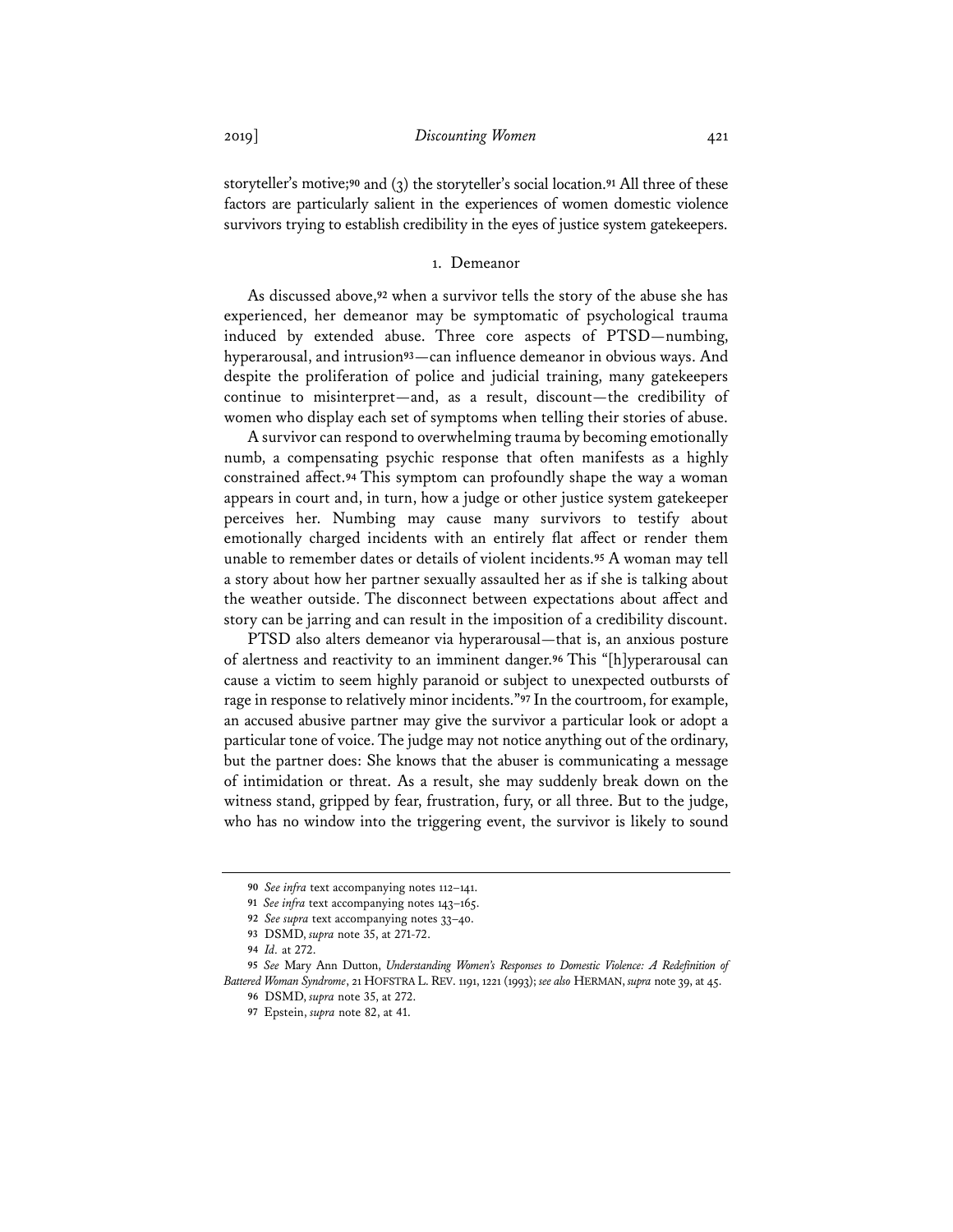out of control, even a bit crazy.**<sup>98</sup>** The survivor now fits the stereotype of a classic hysterical female—an image commonly associated with exaggeration and unreliability.**<sup>99</sup>** The judge is therefore more likely to apply a credibility discount in such settings and assume that, regardless of the content of her story, the survivor is not a fully trustworthy witness.

Finally, as discussed in the context of story plausibility, PTSD symptoms affect demeanor through *intrusion*—reliving the violent experience as if it were occurring in the present, often through flashbacks.**100** Such unbidden reexperiencing of traumatic events may badly impair a witness' ability to testify in a narratively seamless—or indeed, even a roughly sequential—fashion.**<sup>101</sup>**

Once more, domestic violence complainants can find themselves in a double bind. The symptoms of their trauma—the reliable indicators that abuse has in fact occurred—are perversely wielded against their own credibility in court. Because PTSD symptoms can make abused women appear hysterical, angry, paranoid, or flat and numb, they contribute to credibility discounts that may be imposed by police, prosecutors, and judges.**<sup>102</sup>**

Even demeanor "evidence" that is not symptomatic of trauma but that is a "normal" response to stressful courtroom circumstances can lead judges to discount a survivor's credibility. In a 2017 Boston trial court proceeding, for example, a woman seeking a one-year extension of her existing protection order testified about her abiding fear of her former partner. Following a contested trial, the judge awarded her the extension. Sitting next to her attorney as she listened to the court's ruling, she smiled and slumped in her seat, her torso sagging with relief. A few days later, the trial judge, sua sponte, set a reconsideration hearing. He told the woman that, in his view, she had appeared "too celebratory" when he had ruled in her favor at the previous hearing. As a result, he realized that she was not, in fact, a credible witness. The judge then vacated his previous decision to extend her protection order.**<sup>103</sup>**

**103** Interview with Community Advocate, Transition House, in Cambridge, Mass. (Dec. 18, 2017). The classic example of the justice system's misuse of affective evidence is Albert Camus's novel, *The Stranger*. The protagonist, Meursault, is sentenced to death for a murder based in part on a condemnation of his unrelated, "inappropriate" actions in the days following his own mother's death. Witnesses testified that Meursault did not cry but smoked a cigarette and drank coffee as he sat near his mother's coffin, and that the day after her funeral he swam in the ocean, saw a comedy film, and then made love with a woman he'd long been romantically interested in. This behavior, inconsistent

**<sup>98</sup>** *See* Mary Przekop, *One More Battleground: Domestic Violence, Child Custody, and the Batterers' Relentless Pursuit of Their Victims Through the Courts*, 9 SEATTLE J. SOC. JUST. 1053, 1078 (2011).

**<sup>99</sup>** *See id.* at 1079 ("Female jurors, according to one study, already believe that women are generally 'less rational, less trustworthy, and more likely to exaggerate than men.'").

**<sup>100</sup>** DSMD, *supra* note 35, at 275.

**<sup>101</sup>** Epstein, *supra* note 82, at 41.

**<sup>102</sup>** *See, e.g.*, *id.*; Cheryl Hanna, *No Right to Choose: Mandated Victim Participation in Domestic Violence Prosecutions*, 109 HARV. L. REV. 1849, 1878 (1996); Laurie S. Kohn, *Barriers to Reliable Credibility Assessments: Domestic Violence Victim–Witnesses*, 11 AM. U. J. GENDER SOC. POL'Y & L. 733, 742 (2003).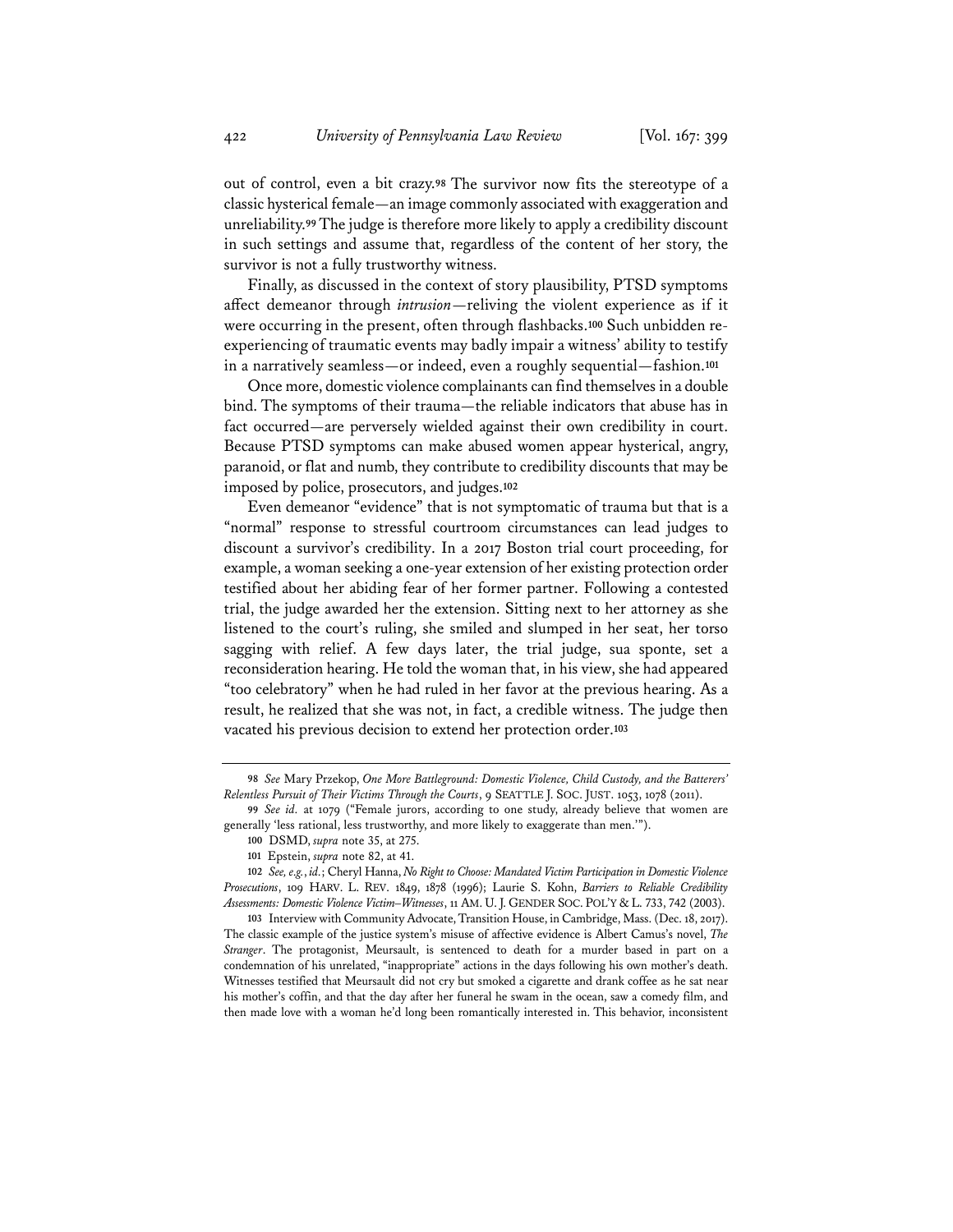Credibility discounts based on presumed inappropriate demeanor are imposed by other justice system gatekeepers as well. One attorney recalls a recent California case as follows:

In my county, domestic violence cases involving children may be referred to court evaluators to meet with the parties and provide the judge with an assessment as to the veracity of the allegations. One client went to her appointment with the evaluator and reported that her ex-boyfriend had been texting her in violation of an initial, temporary protection order. She showed her phone to the evaluator, who saw that she had saved her ex-boyfriend's phone number under an expletive, instead of using his actual name. Based on this evidence of the woman's anger, the evaluator determined that she was not afraid of the respondent (a fact irrelevant to the applicable legal standard), and for this reason deemed her domestic violence claim inconclusive.**<sup>104</sup>**

At the same time, abusive men often provide a sharp credibility contrast; they tend to excel at presenting themselves as self-confident and in control, are adept at manipulation, and "are commonly able to lie persuasively, sounding sincere," all of which tends to trigger assumptions that they are in fact credible.**<sup>105</sup>** A 2015 study of survivors conducted by the National Domestic

**104** Interviews with Jane Stoever, Clinical Professor of Law, Univ. of Cal., Irvine Sch. of Law (Jan. 6 & 9, 2018).

**105** LUNDY BANCROFT & JAY G. SILVERMAN, THE BATTERER AS PARENT 15-16 (1st ed. 2002); *see also* Dana Harrington Conner, *Abuse and Discretion: Evaluating Judicial Discretion in Custody Cases Involving Violence Against Women*, 17 AM. U. J. GENDER SOC. POL'Y & L. 163, 174

with society's image of a grieving son, led the community to despise him and a jury to condemn him for a murder to which he had no connection. *See* ALBERT CAMUS, THE STRANGER 8, 20-21, 64 (Matthew Ward trans., Vintage Books 1988) (1942). The tendency, in both the public and the justice system, to discount credibility and assume guilt persists today, as demonstrated by the case of Amanda Knox, a young woman from Seattle who went to Perugia, Italy, and was twice convicted in Italian courts—and, years later, fully exonerated—of murdering her housemate. *See* Martha Grace Duncan, *What Not to Do When Your Roommate Is Murdered in Italy: Amanda Knox, Her "Strange" Behavior, and the Italian Legal System*, HARV. J.L. & GENDER-CREATIVE CONTENT, Sept. 19, 2017, http://harvard jlg.com/2017/09/what-not-to-do-when-your-roommate-is-murdered-in-italy-amanda-knox-her-strangebehavior-and-the-italian-legal-system-by-martha-grace-duncan/ [https://perma.cc/VBS7-P23B]. Amanda's initial conviction was heavily dependent on her "inappropriate" actions in the days following the murder, including kissing her boyfriend not far from the scene, cuddling with him at the police station, turning a cartwheel—at a police officer's request—while waiting to be interviewed, and shopping for underwear not long after the murder (because she had no access to her apartment, which was locked down as a crime scene). *Id.* at 10-23. Similarly, Lindy Chamberlain was convicted of murdering her infant daughter while camping in the Australian outback. Clyde Haberman, *Vindication at Last for a Woman Scorned by Australia's News Outlets*, N.Y. TIMES (Nov. 16, 2014), https://www.nytimes.com/ 2014/11/17/us/vindication-at-last-for-a-woman-scorned-by-australias-news-media.html. Public sentiment condemned Chamberlain early on, based largely on her attire and affect in the courtroom. Lindy described feeling "trapped in a no-win situation. 'If I smiled, I was belittling my daughter's death . . . . If I cried, I was acting.'" *Id.* Forensic evidence subsequently exonerated Chamberlain, confirming the accuracy of her report that a wild dog pulled her daughter out of a tent and killed her. *Id*.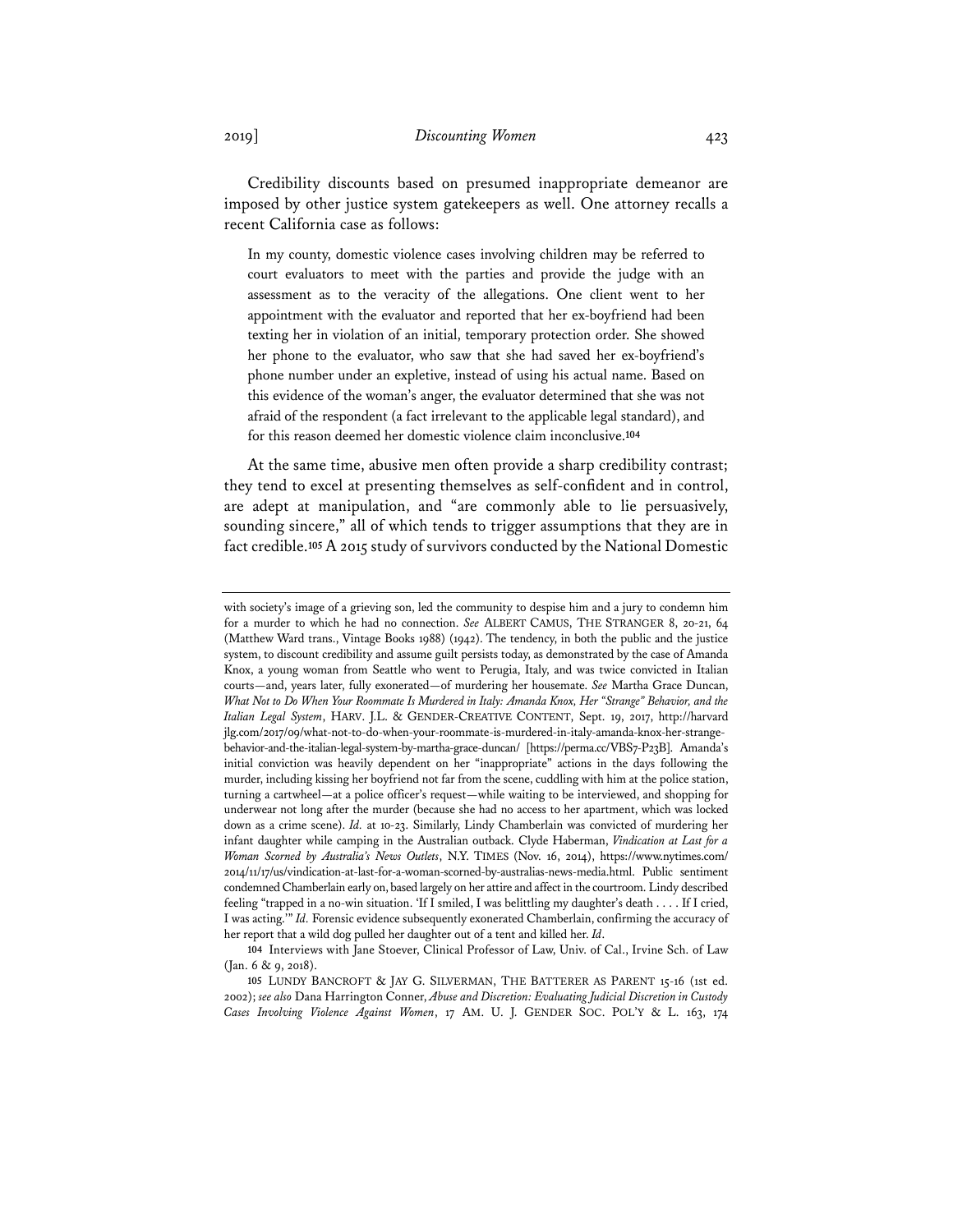Violence Hotline is full of examples of this profoundly damaging credibility gap, including this one from a female survivor: The police made "things worse and act [ed] like I was the bad guy because I came in crying, but my abuser was calm after 2 years of hell—duh[,] I was scared and he was fine."**<sup>106</sup>**

The skeptical reactions of justice system gatekeepers to survivor demeanor can trigger a vicious cycle of credibility discounts. The more a police officer or judge appears to doubt a survivor's credibility, the more likely she is to feel upset, destabilized, or even (re)traumatized.**<sup>107</sup>** This reaction may trigger an increase in the intensity of her emotionally "inappropriate" demeanor, making her appear even less credible.**<sup>108</sup>** In other words, the testimonial injustice that women experience as they seek to be recognized as credible witnesses to their own abuse can become a self-fulfilling phenomenon: they internalize the court's image of themselves as unreliable narrators of their own experience.**<sup>109</sup>**

Social psychologists have coined the term "stereotype threat" to explain such harm. Stereotype threat arises when a person feels that she is at risk of conforming to a cultural stereotype about her particular social group. The existence of negative stereotypes—regardless of whether an individual herself accepts them—can make that individual anxious, and harm her ability to perform.**<sup>110</sup>** Thus, the existence of

**107** *See* Jennifer Saul, *Implicit Bias, Stereotype Threat, and Epistemic Injustice*, in ROUTLEDGE HANDBOOK, *supra* note 80, at 236-38.

<sup>(2009)(&</sup>quot;[B]atterers tend to be self-confident and ultra-controlled in their outward appearance and thus testify in a way that is traditionally perceived as truthful.").

**<sup>106</sup>** TK LOGAN & ROB VALENTE, NAT'L DOMESTIC VIOLENCE HOTLINE, WHO WILL HELP ME? DOMESTIC VIOLENCE SURVIVORS SPEAK OUT ABOUT LAW ENFORCEMENT RESPONSES 9-10 (2015), http://www.thehotline.org/resources/law-enforcement-responses [https://perma.cc/CC5Z-Z56H] [hereinafter National Hotline Survey]. Two national studies, both conducted in 2015, help us understand what is happening on the ground in terms of police refusal to credit survivor stories. One study, conducted by the ACLU, surveyed more than 900 domestic violence service providers about their clients' experiences with police. ACLU, RESPONSES FROM THE FIELD: SEXUAL ASSAULT, DOMESTIC VIOLENCE AND POLICING (2015), www.aclu.org/responsesfromthefield [https://perma.cc/3CKD-6J9E] [hereinafter Responses from the Field]. The other, conducted by the National Domestic Violence Hotline, surveyed survivors themselves. National Hotline Survey, *supra* note 106, at 2. In the National Domestic Violence Hotline survey, just over half of the 637 women surveyed reported that they had never called the police for help when they experienced domestic violence. *Id.* at 2. When asked for the reason, fifty-nine percent of these participants said that their decision was based on either their fear that the police would not believe them or—and this is where we get to consequential credibility—that they would do nothing in response to their reports of abuse. *Id.* at 4. Much the same perceived deficit in consequential credibility hampered the reporting efforts of the remaining 309 women interviewed in the National Hotline Survey who *had* in fact interacted with the police: two-thirds of these women reported that they were "somewhat or extremely afraid" to call again in the future, based on the same sets of concerns. *Id.* at 8.

**<sup>108</sup>** *See supra* text accompanying notes 91–107; *infra* notes 109–110.

**<sup>109</sup>** Saul, *supra* note 107.

**<sup>110</sup>** *See, e.g.*, Claude M. Steele, *A Threat in the Air: How Stereotypes Shape Intellectual Identity and Performance*, 52 AM. PSYCHOLOGIST 613, 617 (1997); Claude M. Steele, Steven J. Spencer & Joshua Aronson, *Contending with Group Image: The Psychology of Stereotype and Social Identity Threat*, 34 ADVANCES EXPERIMENTAL SOC. PSYCHOL. 379, 389 (2002).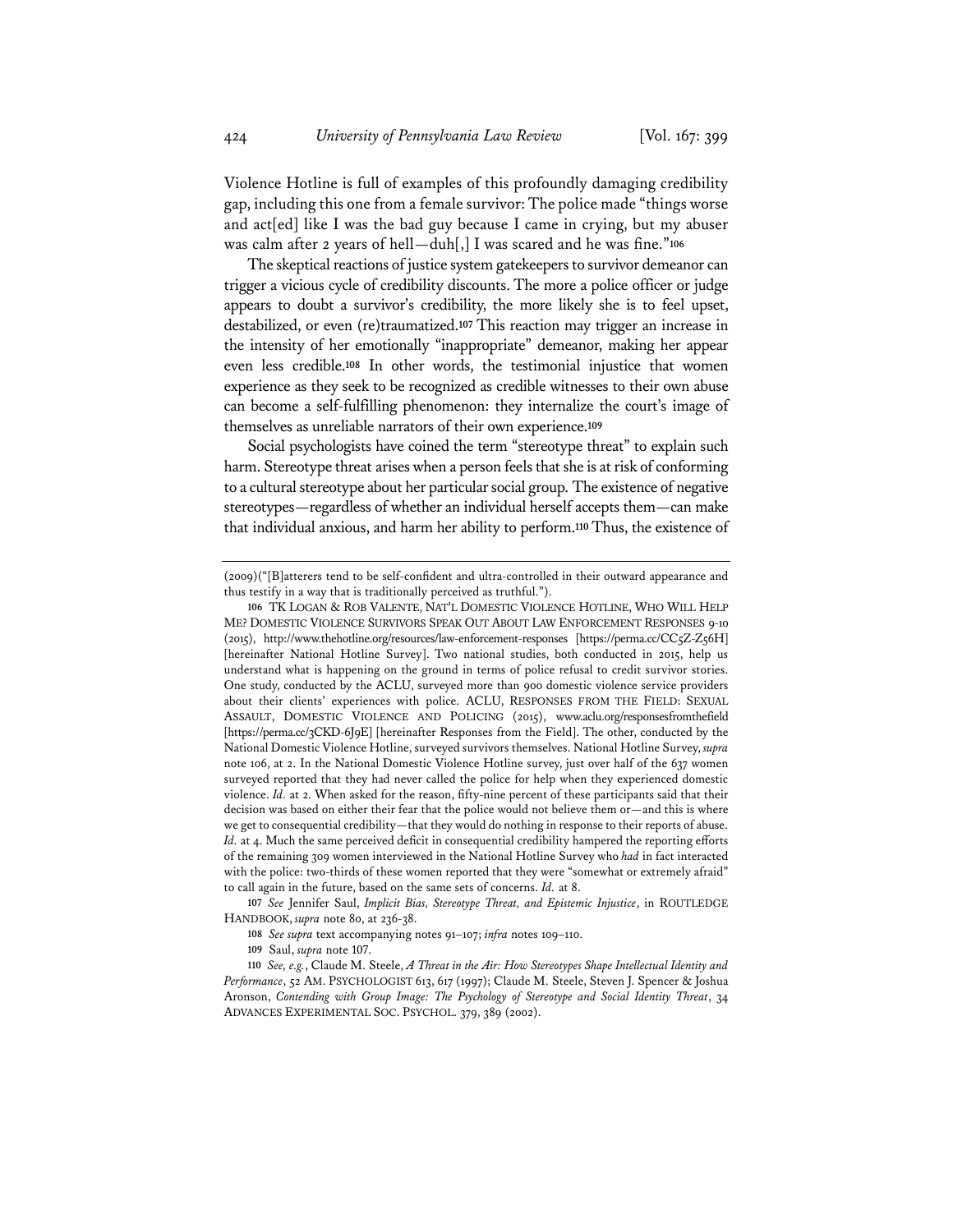such stereotypes, and women's concern about conforming to them, can diminish survivors' ability to effectively communicate their experiences.**<sup>111</sup>**

## 2. Motive

To assess the trustworthiness of a woman's account of domestic violence, judges and other gatekeepers are inevitably (though perhaps unconsciously) influenced by stereotypical beliefs about women, particularly in the context of intimate relationships.**<sup>112</sup>** Although such beliefs vary by the individual, certain fundamental cultural tropes about women's motives to lie and manipulate tend to resonate here. Two of the most persistent and crude stereotypes about women's false allegations about male behavior are the grasping, system-gaming woman on the make and the woman seeking advantage in a child custody dispute.

A recent review of the first twenty websites to appear in a Google search of the term "domestic violence false allegations" underlines the power of these stereotypes in the legal context. The vast majority of the "hits" in response to this search were websites maintained by small firm and sole practitioner defense attorneys; in other words, lawyers available to represent those accused of domestic violence, typically in the face of criminal prosecution. These lawyers post advice for potential clients, and most explain that "false allegations" of domestic violence tend to derive from women scheming for some sort of material payday or other advantage, such as a leg up in a child custody case.**<sup>113</sup>** Each of these stereotypes, and their implications for women's credibility, is explored below.

**<sup>111</sup>** *See* Saul, *supra* note 107, at 238.

**<sup>112</sup>** Philosopher Kristie Dotson calls this "testimonial quieting." Kristie Dotson, *Tracking Epistemic Violence, Tracking Practices of Silencing*, 26 HYPATIA 236, 242-43 (2011).

**<sup>113</sup>** *See* Memorandum Analyzing First Twenty Hits for "Domestic Violence False Allegations" (Nov. 15, 2017) (on file with authors). The twenty websites are: https://www.breedenfirm.com/ domestic-violence/defending-false-accusations-domestic-violence; https://billingsandbarrett.com/newhaven-criminal/domestic-violence-lawyer/false-accusations; https://www.adamyounglawfirm.com/ Criminal-Defense/Violent-Crimes/False-Allegations-Of-Domestic-Violence.shtml; https://criminal lawdc.com/dc-domestic-violence-lawyer/false-accusations; https://www.bajajdefense.com/san-diegodomestic-violence-attorney; https://www.jonathanmharveyattorney.com/Domestic-Violence/False-Allegations.shtml; https://www.lafaurielaw.com/Criminal-Defense/Domestic-Violence-Order-of-Protection-in-Family-IDV-Courts/False-Domestic-Violence-Accusations.shtml; https://chicago criminaldefenselawyer.com/false-accusations-domestic-violence; http://www.amcoffey.com/Criminal -Defense-Overview/False-Domestic-Violence-Allegations.shtml; https://criminallawyermaryland.net/ maryland-domestic-violence-lawyer/false-accusations; http://www.lnlegal.com/blog/2017/february/haveyou-been-falsely-accused-of-domestic-violence; http://www.scottriethlaw.com/blog/2017/06/how-falseallegations-of-domestic-violence-can-ruin-your-life.shtml; https://www.weinbergerlawgroup.com/ domestic-violence/false-allegations/defending-faqs; https://www.dworinlaw.com/false-domestic-violenceaustin-texas; https://stearns-law.com/family-law-services/domestic-violence/false-accusations; http://www. inlandempiredomesticviolence.com/Domestic-Violence/Falsely-Accused-of-Domestic-Violence.aspx; https://www.carlahartleylaw.com/Domestic-Violence-And-Criminal-Law/False-Accusations-Of-Domestic-Violence.shtml; http://www.bosdun.com/Blog/2017/March/What-To-Do-if-You-Have-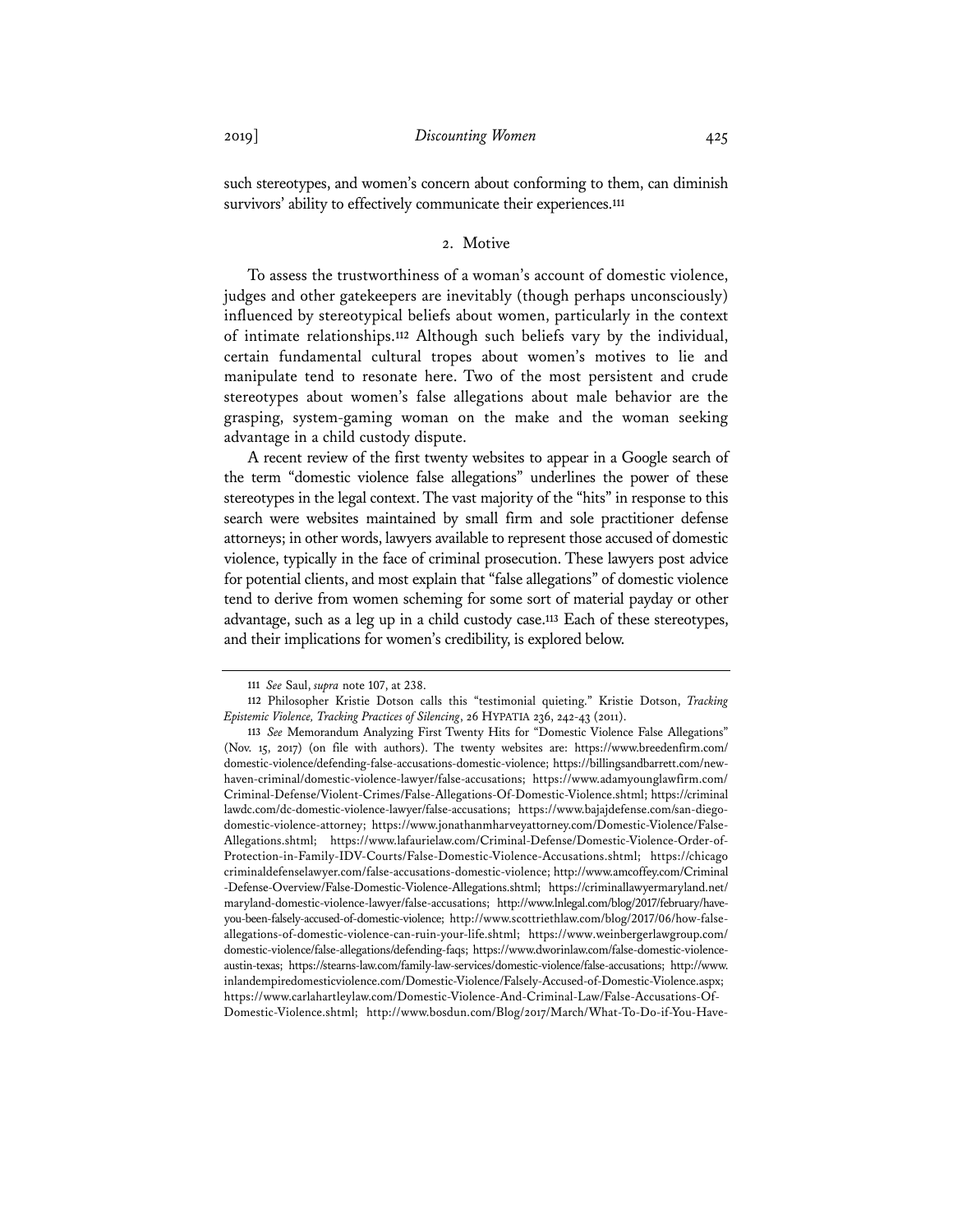#### a. *The Grasping Woman on the Make*

The grasping woman stereotype flourished in the Reagan era, when legislators portrayed poor women as "welfare queens," whose family planning decisions were solely dependent on a desire to expand their monthly benefit check by a few dollars. Though factually discredited,**<sup>114</sup>** the welfare queen image continues to have an impact on the law: to this day, fifteen states prohibit families from receiving higher benefit levels if a baby is born while the household is on assistance, in an effort to ensure that cash aid will not serve as a putative incentive for poor women to have more children.**<sup>115</sup>**

This same stereotype is reflected in our contemporary obsession with women as "gold diggers," based on the 1933 movie of that name.**<sup>116</sup>** This stereotype imbues the lyrics of the eponymous hip hop song about women who target wealthy men, falsely claim that these men are the fathers of their children, and then soak them for child support.**<sup>117</sup>** It is readily apparent in Silicon Valley,

Eighteen years, eighteen years She got one of your kids got you for eighteen years I know somebody payin' child support for one of his kids His baby mama car and crib is bigger than his You will see him on TV, any given Sunday Win the Super Bowl and drive off in a Hyundai She was supposed to buy your shorty Tyco with your money She went to the doctor, got lipo with your money She walkin' around lookin' like Michael with your money . . . If you ain't no punk Holla "We want prenup! We want prenup!" (Yeah!) It's somethin' that you need to have 'Cause when she leave yo' ass she, gon' leave with half Eighteen years, eighteen years And on the eighteenth birthday he found out it wasn't his?! . . . Now I ain't saying she a gold digger . . . But she ain't messin' with no broke n\* . . .

KANYE WEST, *Gold Digger*, *on* LATE REGISTRATION (Roc-A-Fella Records & Def Jam Recordings 2005).

Been-Wrongly-Accused-of-D.aspx; http://www.flowermoundcriminaldefense.com/domestic-violence; https://www.kefalinoslaw.com/miami-domestic-violence-defense-lawyer.

**<sup>114</sup>** *See* Stephen Pimpare, *Laziness Isn't Why People Are Poor. And iPhones Aren't Why They Lack Health Care*, WASH. POST (Mar. 8, 2017), https://www.washingtonpost.com/posteverything/wp/ 2017/03/08/laziness-isnt-why-people-are-poor-and-iphones-arent-why-they-lack-health-care/?utm\_ term=.59f65871be13; Eduardo Porter, *The Myth of Welfare's Corrupting Influence on the Poor,* N.Y. TIMES (Oct. 20, 2015), https://www.nytimes.com/2015/10/21/business/the-myth-of-welfares-corrupt ing-influence-on-the-poor.html.

**<sup>115</sup>** Michele Estrin Gilman, *The Return of the Welfare Queen*, 22 AM. U. J. GENDER SOC. POL'Y & L. 247, 249 (2014).

**<sup>116</sup>** GOLD DIGGERS OF 1933 (Warner Bros. 1933) (portraying aspiring actresses experiencing financial hardship who conspire to find wealthy husbands).

**<sup>117</sup>** Kanye West's song, *Gold Digger*, contains the following lyrics: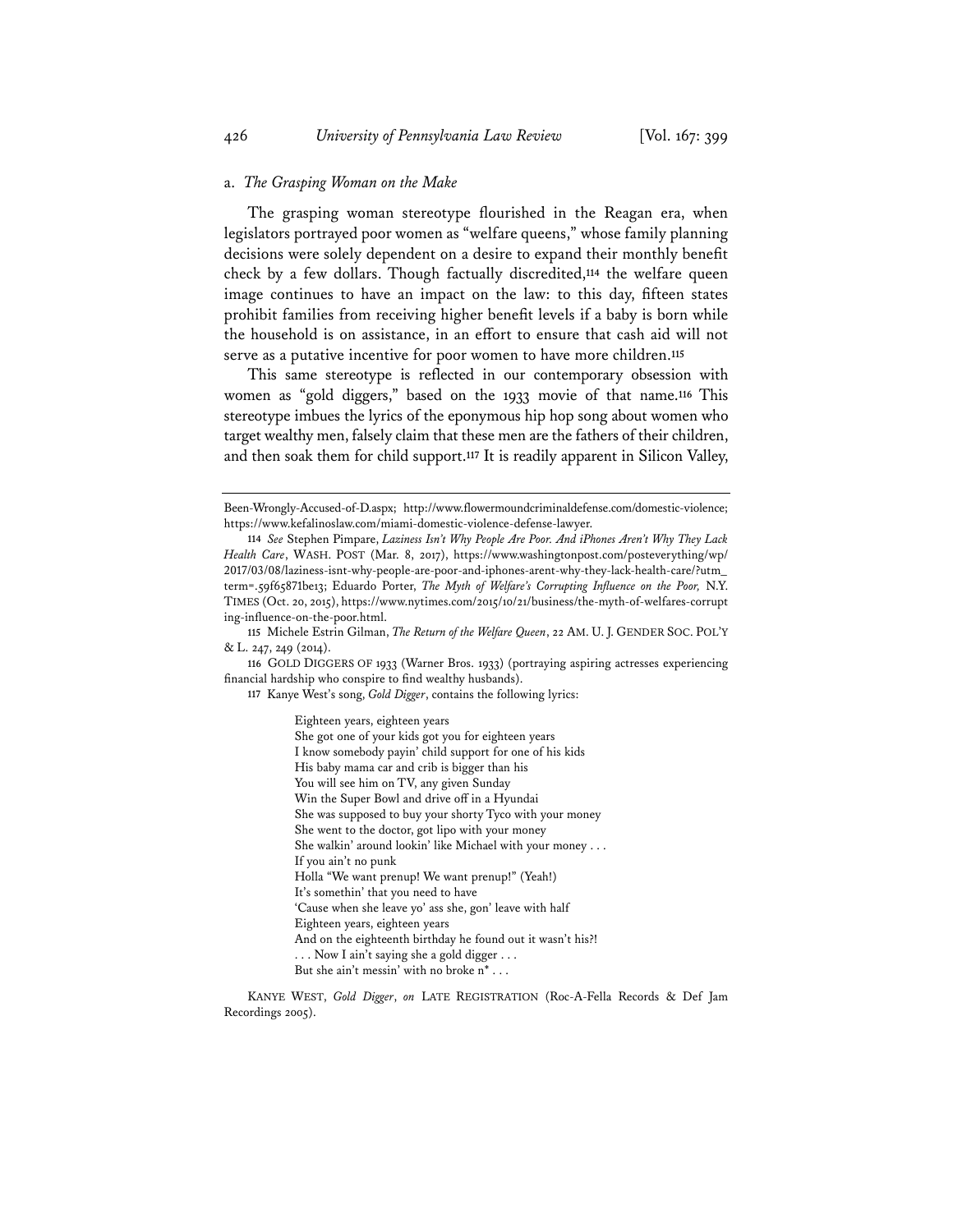where tech magnates swap warnings about women they refer to as "founder hounders."**<sup>118</sup>** These gender stereotypes are, of course, shaped by race, class, and other identity-based assumptions. The image of the welfare queen, as one example, was purposefully designed to draw its power from racialized narratives;**<sup>119</sup>** at the same time, it operates more broadly to negatively affect societal perceptions of all women, perhaps especially those who are also poor or low income. As with all stereotypes, those that affect women as women are not monolithic in their impact: gender stereotypes are racialized (the unrapeable black woman, for example), and racial discounts are gendered (blackness in women is stigmatized in ways specific to black women in particular). Despite this diversity of impact and complexity of harm, the bottom line is that we tend to discount the trustworthiness of all women who appear to be motivated by a desire to get something, either from the government or from their male partners.

This social myth is particularly lethal for women seeking safety from intimate partner violence, especially those who are trying to exit their abusive relationships. Most survivors need concrete resources to bring about this fundamental change in their living situation. Although a woman's informal network of support, made up of family and friends, may be able to help by providing a place to stay, transportation, childcare, or financial assistance,**<sup>120</sup>** these resources may well not be sufficient and are often stop-gap or finite in nature. Eventually, many abuse survivors need to secure additional resources, frequently by turning to the social welfare system or the safety furnished by a civil protection order.**<sup>121</sup>** This quest for some sort of subsidized autonomy is, once again, a reflection of the underlying dynamics of domestic abuse.**<sup>122</sup>**

**<sup>118</sup>** *See* Emily Chang, *"Oh My God, This Is So F---ed Up": Inside Silicon Valley's Secretive, Orgiastic Dark Side*, VANITY FAIR (Feb. 2018), https://www.vanityfair.com/news/2018/01/brotopia-siliconvalley-secretive-orgiastic-inner-sanctum ("Whether there really is a significant number of such women is debatable. The story about them is alive and well, however, at least among the wealthy men who fear they might fall victim.").

**<sup>119</sup>** Premilla Nadasen, *From Widow to "Welfare Queen": Welfare and the Politics of Race*, 1 BLACK WOMEN, GENDER & FAMILIES, 52 (2007), 69-70.

**<sup>120</sup>** Ruth E. Fleury-Steiner et al., *Contextual Factors Impacting Battered Women's Intentions to Reuse the Criminal Legal System*, 34 J. COMMUNITY PSYCHOL. 327, 339 (2006); Lisa A. Goodman & Katya Fels Smyth, *A Call for a Social Network-Oriented Approach to Services for Survivors of Intimate Partner Violence*, 1 PSYCHOL. OF VIOLENCE 79, 81 (2011); Stephanie Riger, Sheela Raja & Jennifer Camacho, *The Radiating Impact of Intimate Partner Violence in Women's Lives*, 17 J.INTERPERSONAL VIOLENCE 184, 198–200 (2002).

**<sup>121</sup>** *See, e.g.*, ELEANOR LYON, SHANNON LANE & ANNE MENARD, NAT'L INST. JUSTICE, MEETING SURVIVORS' NEEDS: A MULTI-STATE STUDY OF DOMESTIC VIOLENCE SHELTER EXPERIENCES iv (2008) (noting that "domestic violence shelters address compelling needs that survivors cannot meet elsewhere"); PATRICIA TJADEN & NANCY THOENNES, NAT'L INST. JUSTICE, EXTENT, NATURE, AND CONSEQUENCES OF INTIMATE PARTNER VIOLENCE: FINDINGS FROM THE NATIONAL VIOLENCE AGAINST WOMEN SURVEY 52 (2000), https://www.ncjrs.gov/pdffiles1/ nij/181867.pdf [https://perma.cc/3TSQ-6PKY] (noting that a substantial percentage of women survivors of intimate partner violence seek a civil protection order).

**<sup>122</sup>** *See supra* text accompanying notes 112, 114.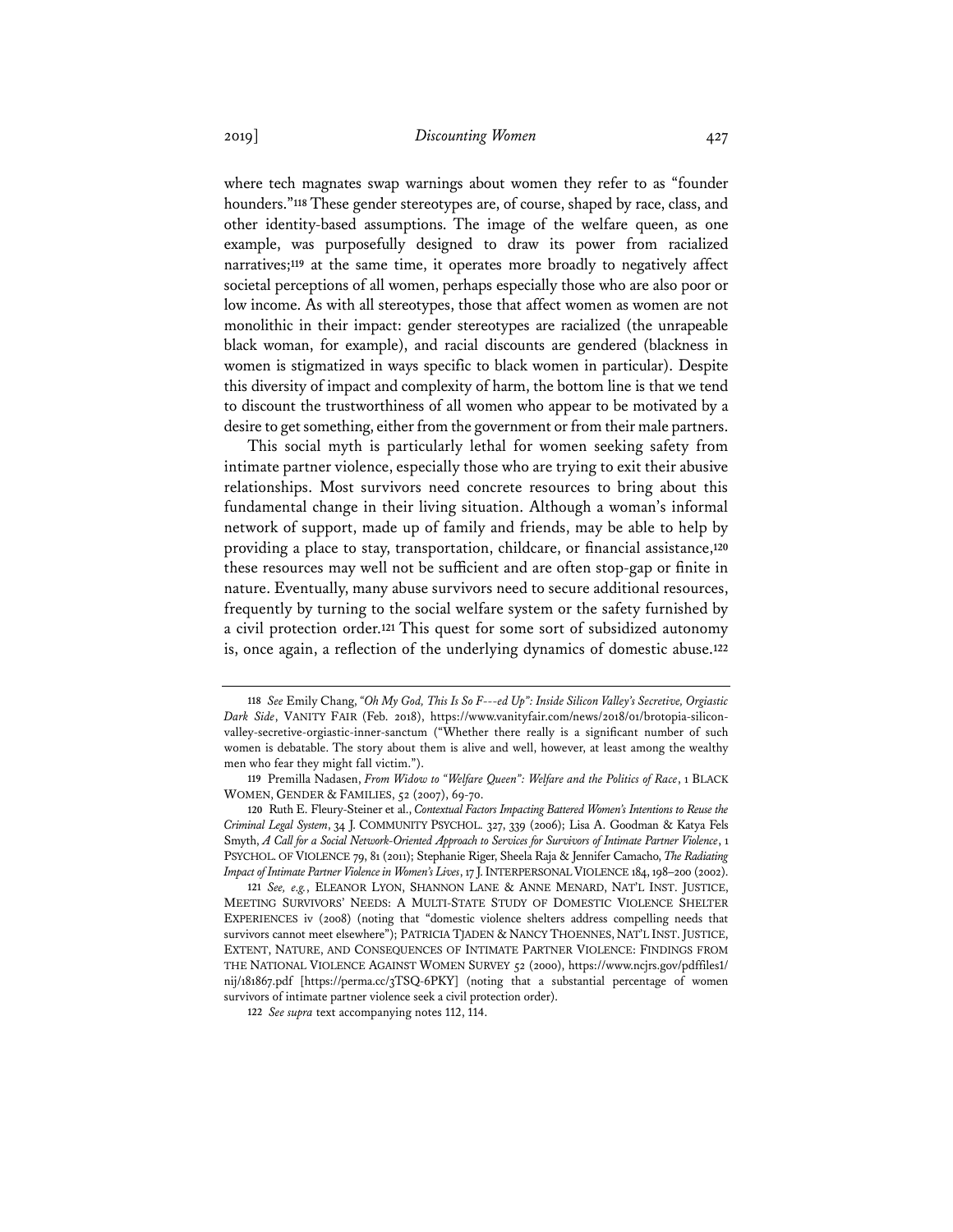An all-too-common strategy of abusers is to force women into social isolation, thus limiting their access to those family and friends who might have been willing to provide them with help.**<sup>123</sup>** The law in most states authorizes system officials to provide survivors assistance such as priority in shelter access, or a protection order provision ordering their abusive partner to vacate a home in which they share a legal interest.**<sup>124</sup>** Again, these resources for survivors are built into our law and policy for good reason—survivors need them to stave off repeat violence.**<sup>125</sup>** But when women actually pursue such concrete, practical assistance, they often suffer an immediate credibility discount; their trustworthiness is now colored by the suspicion that they are motivated by a desire to obtain shelter or sole access to a residence, rather than by the urgent need to protect themselves from violence.**<sup>126</sup>**

I (the first author) have participated in numerous judicial training sessions with judges in the D.C. Superior Court's Domestic Violence Unit. Year after year, I have listened as veteran judges warn those who are more junior, cautioning that "so many times I hear these stories and something seems wrong; then I realize the woman is just here to get shelter, or to kick her ex out of the house without having to go through a divorce. Keep an eye out for that." These judges are encouraging their colleagues to discount the personal trustworthiness of women based on their efforts to seek legally authorized resources on their path to safety.**<sup>127</sup>**

**126** As noted above, women of color may be especially likely to experience such credibility discounts due to the racialized nature of the stereotypes that drive them.

**<sup>123</sup>** LISA A. GOODMAN & DEBORAH EPSTEIN, LISTENING TO BATTERED WOMEN: A SURVIVOR-CENTERED APPROACH TO ADVOCACY, MENTAL HEALTH, AND JUSTICE 107 (2009); *see also* Donna Coker, *Shifting Power for Battered Women: Law, Material Resources, and Poor Women of Color*, 33 U.C. DAVIS L. REV. 1009, 1021-22 (2000) ("[Battered women] frequently become estranged from family and friends who might otherwise provide them with material aid."); Jody Raphael, *Rethinking Criminal Justice Responses to Intimate Partner Violence*, 10 VIOLENCE AGAINST WOMEN 1354, 1357 (2004) ("Women are not allowed to talk on the telephone, visit their friends, attend church, decide on their own what to wear, or go to school or work.").

**<sup>124</sup>** SUSAN L. KEILITZ, PAULA L. HANNAFORD & HILLERY S. EFKEMAN, NAT'L CTR. FOR STATE COURTS, CIVIL PROTECTION ORDERS: THE BENEFITS AND LIMITATIONS FOR VICTIMS OF DOMESTIC VIOLENCE, 12-14 (1997), https://www.ncjrs.gov/pdffiles1/Digitization/164866NCJRS.pdf [https://perma.cc/3SXH-SJ6E].

**<sup>125</sup>** *See, e.g.,* MONICA MCLAUGHLIN, NAT'L LOW INCOME HOUS. COAL., HOUSING NEEDS OF VICTIMS OF DOMESTIC VIOLENCE, SEXUAL ASSAULT, DATING VIOLENCE, AND STALKING*,* 1 (2017), http://nlihc.org/sites/default/files/AG-2017/2017AG\_Ch06-S01\_Housing-Needs-of-Victimsof-Domestic-Violence.pdf [https://perma.cc/SJT7-2DBX] (explaining that "safe housing can give a survivor a pathway to freedom").

**<sup>127</sup>** One more example: In a 2012 Baltimore protection order case, Judge Bruce S. Lamdin listened to Heather Myrick-Vendetti testify about her husband's abuse, including the following statement: "He pinned me to a shelf, busted my arm open, left a gash in my forearm. He then threw me down on the floor and stomped me in the ribs so hard that I peed my pants. My oldest, who was 12 years old, got my son and hid in a closet with a hammer and called someone to come get us." *Judge Bruce Lamdin Interrogates Woman Seeking Restraining Order*, WASH. POST (Sept. 9, 2012)*,*  https://www.washingtonpost.com/opinions/judge-bruce-lamdin-interrogates-woman-seeking-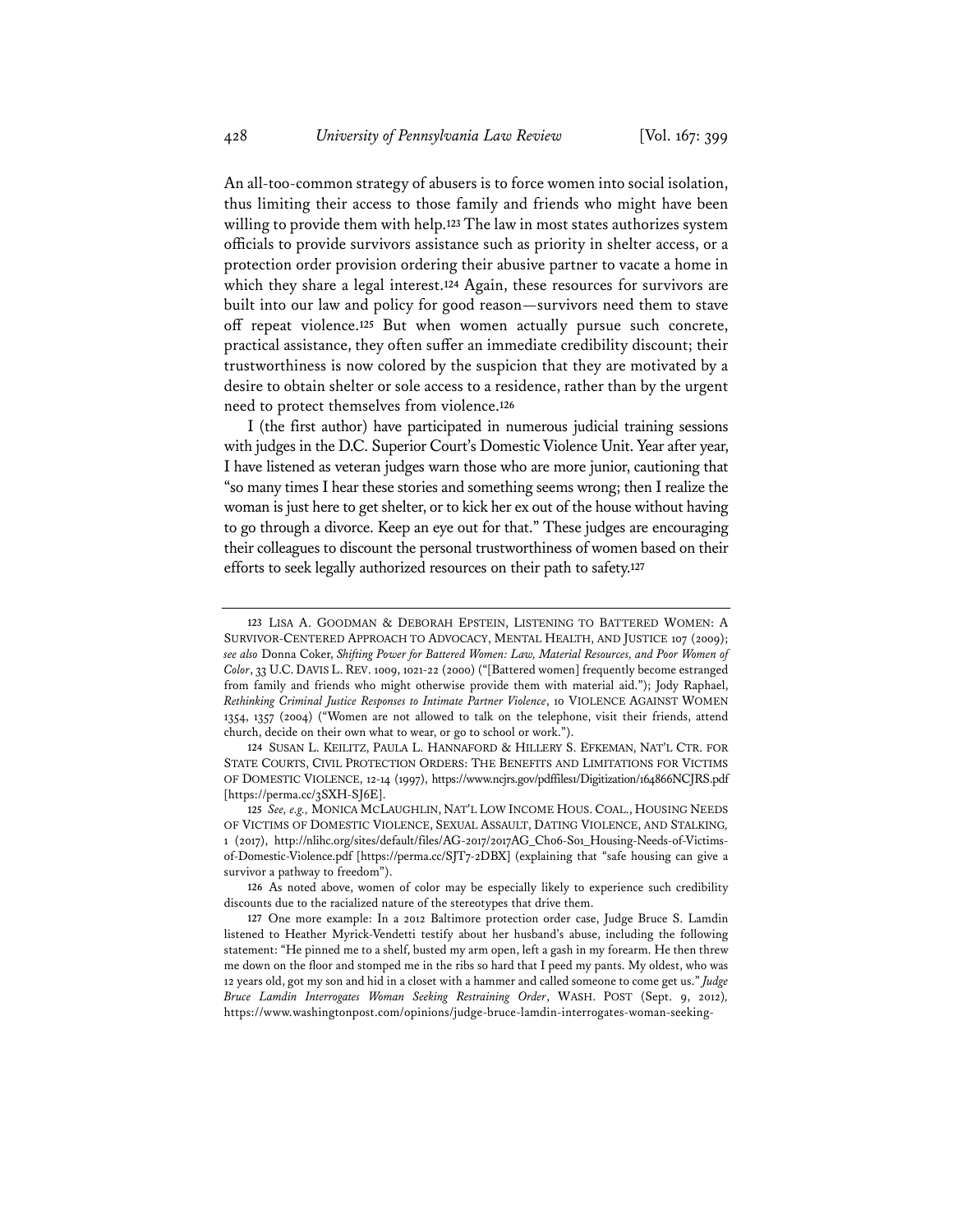## 2019] *Discounting Women* 429

And attorneys representing survivors pick up on the power that these unfair stereotypes can exert in the courtroom. Until recently, I (the first author) had often joined the ranks of many other victim advocates in doing just that: when representing a client who is privileged enough not to need much assistance from the court (perhaps she doesn't have children with her abusive partner, she doesn't live with him, or their relationship was relatively limited so she was more easily able to cut him out of her life), I have argued that the court should find my client especially credible *for this reason*. In other words, because my client is seeking only narrowly limited, safety-based remedies, rather than requesting the full range of relief legally available to her, the court should view her as particularly credible. I've done this for the same reason lawyers use to make every strategic decision: because my audience—the court—is likely to buy the argument. My lawyering instincts tell me that a judge will, in fact, understand a more limited request for relief as a real indication of a survivor's credibility.**<sup>128</sup>**

But I have belatedly come to realize that in pursuing this approach I am helping one client but simultaneously lending support to a prejudicial, genderbased credibility discount. Logically, the flip side of my argument must also be true: judges view survivors who seek more extensive remedies as *less* credible—as women who may be fabricating or exaggerating their allegations in order to obtain resources such as shelter and financial support.**<sup>129</sup>**

It is worth noting here that these judicial suspicions—discounting credibility when a woman asks for the full scope of available relief—simply do not arise in contexts that are not dominated by women litigants. It is laughable to imagine a judge suspecting the credibility of a business owner if, after presenting a colorable legal claim, that owner sought to recover an

restraining-order/2012/09/09/614fd664-faae-11e1-875c-4c21cd68f653\_video.html?tid=areinl; *see also Baltimore County Judge Bruce Lamdin Faces Complaint* (WBAL TV television broadcast Sept. 4, 2012), https://www.wbaltv.com/article/911-dispatcher-responds-to-call-at-his-own-home-i-just-handled-itlike-any-other-call/25239609 [https://perma.cc/PP3K-83BB]. Ms. Myrick-Vendetti then described her husband's attempt to burn down their house a few days later. *Id.* When she told the judge that her husband constituted a threat to her safety and requested that he be ordered to leave the home they shared, Judge Lamdin responded, "Ma'am there are shelters," and "It confounds me that people tell me they are scared for their life and then they stay in a situation where they can remove themselves and go to a shelter." *Id.* Although this story is an extreme one, it reflects a deeply held suspicion that woman seeking resources are operating from false motives and cannot be trusted.

**<sup>128</sup>** Other lawyers representing survivors report doing the same. *See, e.g.*, Interview with Megan Challender, Supervising Attorney, Md. Ctr. for Legal Assistance (July 12, 2017) (reporting that she has observed lawyers making these arguments in court on multiple occasions); Interview with Margo Lindauer, Assoc. Teaching Professor & Dir. of the Domestic Violence Inst., Ne. Univ. Sch. of Law (Jan. 21, 2018).

**<sup>129</sup>** One survivor attorney recently shared an experience where the judge in a Washington, D.C., civil protection order case explicitly ruled that the survivor was credible because "she was not asking for anything other than to be left alone." Interview with Megan Challender, *supra* note 128; *see also* Interview with Courtney K. Cross, Assistant Clinical Professor of Law & Dir., Domestic Violence Clinic, Univ. of Ala. Sch. of Law (July 12, 2017).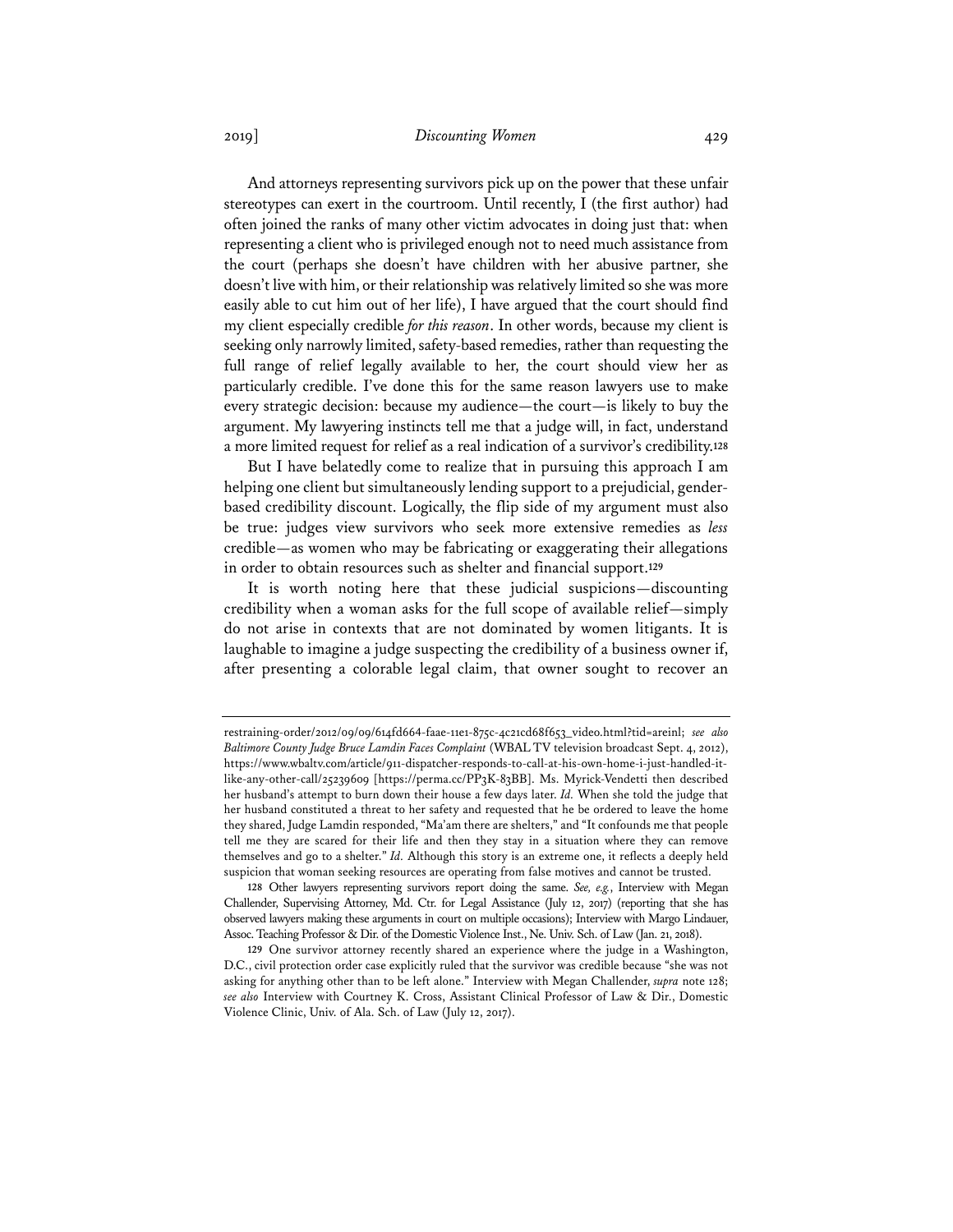extensive range of statutorily enumerated remedies. Why are women subjected to male violence held to a different standard?

Credibility discounts based on the grasping woman stereotype extend beyond the judicial realm to other gatekeepers. In Washington, D.C., for example, court-appointed attorney negotiators meet with unrepresented parties in civil protection order cases and attempt to resolve matters without the need for a contested trial. Several of these negotiators have, on many occasions, shared the view that petitioners are not "real" victims of domestic violence, but instead are there to get housing and other resources.**<sup>130</sup>** These suspicions about survivors' motives color the work of the D.C. Superior Court's Crime Victim's Compensation ("CVC") program as well. The CVC provides a variety of material and housing-related resources to local victims of crime. A survivor is entitled to obtain emergency shelter based on an initial, emergency judicial determination that she is entitled to a short-term temporary protection order. CVC officials then monitor her actions. If the court docket reveals that she ultimately has dropped her request for a permanent order—regardless of whether this decision was made because she was reassaulted and intimidated into doing so, she decided to move to another jurisdiction to better protect herself, or she was unable to accomplish the necessary service of process—the CVC will peremptorily terminate her request for assistance.**<sup>131</sup>**

This grasping woman stereotype puts survivors in a terrible bind. We know that victims of domestic violence frequently are unable to successfully handle the violence in their lives without seeking outside help.**<sup>132</sup>** Many, if not most, need the full set of remedies permitted in civil protection order statutes, such as shelter, financial support, and other assistance. By superimposing stereotype-based credibility assessments onto women's requests for relief, we are forcing these women to make an untenable choice: they may either seek the full range of assistance they actually need to achieve safety, but risk suffering a court-imposed credibility discount; or they may make a bid to appear more credible by forgoing essential resources needed for protection. And, of course, the women who are most disadvantaged, and thus need the greatest amount of help, are the ones who are least likely to be believed.

**<sup>130</sup>** This observation is based on the first author's extensive experience litigating hundreds of civil protection order cases. *See supra* note 9. Other D.C. domestic violence advocates confirm the routine nature of such comments. *See, e.g.*, Interview with Gillian Chadwick, *supra* note 58; Interview with Courtney K. Cross, *supra* note 129.

**<sup>131</sup>** *See* Interview with Janese Bechtol, Chief, Domestic Violence Section, Office of the Attorney General for the District of Columbia (Aug. 17, 2018). For an overview of the Washington, D.C., crime victim compensation program, see *Crime Victim Compensation & Services in Washington, D.C.*, Interview by Len Sipes with Laura Banks Reed, Dir., Crime Victims' Compensation Program of the D.C. Superior Court (Mar. 3, 2014), https://media.csosa.gov/podcast/transcripts/category/ audiopodcast/page11/ [https://perma.cc/LYK5-8H5V].

**<sup>132</sup>** *See* LYON, LANE & MENARD, *supra* note 121.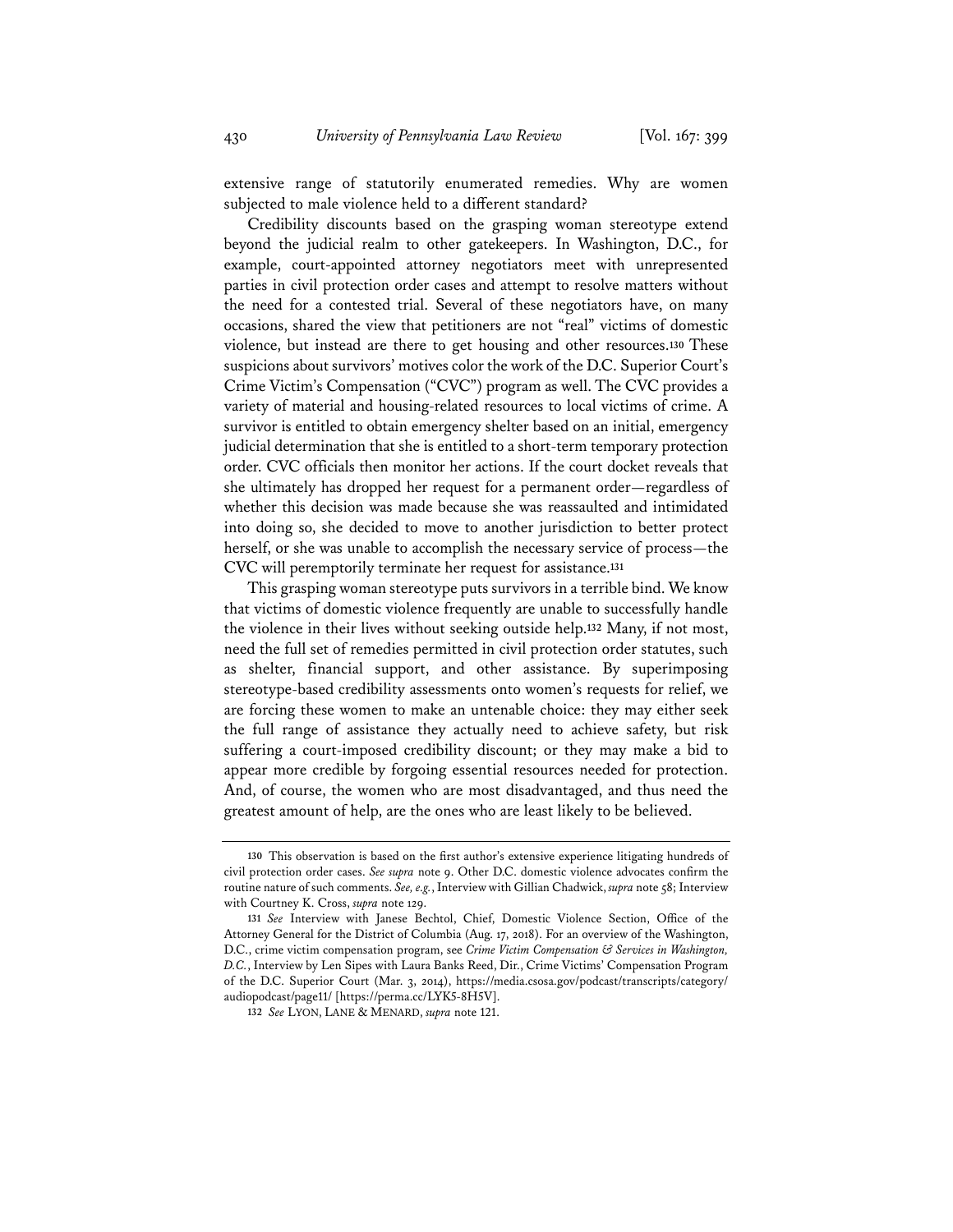#### b. *The Woman Seeking Unfair Advantage in a Child Custody Dispute*

Women seeking to escape violent relationships often must turn to the family courts to resolve custody and other issues with their abusive partners. And virtually every state custody statute requires family court judges to consider intimate partner abuse as a factor weighing against an award of custody to the parent-abuser.**<sup>133</sup>** Indeed, the U.S. House of Representatives recently passed a concurrent resolution urging state courts to determine family violence claims and risks to children before turning to the consideration of any other custody factors.**<sup>134</sup>**

The rationale for such legal provisions is that parent-on-parent violence harms not only the victim-parent, but also the children, who may witness the violence or its aftermath.**<sup>135</sup>** But women's experience in these courts defies the sense of the law as written: in fact, mothers' allegations of domestic violence are discounted or even fully discredited by family court judges.

Recent studies of family court custody decisions reveal that mothers who allege intimate partner violence are actually *more* likely to lose custody than mothers who do not make such assertions.**136** In other words, a claim of parenton-parent violence operates to *undermine, rather than strengthen*, custody requests made by survivor-mothers. Judges tend to conclude, typically with no evidence other than the perpetrator-father's uncorroborated assertion, that women are fabricating abuse allegations as part of a strategic effort to alienate the children from their father.**<sup>137</sup>** The mother's experience of abuse is turned on its head to support the perpetrator's claim that he is the better parent.

**<sup>133</sup>** AM. BAR ASS'N, *Custody Decisions in Cases with Domestic Violence Allegations*, https://www.americanbar.org/content/dam/aba/images/probono\_public\_service/ts/domestic\_violence \_chart1.pdf (demonstrating that Connecticut is the sole exception to this rule).

**<sup>134</sup>** H.R. Con. Res. 72, 115th Cong. (Sept. 25, 2018).

**<sup>135</sup>** *See* Stephanie Holt, Helen Buckley & Sadhbh Whelan, *The Impact of Exposure to Domestic Violence on Children and Young People: A Review of the Literature*, 32 CHILD ABUSE & NEGLECT 797, 797 (2008) ("This review finds that children and adolescents living with domestic violence are at increased risk of experiencing emotional, physical and sexual abuse, of developing emotional and behavioral problems and of increased exposure to the presence of other adversities in their lives.").

**<sup>136</sup>** *See* Joan S. Meier & Sean Dickson, *Mapping Gender: Shedding Empirical Light on Family Courts' Treatment of Cases Involving Abuse and Alienation*, 35 L. & INEQUALITY 311, 328 (2017) ("Overall, fathers who were accused of abuse and who accused the mother of alienation won their cases 72% of the time; slightly *more* than when they were *not* accused of abuse (67%)."); *see also* Janet R. Johnston, Soyoung Lee, Nancy W. Olesen & Marjorie G. Walters, *Allegations and Substantiations of Abuse in Custody-Disputing Families*, 43 FAM. CT. REV. 283, 290 (2005).

**<sup>137</sup>** Meier & Dickson, *supra* note 136, at 318. This credibility discount is particularly disconcerting in light of studies examining the reliability of domestic violence allegations in the context of family law proceedings. Such studies have found that the allegations of women-mothers are substantiated—in other words, corroborated by sources in addition to the testimony of the woman who asserted them—in a high percentage of cases. *See, e.g.*, Johnston et al., *supra* note 136, at 290 (finding corroboration rate of sixty-seven percent). Although the remainder of these allegations lack independent corroboration, this does not mean that they are false; instead, it simply means that insufficient additional information exists beyond the parent's testimony.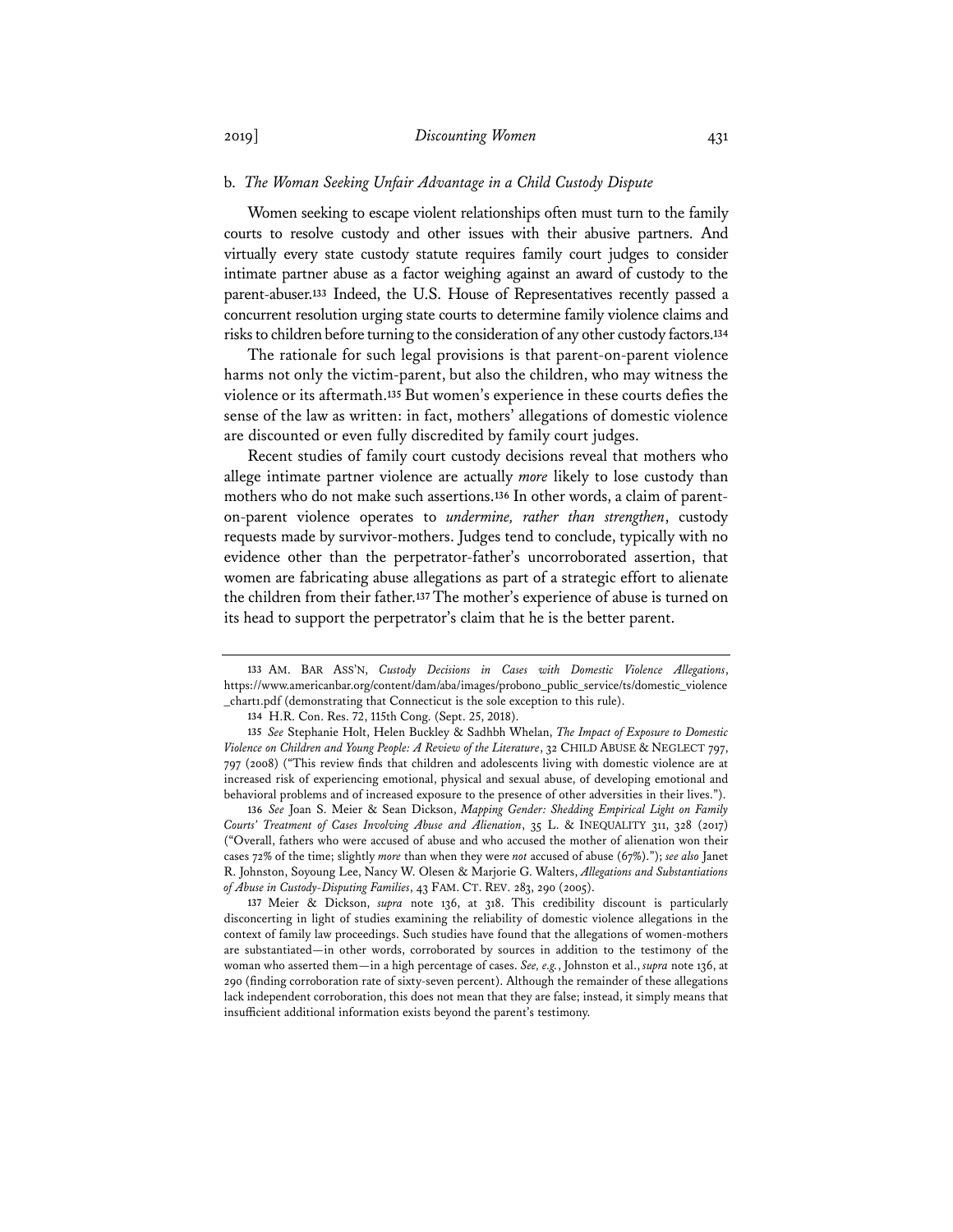Family court studies further reveal that when a father alleges that a mother has engaged in "parental alienation,"**<sup>138</sup>** his chances of being awarded custody increase *even when his allegations are not credited or are left unresolved by the court*.**<sup>139</sup>** The judicial assumption that women falsely allege or exaggerate domestic violence in an effort to obtain custody runs so deep that family court judges appear to cling to it even in cases where they themselves determine that such a claim is untrue.**<sup>140</sup>**

The credibility discounting operates in the reverse direction as well. At a 2016 "Bench–Bar" social event, two judges involved with the D.C. domestic violence court commented that they were well aware that women who file for protection orders after having already initiated custody proceedings are trying to "pull the wool over [the judge's] eyes."**<sup>141</sup>**

The result is that survivor-mothers often leave family court having been wrongly denied custody of their children, and may be unfairly discredited and denied relief in their civil protection order hearings as well. A judicial willingness to discount their trustworthiness can have repercussions that will last throughout their own lives and those of their children.

## 3. Social Location

Cognitive psychology teaches us that our wider culture—as translated by the media, authority figures, family members, etc.—transmits stereotypes to individuals that we then adopt on a deep, unconscious level.**<sup>142</sup>** Our most

**<sup>138</sup>** Parental alienation syndrome is a hypothesized disorder first proposed by psychiatrist Richard Gardner in 1985. Gardner believes that the disorder arises primarily in the context of child custody disputes and involves a child being manipulated by one parent into internalizing the unjustified denigration of the other parent. In the more than thirty intervening years, the diagnosis has yet to be accepted in the mental health community. *See* Holly Smith, *Parental Alienation Syndrome: Fact or Fiction? The Problem with Its Use in Child Custody Cases*, 11 U. MASS. L. REV. 64, 64 (2016). Instead, a great deal of psychological and legal literature has critiqued the construct, and both leading researchers and most professional institutions have renounced the concept as lacking in empirical basis or objective merit. *See* Joan S. Meier, *A Historical Perspective on Parental Alienation Syndrome and Parental Alienation*, 6 J.CHILD CUSTODY 232, 236 (2009) ("The critiques of Gardner's PAS are legion . . . "). Despite all of this, claims of parental alienation syndrome have come to dominate custody litigation in family court, especially in cases involving allegations of abuse. *Id.* at 233.

**<sup>139</sup>** Meier & Dickson, *supra* note 136, at 331 ("[W]hen courts believed mothers were alienating, they switched custody to the father 69% of the time; and even when the alienation claim was rejected or not decided, they transferred custody of the children to an allegedly abusive father 25-50% of the time.").

**<sup>140</sup>** This refusal to accept facts that contradict a person's theory of how the world works is explained in part by the concept of confirmation bias. *See supra* text accompanying note 41.

**<sup>141</sup>** Interview with Andrew Budzinski, Graduate Teaching Fellow, Georgetown Univ. Law Ctr. Domestic Violence Clinic (Jan. 22, 2018).

**<sup>142</sup>** *See, e.g.*, RACHEL D. GODSIL ET AL., PERCEPTION INST., 2 SCIENCE OF EQUALITY :THE EFFECTS OF GENDER ROLES, IMPLICIT BIAS, AND STEREOTYPE THREAT ON THE LIVES OF WOMEN AND GIRLS 12 (2016), https://equity.ucla.edu/wp-content/uploads/2016/11/Science-of-Equality-Volume-2.pdf [https://perma.cc/5Q62-R9U7] ("Popular culture plays an important part in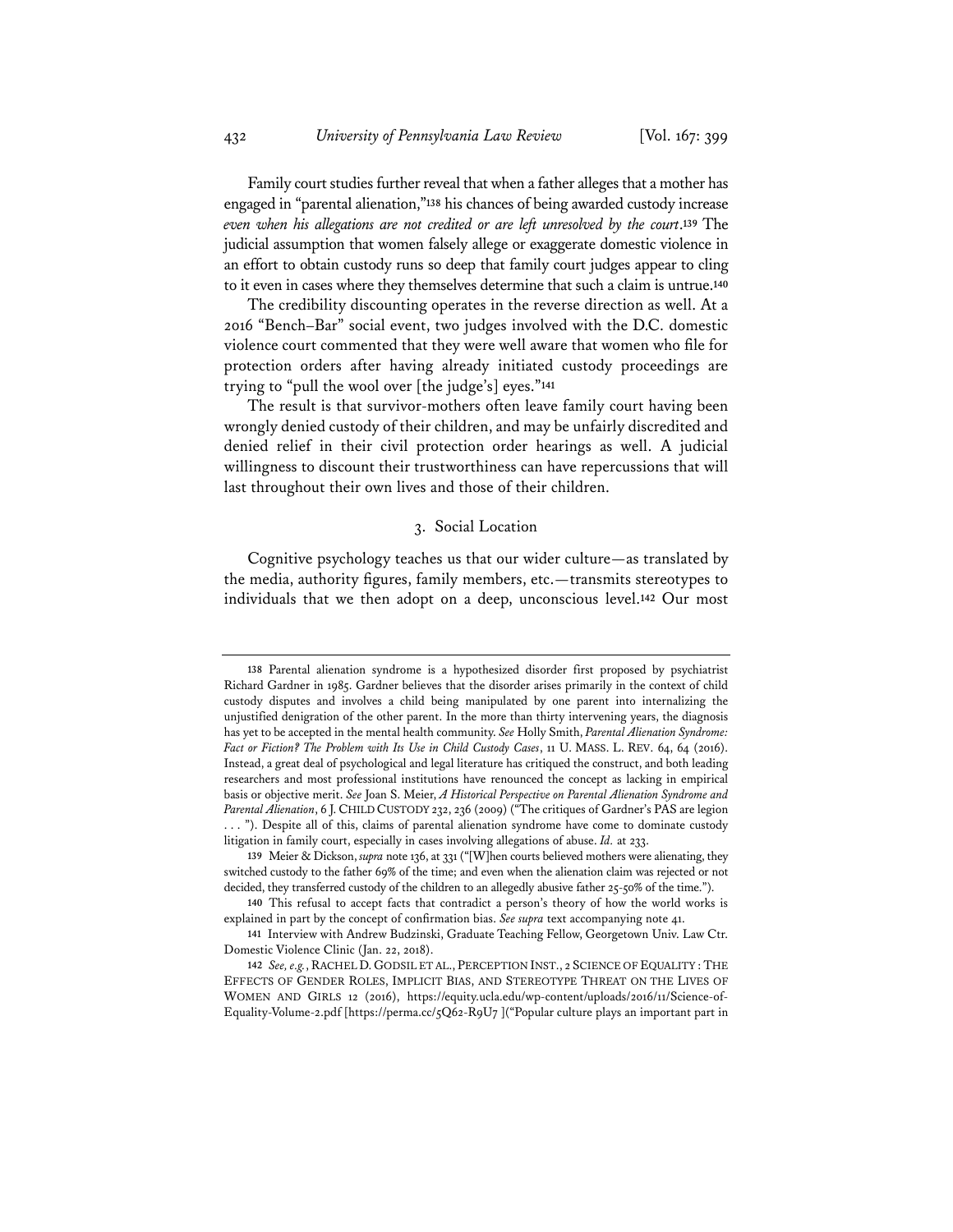commonly held derogatory stereotypes include those that devalue the words of women, people of color, those living in poverty, and other marginalized groups. Once formed, these stereotypes tend to be highly resistant to counterevidence.**<sup>143</sup>** As philosopher Miranda Fricker explains, "If we examine stereotypes of historically powerless groups such as women, African Americans, or poor/working-class people, they often are associated with attributes related to poor truth-telling in particular: things like over-emotionality, lack of logical thinking, inferior intelligence, being on the make, etc."**<sup>144</sup>**

Although it is outside our scope to make a full case for each of these social categories, we will examine one of them in detail here: the practice of discounting *women's* credibility *as women*. In Rebecca Solnit's compelling essay, *Cassandra Among the Creeps*,**<sup>145</sup>** she describes the myth of Cassandra, daughter of the king of Troy. When the god Apollo tried to seduce her, Cassandra rejected him. In retribution, Apollo cursed Cassandra so that, although she could accurately foresee the future, her people always disbelieved her and shunned her as a crazy liar. Solnit notes,

I have been thinking of Cassandra as we sail through the choppy waters of the gender wars, because credibility is such a foundational power in those wars and because women are so often accused of being categorically lacking in this department. Not uncommonly, when a woman says something that impugns a man . . . or an institution . . . the response will question not just the facts of her assertion but her capacity to speak and her right to do so.**<sup>146</sup>**

This refusal to listen to women's stories of male abuses of power runs so deep that it may have played a significant role in Sigmund Freud's early decision to upend his entire psychoanalytic theory.**<sup>147</sup>** Early in his career, Freud listened as his female patients told him story after story of their experiences of childhood sexual abuse, often at the hands of their fathers.**<sup>148</sup>** Freud believed these stories and, in the late 1880s developed his "seduction theory," arguing that early childhood

reinforcing these gendered associations. Implicit biases are not the result of individual psychology they are a social phenomenon that affects us all.").

**<sup>143</sup>** Jeremy Wanderer, *Varieties of Testimonial Injustice*, *in*ROUTLEDGE HANDBOOK,*supra* note 80, at 28. **144** *See* FRICKER, *supra* note 49, at 32; *supra* text accompanying note 41 (discussing confirmation bias).

**<sup>145</sup>** Rebecca Solnit, *Cassandra Among the Creeps*, HARPER'S MAG., Oct. 2014, at 4.

**<sup>146</sup>** *Id.* Professor Catharine MacKinnon, the theorist who created the term "sexual harassment" notes: "I kept track of . . . cases of campus sexual abuse over decades; it typically took three to four women testifying that they had been violated by the same man in the same way to even begin to make a dent in his denial. That made a woman, for credibility purposes, one-fourth of a person." Catharine MacKinnon, *#MeToo Has Done What the Law Could Not*, N.Y. TIMES (Feb. 4, 2018), https://www.nytimes.com/2018/02/04/opinion/metoo-law-legal-system.html.

**<sup>147</sup>** *See, e.g.*, SIGMUND FREUD, AN AUTOBIOGRAPHICAL STUDY 62-65 (James Strachey trans., W. W. Norton & Co. 1963) (1925).

**<sup>148</sup>** *Id.* at 62.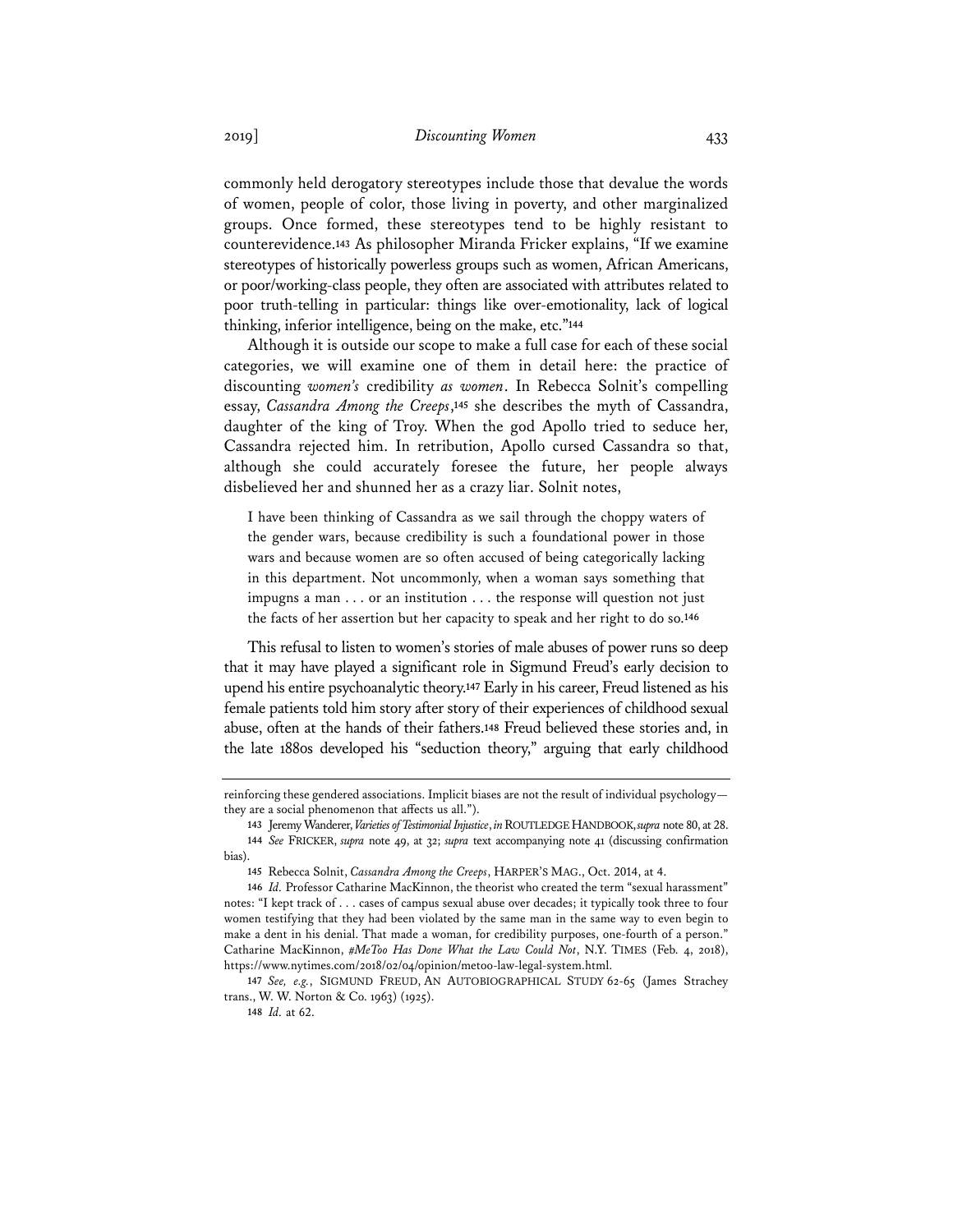sexual abuse constituted the root cause of his patients' neuroses.**<sup>149</sup>** Later, however, Freud abandoned this idea, proclaiming instead that his patients' stories were not based in actual experience, but instead on fabricated, wishful fantasies that all women experience.**<sup>150</sup>** Freud's shift from crediting to discrediting women eventually led him to develop his profoundly influential theory of psychosexual development.**<sup>151</sup>**

For almost a century, conventional psychoanalytic wisdom held that Freud's shift represented an appropriate course correction—an important move toward greater accuracy in analyzing his traumatized patients. In the early 1980s, however, Jeffrey Masson, a former Sanskrit professor who had subsequently trained as a psychoanalyst and become Projects Director of the Freud Archives, turned this assumption on its head. Based on correspondence between Freud and a contemporary, Willhelm Fliess, Masson argued that Freud did not abandon his belief in his original observation—that girls were being abused in huge numbers by male relatives—based on factual evidence.**<sup>152</sup>** Instead, Freud was unable to accept the disturbing truth he had uncovered; he also may have been unwilling to risk the disapprobation of the conservative medical establishment.**<sup>153</sup>** Ultimately, Freud decided to abandon his original idea**<sup>154</sup>** and create a new theory based on the premise that women's stories of sexual violence were not fact, but fantasy.**<sup>155</sup>** In the words of psychiatrist Judith Herman, "[t]he dominant psychological theory of the next century was founded in the denial of women's reality."**<sup>156</sup>**

**152** JEFFREY MOUSSAIEFF MASSON, THE ASSAULT ON TRUTH: FREUD'S SUPPRESSION OF THE SEDUCTION THEORY 107-13 (1984).

**156** HERMAN, *supra* note 39, at 14. It should be noted that Masson's claim provoked a good deal of controversy in the psychiatric community, where Freud is still largely revered. *See, e.g.*, Judith Herman, *The Analyst Analyzed*, NATION (Mar. 10, 1984), at 293 (reviewing JEFFREY M. MASSON, THE ASSAULT ON TRUTH: FREUD'S SUPPRESSION OF THE SEDUCTION THEORY (1984)) (arguing that Masson is "right and courageous"); Charles Rycroft, *A Case of Hysteria*, 31 N.Y. REV. BOOKS 3 (1984) (reviewing JEFFREY M. MASSON, THE ASSAULT ON TRUTH: FREUD'S SUPPRESSION OF THE SEDUCTION THEORY (1984)) (accusing Masson of ignoring evidence contrary to his theory and presenting flimsy evidence to support it); Anthony Storr, *Did Freud Have Clay Feet?*, N.Y. TIMES, Feb. 12, 1984, at 3 (reviewing JEFFREY M. MASSON, THE ASSAULT ON

**<sup>149</sup>** *Id.*

**<sup>150</sup>** *Id.* at 63.

**<sup>151</sup>** *Id.* at 63-64. Freud's theory of psychosexual development rests on the idea that from birth, human beings possess an instinctual sexual energy (libido) that develops in five stages. According to Freud, a person who experiences frustration during any one of these developmental stages experiences a resulting anxiety that can persist into adulthood in the form of neurosis. During the third stage, called the phallic phase, which occurs between the ages of two and five, a child focuses libidinal energy or sexual wishes on the opposite sex parent and experiences feelings of jealousy and rivalry toward the same sex parent. 7 SIGMUND FREUD, *Three Essays on the Theory of Sexuality*, *in* THE STANDARD EDITION OF THE COMPLETE PSYCHOLOGICAL WORKS OF SIGMUND FREUD (James Strachey ed. & trans., 1975).

**<sup>153</sup>** *Id.*

**<sup>154</sup>** *Id.*

**<sup>155</sup>** *Id.* at 110.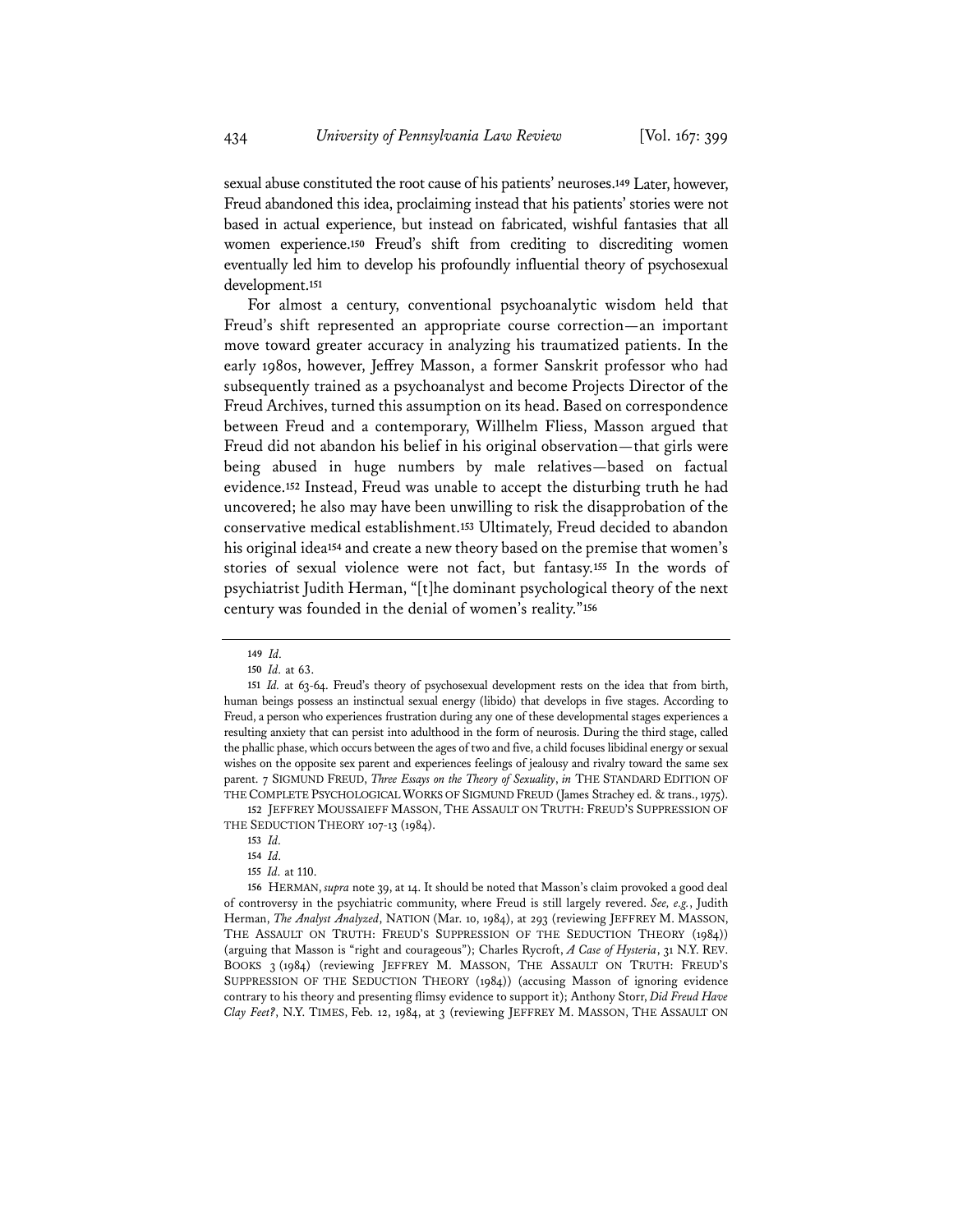2019] *Discounting Women* 435

Contemporary culture continues to impart strong lessons about women's lack of trustworthiness. Our teenagers watch TV shows like *Pretty Little Liars*, *Don't Trust the Bitch in Apartment 23*, and *Devious Maids*; younger children watch animated movies like *Shark Tale*, which features a catchy tune that describes women as scheming.**<sup>157</sup>** Rap lyrics are full of stories of women deceiving and taking advantage of men.**<sup>158</sup>**

The same insidious stereotype of women as unreliable-to-hysterical distorters of the truth has quietly overtaken the justice system, where women witnesses tend to be disbelieved more than their male counterparts. In one study in which a group of "credibility raters" assessed the believability of actual witnesses testifying in trials in a mid-sized Southern city, researchers found that male witnesses were considered more credible than female witnesses.**<sup>159</sup>** Similarly, the available evidence indicates that, as a general rule, judges view women as less credible witnesses and advocates than they do men.**<sup>160</sup>** And recent studies show that the police routinely discredit female survivors of intimate partner abuse. In the 2015 National Domestic Violence Hotline Survey, for example, a substantial percentage of women reported that the police did not believe their stories of intimate partner abuse because they were women.**<sup>161</sup>**

In addition, as no end of literary and cultural texts manifest, when women such as victims of domestic violence—are burdened with the cultural script of acting other-than rationally, or permit themselves to succumb to expressions of emotional intensity, our tendency to discredit them as individuals gains new momentum.**<sup>162</sup>** In a recent study, researchers asked a diverse group of college

**161** NATIONAL HOTLINE SURVEY, *supra* note 106, at 7.

TRUTH: FREUD'S SUPPRESSION OF THE SEDUCTION THEORY) (arguing that "[e]verything we know about [Freud's] character makes Mr. Masson's accusation wildly unlikely").

**<sup>157</sup>** Soraya Chemaly, *How We Teach our Kids that Women Are Liars*, ROLE REBOOT (Nov. 19, 2013), http://www.rolereboot.org/culture-and-politics/details/2013-11-how-we-teach-our-kids-thatwomen-are-liars [https://perma.cc/3N2E-RCEM].

**<sup>158</sup>** Terri M. Adams & Douglas B. Fuller, *The Words Have Changed but the Ideology Remains the Same: Misogynistic Lyrics in Rap Music*, 36 J. BLACK STUD. 938, 945, 948 (2006).

**<sup>159</sup>** Jacklyn E. Nagle, Stanley L. Brodsky & Kaycee Weeter, *Gender, Smiling, and Witness Credibility in Actual Trials*, 32 BEHAV. SCI. & L. 195, 195, 203 (2014).

**<sup>160</sup>** Jeannette F. Swent, *Gender Bias at the Heart of Justice: An Empirical Study of State Task Forces*, 6 S. CAL. REV. L. & WOMEN'S STUD. 1, 61 (1996); *see also* Marilyn Yarbrough & Crystal Bennett, *Cassandra and the "Sistahs": The Peculiar Treatment of African American Women in the Myth of Women as Liars*, 3 J. GENDER RACE & JUST. 625, 629 (2000)("[W]omen, more than men, are stereotyped as liars even though men and women are equally adept at telling lies."). It should be noted that existing data on judicial gender bias in credibility determinations are somewhat outdated; however, no evidence exists to indicate that the relevant findings have changed in recent years.

**<sup>162</sup>** "[I]t's also a common view, particularly in many Western patriarchal societies, that emotionality is at odds with rationality." McKinnon, *supra* note 80, at 169. For example, consider just one of many Internet memes: A young boy asks, "Dad can you explain women's logic?" His father replies, "You're grounded!" When the boy asks for the reason, the father replies with the non-sequitur: "Peanut Butter." Image, PINIMG.COM, https://i.pinimg.com/474x/73/6b/43/736b43231b83b92e7 f55b22e0a386ca9.jpg [https://perma.cc/KJH7-AHYY].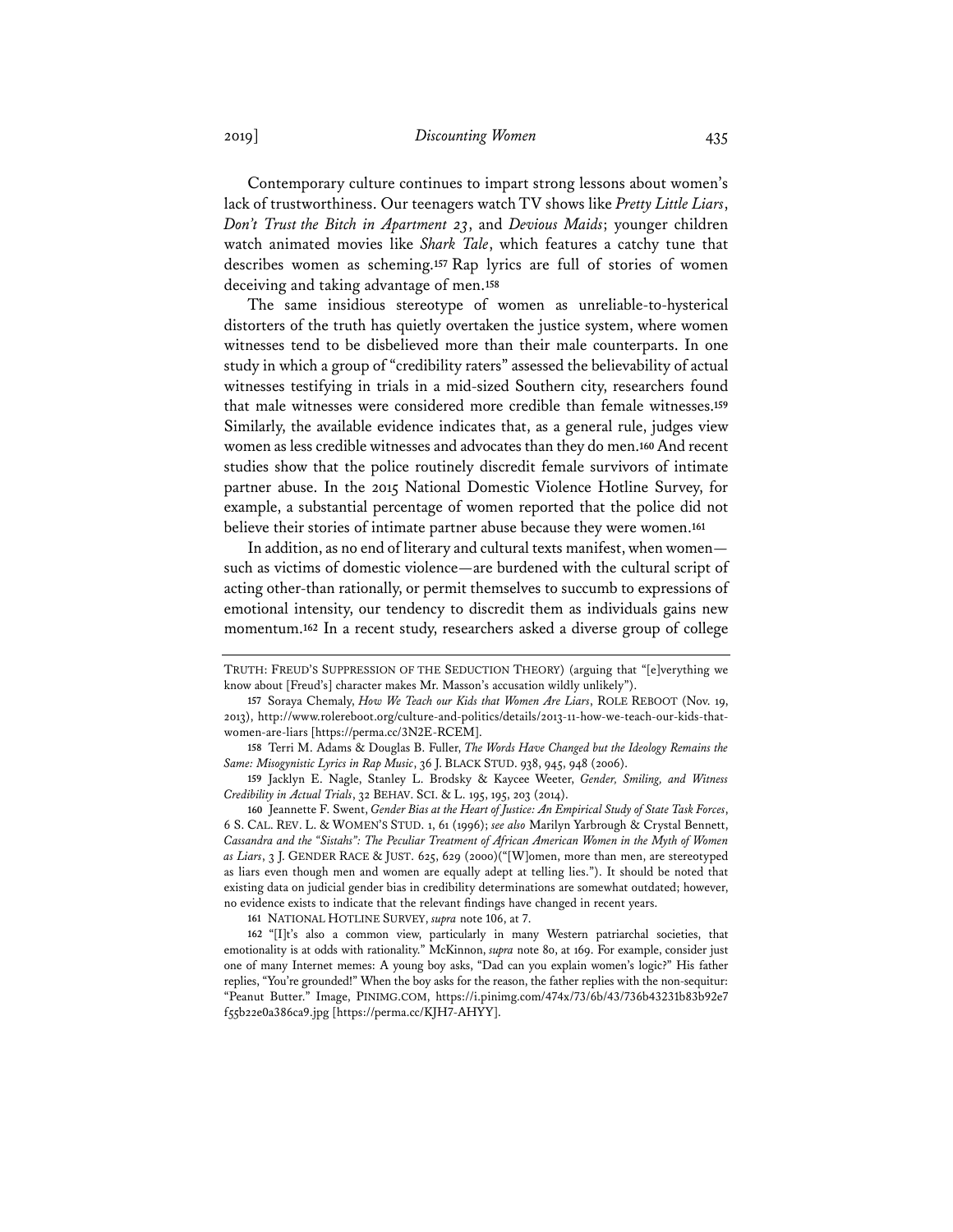students to take on the role of mock jurors, and review a condensed version of a murder trial transcript.The researchers charged the students with making a preliminary decision as to how they would vote—guilty or not guilty. They were then asked to deliberate electronically with participants whom they believed to be their fellow jurors. The other participants, however, were actually the researchers themselves—an approach designed to ensure that there was always a single "holdout" on the jury, whose messages would sound increasingly angry over the course of deliberations. Participants whose holdout was assigned a clearly male-identified name began doubting their initial opinions; in contrast, those for whom the holdout was assigned a clearly female name became significantly more confident in their initial opinions, at a statistically significant level.**<sup>163</sup>** In sum, the tendency to discredit women *because they are women* is deeply embedded in our broader culture—and clearly influences the way credibility is assessed in the legal system.

People of color, particularly Black people, have the same experience. As many legal scholars have noted, American courts have a long history of discrediting African American witnesses on the basis of their blackness. Such discrediting can occur based on stereotypes that African Americans are less intelligent than are whites, or that they are untrustworthy and dishonest.**<sup>164</sup>** Based on all of the above, it stands to reason that black women risk being doubly disbelieved.

Poor people are also vulnerable to stereotypes about their trustworthiness, as in the earlier example of welfare queens, who cheat the system to take what is not theirs. Because so many survivors live at the intersection of all three of

**<sup>163</sup>** Jessica M. Salerno & Liana C. Peter-Hagene, *One Angry Woman: Anger Expression Increases Influence for Men, but Decreases Influence for Women, During Group Deliberation*, 39 L.& HUM.BEHAV. 581, 581 (2015).

**<sup>164</sup>** *See, e.g.*, Amanda Carlin, *The Courtroom as White Space: Racial Performance as Noncredibility*, 63 UCLAL.REV. 450, 467 (2016) (quoting Joseph W. Rand, *The Demeanor Gap: Race, Lie Detection, and the Jury*, 33 CONN. L. REV. 1, 42 (2000)). In one striking study of judicial racial bias, 133 state and local trial judges from multiple jurisdictions were given an Implicit Association Test in which they were asked to categorize photos of white and black faces with positive attitude words (like pleasure), or negative attitude words (like awful), as quickly as possible. As hypothesized, the judges responded consistently with the general population, associating black with bad and white with good. Next, the judges engaged in a nonconscious "priming" task, in which the experimenters flashed coded words on participants' computer screens, too rapidly to be consciously processed. For example, the black prime consisted of flashed words like dreadlocks, hood, and rap; the control group prime consisted of words like summer, trust, and stress. After being primed, the judges were asked to make various determinations regarding a hypothetical case involving two juvenile defendants. Judges with higher implicit bias scores rendered harsher judgments when primed with the black racial category. *See* Jeffrey J. Rachlinski, Sheri Johnson, Andrew J. Wistrich & Chris Guthrie, *Does Unconscious Racial Bias Affect Trial Judges?*, 84 NOTRE DAME L. REV. 1195, 1198-99 (2009). Similarly, a recent study of 239 federal and state courts found that judges held strong to moderate implicit biases against both Asians and Jews relative to Caucasians and Christians, respectively, and that on a scenario-based task, they gave slightly longer prison sentences to Jewish defendants compared to identical Christian defendants. Justin D. Levinson et al., *Judging Implicit Bias: A National Empirical Study of Judicial Stereotypes*, 69 FLA. L. REV. 63, 104 (2017).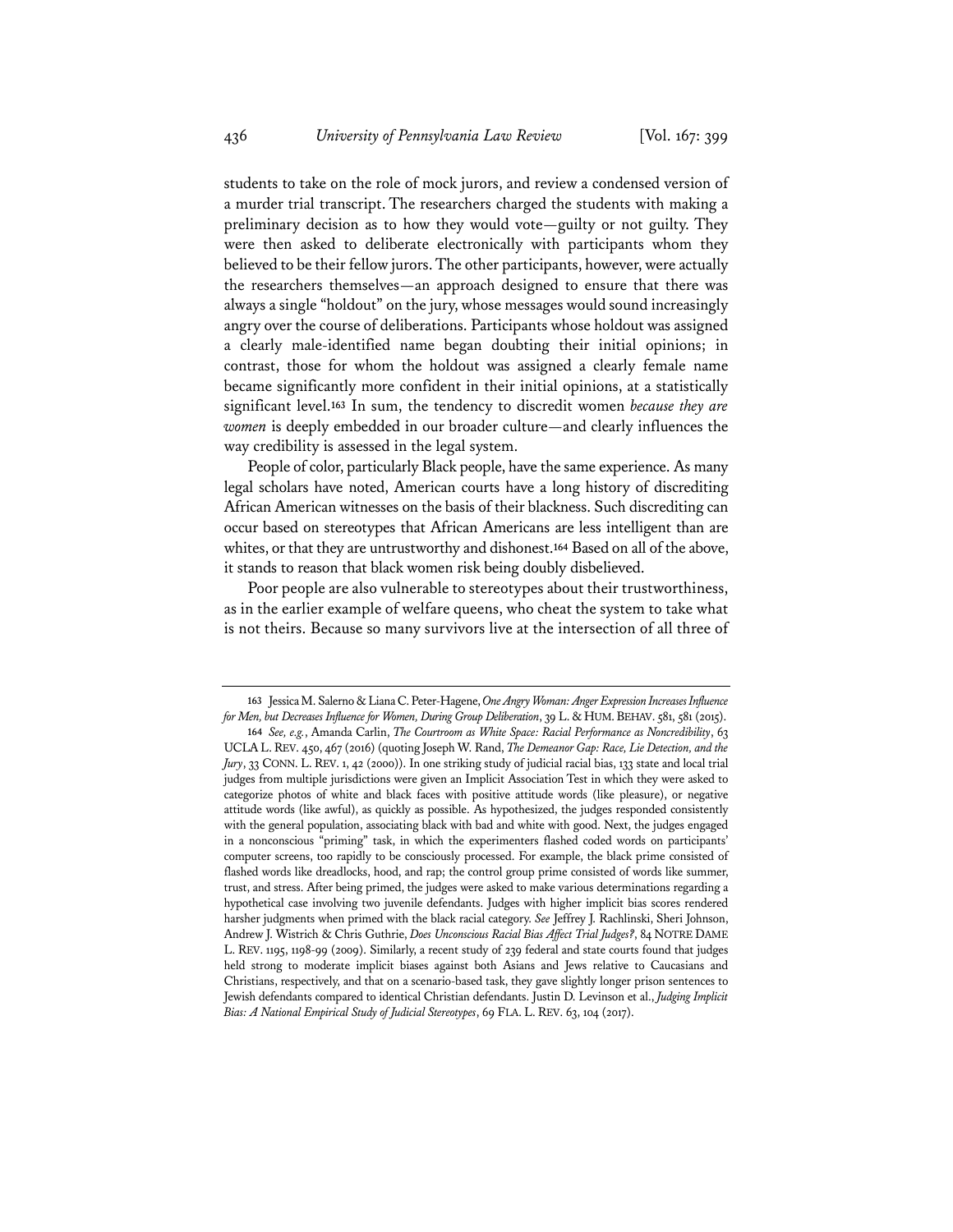these identities—they are poor women of color—these stereotypes feed into each other to further undermine assumptions about their trustworthiness.**<sup>165</sup>**

And as one might expect, a woman who is mentally ill or abusing substances may experience even further credibility discounts. When a judge talks to a jury about how to assess credibility, the standard instruction emphasizes how important it is for witnesses to articulate strong and clear memories of the events they are relating, as well as their ability under the particular circumstances to have perceived—to have seen and heard—the events in question.**<sup>166</sup>** A survivor who has abused substances to cope with her partner's violence is less likely to meet this standard. So is a survivor struggling with a mental illness, regardless of whether that illness contributed to her original vulnerability, or was a consequence of it.

Each of these credibility discounts—story plausibility and individual trustworthiness—operate in a distinct fashion, but they are not necessarily independent of each other; in fact, they are often intertwined. As philosopher Karen Jones explains, "Testifiers who belong to 'suspect' social groups and who are bearers of strange tales can thus suffer a double disadvantage. They risk being doubly deauthorized as knowers on account of who they are and what they claim to know."**<sup>167</sup>**

Indeed, a wide array of women may be viewed as untrustworthy because of who they are—women, Black women, poor women, women who exhibit trauma symptoms that are easily conflated with a lack of credibility, and women who

**<sup>165</sup>** Carolyn M. West, *Violence Against Women by Intimate Relationship Partners*, *in* SOURCEBOOK ON VIOLENCE AGAINST WOMEN 143, 164-65 (Claire M. Renzetti et al. eds., 2001) (noting that African-American women are three times as likely as white women to be killed by an intimate partner). Women receiving public financial assistance are significantly more likely to experience domestic violence than are other women. Richard M. Tolman & Jody Raphael, *A Review of Research on Welfare and Domestic Violence*, 56 J. SOC. ISSUES 655, 663 (2000). Moreover, intimate partner abuse pushes many women into homelessness. Across the United States, between twenty-two and fifty-seven percent of homeless women identify domestic violence as the immediate cause. GOODMAN & EPSTEIN, *supra* note 123, at 107; INST. FOR CHILDREN & POVERTY, THE HIDDEN MIGRATION: WHY NEW YORK CITY SHELTERS ARE OVERFLOWING WITH FAMILIES (2002), https://rhyclearinghouse.acf.hhs.gov/library/2002/hidden-migration-why-new-york-city-sheltersare-overflowing-families [https://perma.cc/9F6E-XPYE]; Rebekah Levin, Lisa McKean & Jody Raphael, *Pathways to and From Homelessness: Women and Children in Chicago Shelters*, CTR. FOR IMPACT RESEARCH (Jan. 2004), http://www.http://advocatesforadolescentmothers.com/wpcontent/uploads/homelessnessreport.pdf [https://perma.cc/PG8A-H2LA]. In addition, African American women are thirty-five percent more likely to experience intimate partner violence than are white women. Women of Color Network, *Facts & Stats: Domestic Violence in Communities of Color*, DEP'T OF JUSTICE (June 2006), https://www.doj.state.or.us/wp-content/uploads/2017/08/women\_of\_color\_ network\_facts\_domestic\_violence\_2006.pdf [https://perma.cc/6ZU3-6ATL].

**<sup>166</sup>** *See, e.g.*, John L. Kane, *Judging Credibility*, 33 LITIG. 31, 32 (2007); *Model Civil Jury Instructions for the District Courts of the Third Circuit, Rule 1.7* (2010), http://federalevidence. com/pdf/JuryInst/3d\_Civ\_Ch1-3\_2010.pdf [https://perma.cc/69AN-F2QJ].

**<sup>167</sup>** Karen Jones, *The Politics of Credibility*, *in* A MIND OF ONE'S OWN: FEMINIST ESSAYS ON REASON AND OBJECTIVITY 154, 158 (Louise M. Antony & Charlotte Witt eds., 2002).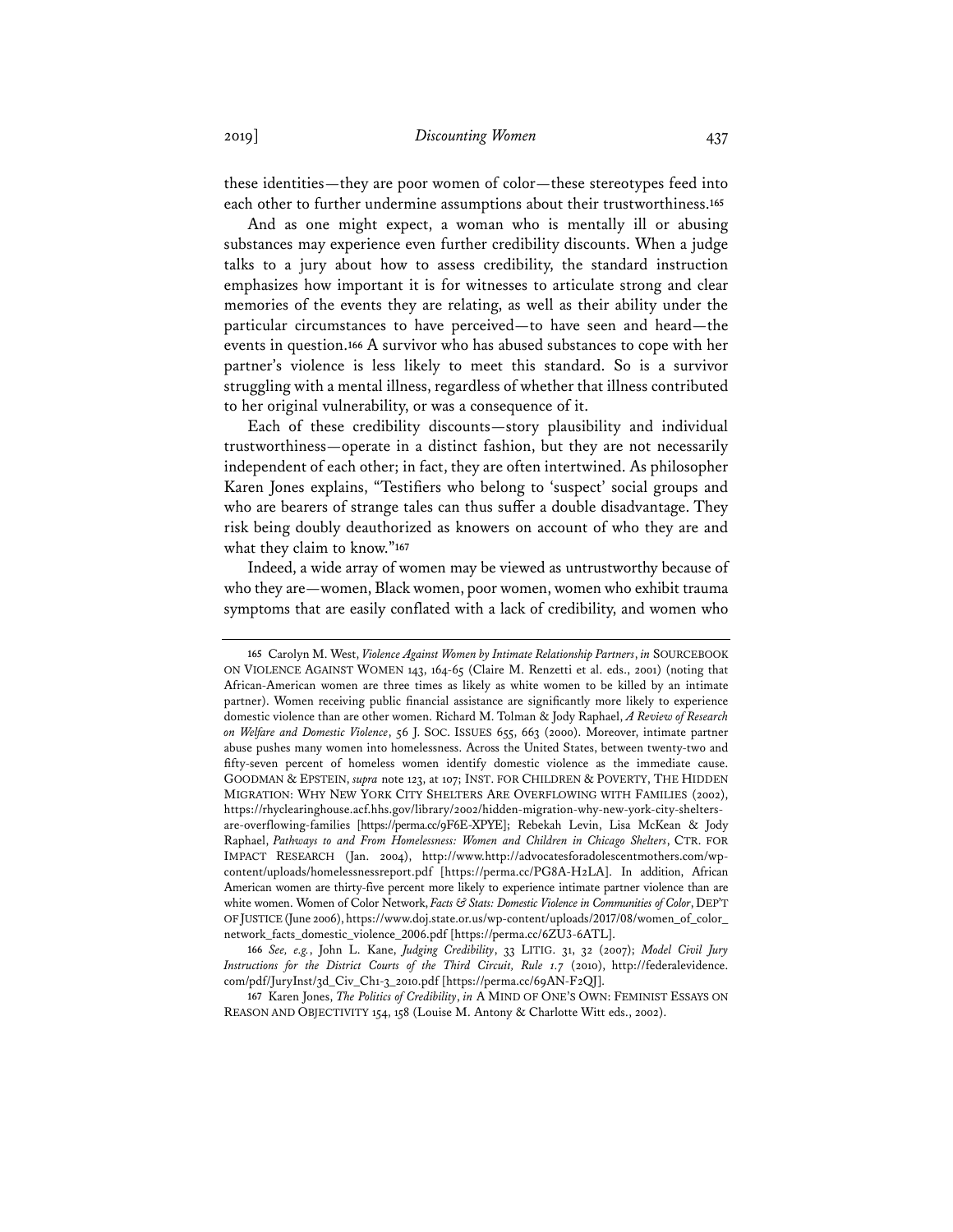are many or all of the above. This distrust, in turn, creates a broader hermeneutics of suspicion, through which the listener interprets the substance of her story. In other words, once a listener has discounted a woman's trustworthiness, he will be hyperalert for signs of deception, irrationality, or narrative incompetence in her story. He will tend to magnify inconsistencies and overlook the ways in which any inconsistencies might be explained away. In this way, Jones observes, "a low initial trustworthiness rating . . . can give rise to *runaway* reductions in the probability assigned to a witness's story."**<sup>168</sup>** Because women survivors tend to spark hermeneutic suspicion, both in terms of personal trustworthiness and story plausibility, they are particularly vulnerable to this kind of doubly disadvantaging credibility discount.

#### II. GATEKEEPER-IMPOSED EXPERIENTIAL DISCOUNTS

The discounts women survivors face are not limited to the credibility arena. All too frequently, system gatekeepers also discount the importance of women's actual experiences and of the ways in which the system itself exposes women to additional harms. Such experiential discounting occurs when, regardless of the plausibility of a survivor's story and regardless of her personal trustworthiness in other words, *even when system actors believe her*—they nonetheless adopt and enforce laws and policies that, in practice, revictimize her.**<sup>169</sup>**

These issues—credibility discounting and experiential discounting cannot be considered in isolation. Such an approach would fail to capture the way that each relies on and reinforces the other, both in practical reality and through the personal lens of survivor experience. As Catherine MacKinnon explains, in the sexual harassment context:

Even when [a woman survivor] was believed, nothing [a male perpetrator] did to her mattered as much as what would be done to him if his actions against her were taken seriously. His value outweighed her . . . worthlessness. His career, reputation, mental and emotional serenity and assets counted. Hers didn't. *In some ways, it was even worse to be believed and not have [his actions] matter. It meant she didn't matter*.**<sup>170</sup>**

Experiential discounting does not entail total disregard for harms inflicted on women, just as credibility discounting does not entail total disbelief of women's stories. Instead, gatekeepers impose experiential discounts when, in the pursuit of objectively worthy policy goals, they choose to ignore or trivialize

**<sup>168</sup>** *Id.* at 159.

**<sup>169</sup>** Lynn Hecht Schafran calls this women's "consequential credibility." Lynn Hecht Schafran, *Credibility in the Courts: Why is There a Gender Gap?*, 34 JUDGES' J. 5, 40-41 (1995).

**<sup>170</sup>** Catharine A. MacKinnon, *#MeToo Has Done What the Law Could Not*, N.Y. TIMES (Feb. 4, 2018), https://www.nytimes.com/2018/02/04/opinion/metoo-law-legal-system.html (emphasis added).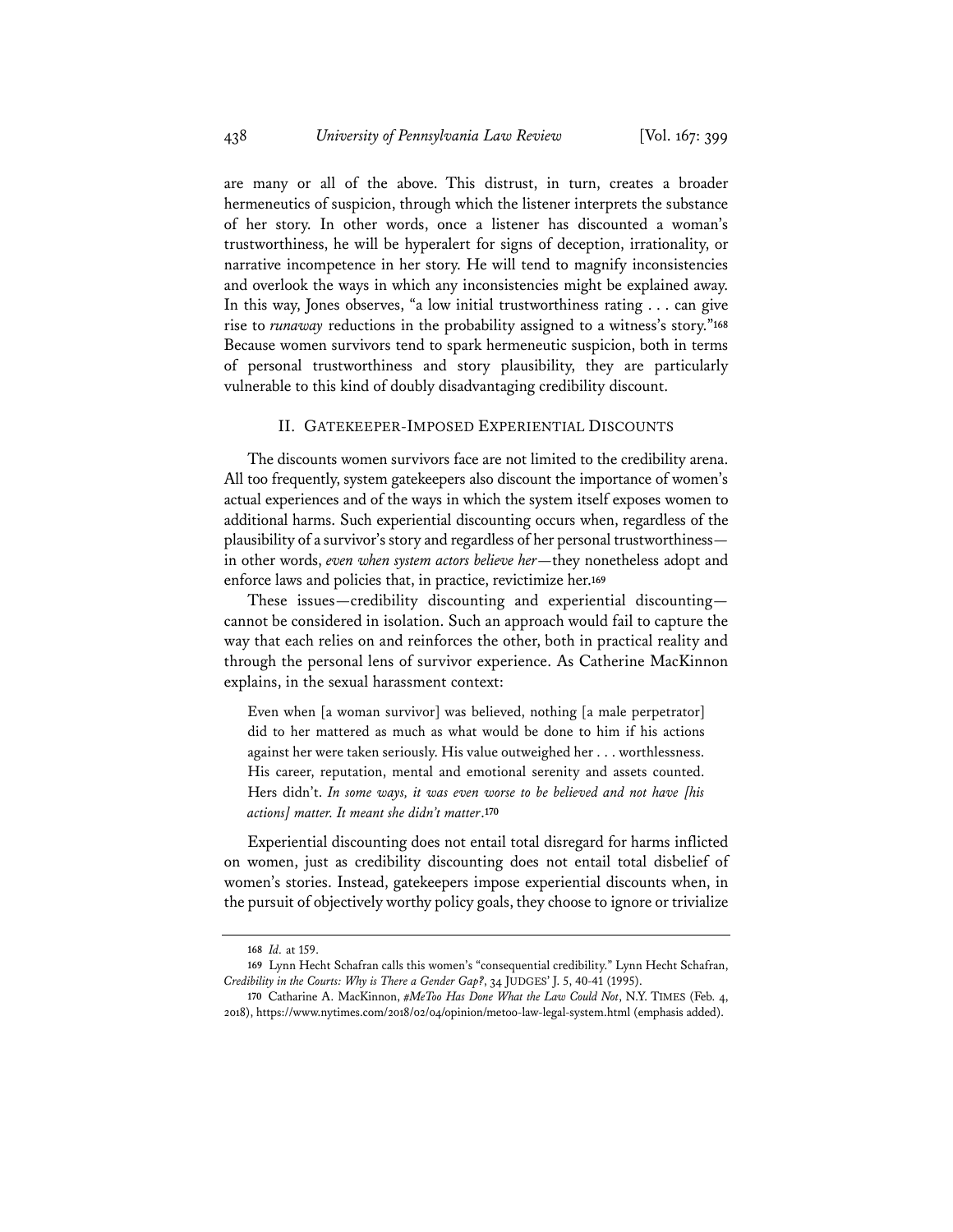## 2019] *Discounting Women* 439

the attendant harm to survivors. Women receive the message that system actors are relatively indifferent to the realities of their lives and the risks that shape their experiences. For an individual woman survivor, this experiential (or ontological)**<sup>171</sup>** discounting of the law's impact on her life exponentially increases the negative power of the credibility discounts she also must face.

The tendency to discount women's experiences permeates our society, including the social service and justice-based systems to which so many survivors turn for help in their efforts to be safe. The following examples illustrate this phenomenon.

## A. *Criminal Justice System*

Despite enormous improvements in the responsiveness of police and prosecutors to domestic violence over the past several decades,**<sup>172</sup>** the criminal justice system continues to discount important aspects of women's experiences and to trivialize some of the harmful consequences that policies focused primarily on offender accountability often impose on survivors. As one example, we have known for decades that participation in a criminal prosecution can increase a woman's risk of retaliatory violence: studies show that twenty to thirty percent of perpetrators reassault their targets before the criminal court process is over.**<sup>173</sup>** Data also show that women are at greater risk of homicide at the time of separation from their abusive partners (and prosecution, indeed, creates such separation).**<sup>174</sup>** It is hardly surprising that a major reason survivors cite for withholding cooperation from prosecutors is fear of future harm.**<sup>175</sup>**

Nonetheless, prosecutors around the country often subpoena, arrest, and even jail survivors in an effort to ensure that they will testify against their abusive partners at trial.**<sup>176</sup>** The intent of these government lawyers is far from malicious;

**<sup>171</sup>** This type of discounting could be conceptualized in philosophical terms as "ontological injustice," operating alongside the above-described categories of hermeneutic and epistemic injustice.

**<sup>172</sup>** *See, e.g.*, Epstein, *supra* note 82, at 13-16.

**<sup>173</sup>** *See, e.g.*, Lauren Bennett Cattaneo & Lisa A. Goodman, *Risk Factors for Reabuse in Intimate Partner Violence: A Cross-Disciplinary Critical Review*, 6 TRAUMA,VIOLENCE & ABUSE 141, 143, 159 (2005).

**<sup>174</sup>** Douglas A. Brownridge, *Violence Against Women Post-Separation*, 11 AGGRESSION & VIOLENT BEHAV. 514, 519 (2006).

**<sup>175</sup>** Lauren Bennett, Lisa A. Goodman & Mary Ann Dutton, *Systemic Obstacles to the Criminal Prosecution of a Battering Partner: A Victim Perspective*, 14 J. INTERPERSONAL VIOLENCE 761, 768-69 (1999); Sara C. Hare, *Intimate Partner Violence: Victims' Opinions About Going to Trial*, 25 J. FAM. VIOLENCE 765, 771 (2010).

**<sup>176</sup>** Thomas L. Kirsch II, *Problems in Domestic Violence: Should Victims Be Forced To Participate in the Prosecution of Their Abusers?*, 7 WM. & MARY J. WOMEN & L. 383, 387 (2001); Betty Adams, *Battered Wife Jailed After Refusing To Testify Against Husband*, PRESS HERALD (June 3, 2014), https://www.pressherald.com/2014/06/03/maine-domestic-violence-victim-jailed-after-refusing-totestify/; *Domestic Violence Victims Could Be Arrested if They Don't Show Up for Court To Face Accuser*, WSMV.COM (Apr. 25, 2013), http://www.wsmv.com/story/22081502/domestic-violence-victims-inrutherford-county-could-be-arrested-if-they-dont-show-up-for-court [https://perma.cc/TWVZ-XZEP].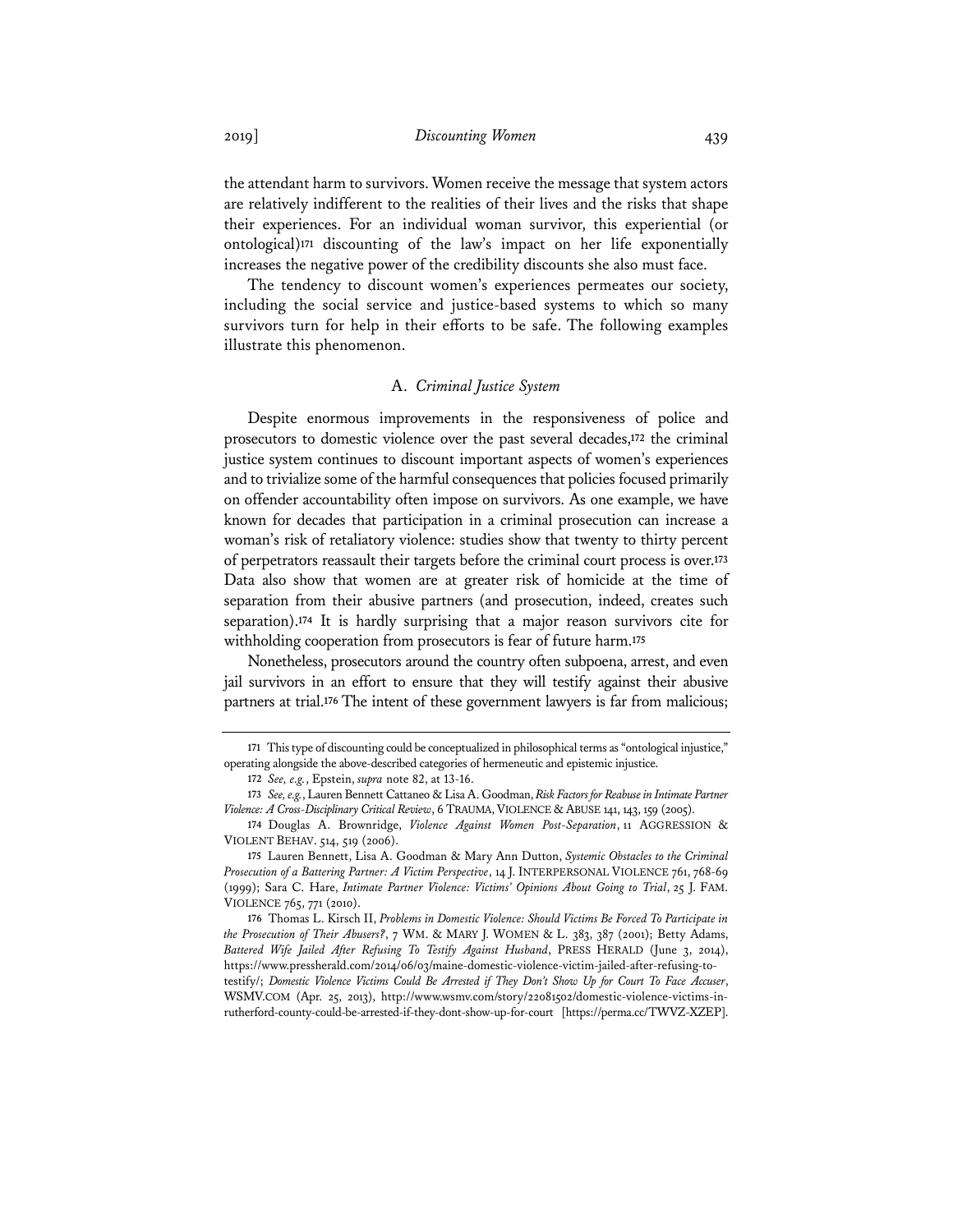they hope to use the power of their office to put an end to intimate partner abuse, and they believe that mandating victim participation is—regardless of an individual survivor's own analysis of her situation—the best way to accomplish this goal. But in the process, the secondary harms visited on victims are too often ignored. As Professor Jane Stoever notes, "[j]ail sentences for defendants in domestic violence cases are typically only several days long, and most offenders receive only probation, but abuse victims have been jailed for contempt for much lengthier periods for refusing to comply with subpoenas to testify."**<sup>177</sup>** To obtain testimonial compliance, prosecutors threaten to refer victims to child protection agencies, where they could risk losing custody of their children, and they institute perjury prosecutions against women who have recanted prior statements, often obtaining lengthy jail sentences for survivors.**<sup>178</sup>** As one example, a 2016 investigation in Washington County, Tennessee, showed that women were routinely imprisoned for as long as a week for failing to testify against their abusive partners.**<sup>179</sup>** In the words of defense counsel representing one of the women: "I mean, it's kind of chilling. Here's a woman that called the police, because she needed help and now a couple months later she gets a voicemail that says now you might be the one that's going to jail. Think about that."**<sup>180</sup>** The local prosecutor refused to apologize for the practice, claiming that "I think we were doing the right thing."**<sup>181</sup>**

**179** Nate Morabito, *Advocates Horrified After Domestic Violence Victims Jailed in Washington County, TN*, WJHL.COM (Sept. 11, 2016), http://wjhl.com/2016/09/11/advocates-horrified-after-domesticviolence-victims-jailed-in-washington-county-tn/ [https://perma.cc/KM36-5EXL].

**180** *Id.*

Prosecutorial use of coercive tactics increased in the aftermath of U.S. Supreme Court decisions that made it far more difficult to engage in the practice of "victimless prosecutions." *See* Tamara L. Kuennen, *Private Relationships and Public Problems: Applying Principles of Relational Contract Theory to Domestic Violence*, 2010 BYU L. REV. 515, 585-86 (2010).

**<sup>177</sup>** Jane K. Stoever, *Parental Abduction and the State Intervention Paradox*, 92 WASH. L. REV. 861, 870-71 (2017).

**<sup>178</sup>** For an extensive compilation of stories of women subjected to such harms, see *id.*

**<sup>181</sup>** *Id.* Prosecutorial dismissal of women's risk of harm also can be seen in Honolulu Prosecuting Attorney Ken Kaneshiro's 2016 decision to restrict access to the city's Family Justice Center shelter to victims who promised to testify against their abusive partners in a criminal trial. Kaneshiro claimed that the victims who declined to testify "did not know what's good for them." Rebecca McCray, *Jailing the Victim: Is It Ever Appropriate to Put Someone Behind Bars to Compel Her to Testify Against Her Abuser?*, SLATE (July 12, 2017, 12:07 PM), http://www.slate.com/articles/news\_and\_politics/trials\_and\_error/ 2017/07/is\_it\_ever\_appropriate\_to\_put\_an\_abuse\_victim\_in\_jail\_to\_compel\_her\_to\_testify.html. Honolulu's approach to domestic violence prosecution sends a clear message to survivors: we discount the realities of your safety concerns and your risks of future harm. Unsurprisingly, during the first eight months the Honolulu shelter was open, sixteen of its twenty beds remained empty. *Id.* This example is, of course, an extreme one: no other Family Justice Center has a similar policy. *Id.* But extreme examples can offer a window into the less dramatic and more routine discounts women suffer in terms of their consequential credibility. In October 2015, a Florida judge jailed a victim of domestic violence who indicated that she would not appear to testify in the criminal prosecution of her abusive partner. She had endured terrifying violence at her husband's hands: he had strangled her, threatened her with a kitchen knife, and smashed her head into a microwave. She told the judge that the abuse had caused her to struggle with depression and anxiety. In addition, her husband was the father of her one-year-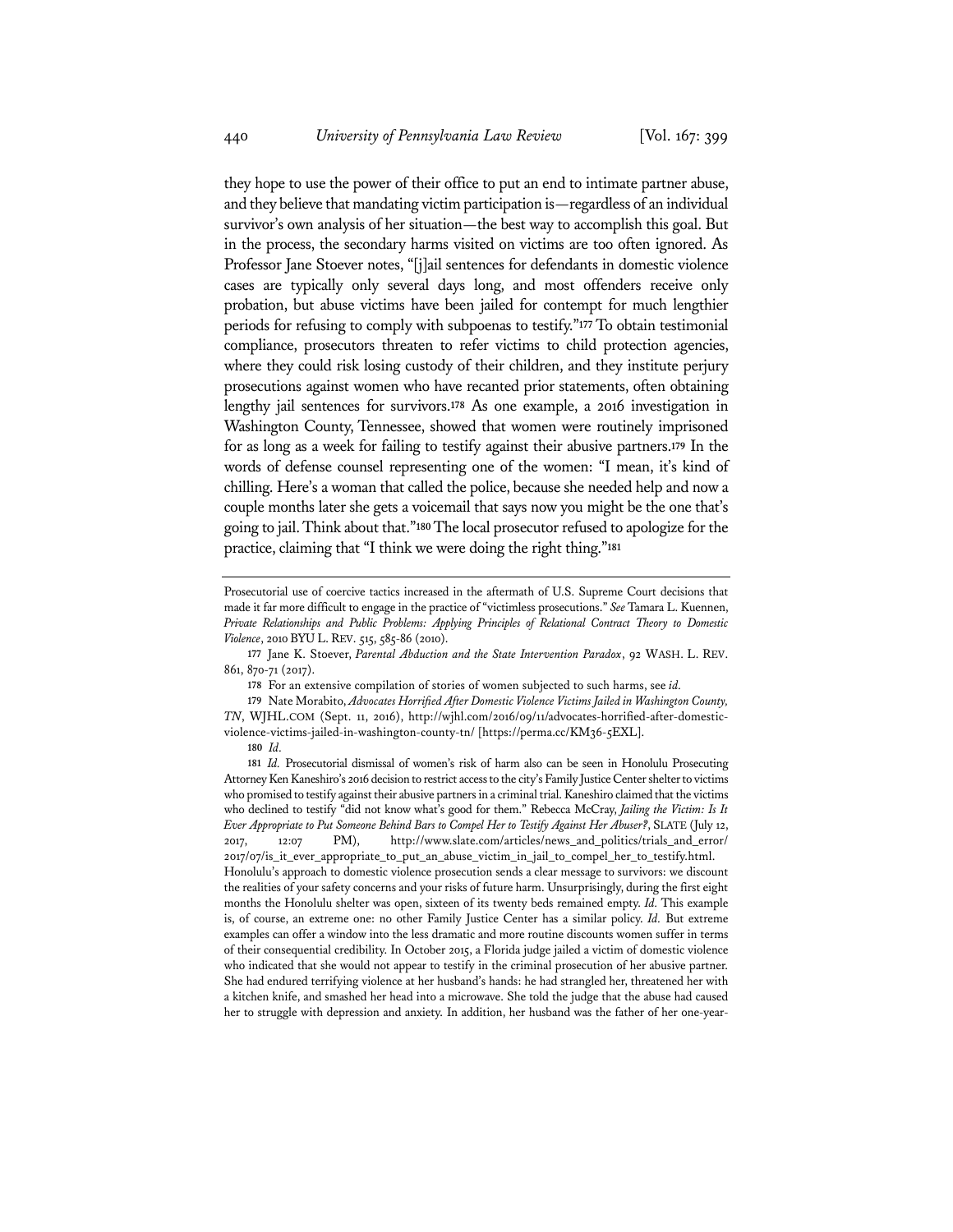2019] *Discounting Women* 441

A similar theme sounds in the actions of police officers responding to domestic violence calls across the country. The 2015 ACLU survey reveals a serious lack of police concern regarding the harms experienced by survivors: eighty-three percent of polled service providers reported that their clients called the police only to find that they "sometimes or often" did not take allegations of domestic violence seriously.**<sup>182</sup>**

The 2015 National Hotline Survey echoes this finding. In the words of one respondent, "I think [the police] feel that I do not matter, that as an exwife, I have to withstand the harassment and stalking." Another woman put it this way: "They sympathized with him and said he [just] needed to stay away from me. Then they pointed me in the direction of [name of city withheld] and said to call someone when I got there . . . . [They] left me by the side of the road alone in my car with my daughter and afraid." Yet another said: "The cops acted as if they did not care . . . . They sat in the drive while my ex poured gas all over my decks to my home and took what he wanted. Even though I had an [order of protection] and told them he could not enter the home."**<sup>183</sup>** Another: "[The police] have threatened to arrest me more than once. I am the victim! They blame me for taking him back."**<sup>184</sup>**

Police officers also use their power to coerce victim testimony at trial. In the spring of 2018, a police sergeant in Buncome County, North Carolina, told an advocate, "When I get to a domestic [violence call], if I get a sense that she's not going to cooperate, I drive away."**<sup>185</sup>** A minute later he added, "But when I go to my misdemeanor B&E's [breaking and entering cases], I stay until I've got all the evidence."**<sup>186</sup>**

old daughter, and she was concerned about her ability to support her child if he went to jail and lost his job. She cried in open court as she explained, "I'm homeless now. I'm living at my parents' house . . . I had to sell everything I own," and added, "I'm just not in a good place right now." The judge responded by mocking her, saying, "You think you're going to have anxiety now? You haven't even seen anxiety," and ordered police to handcuff the woman, sending her to jail for three days. Kate Briquelet, *Judge Berates Domestic Violence Victim—and Then Sends Her to Jail*, THE DAILY BEAST (Oct. 9, 2015, 1:00 AM), https://www.thedailybeast.com/judge-berates-domestic-violence-victimand-then-sends-her-to-jail.

**<sup>182</sup>** RESPONSES FROM THE FIELD, *supra* note 106, at 12.

**<sup>183</sup>** NATIONAL HOTLINE SURVEY, *supra* note 106, at 6, 10.

**<sup>184</sup>** *Id.* at 10. Additional police coercion may be imposed on women in jurisdictions utilizing lethality or danger assessment protocols. These protocols are comprised of a series of questions, posed by police on the scene of a domestic violence call and designed to determine a survivor's risk of future harm. In situations where this (relatively new) tool indicates "highest risk," the protocol directs officers to manipulate women into separating from their abusive partner, by refusing to accept a woman's decision to take no action, or by pressuring an unwilling victim to speak to a National Domestic Violence Hotline counselor. Margaret Johnson, *Balancing Liberty, Dignity, and Safety: The Impact of Domestic Violence Lethality Screening*, 32 CARDOZO L. REV. 519, 536, 566-67 (2010). Lethality assessment programs are being used in counties in states including Delaware, Florida, Georgia, Indiana, Maryland, Missouri, and Vermont. Id. at 539.

**<sup>185</sup>** Interview with Kit Gruelle, domestic violence advocate (June 6, 2018). **186** *Id.*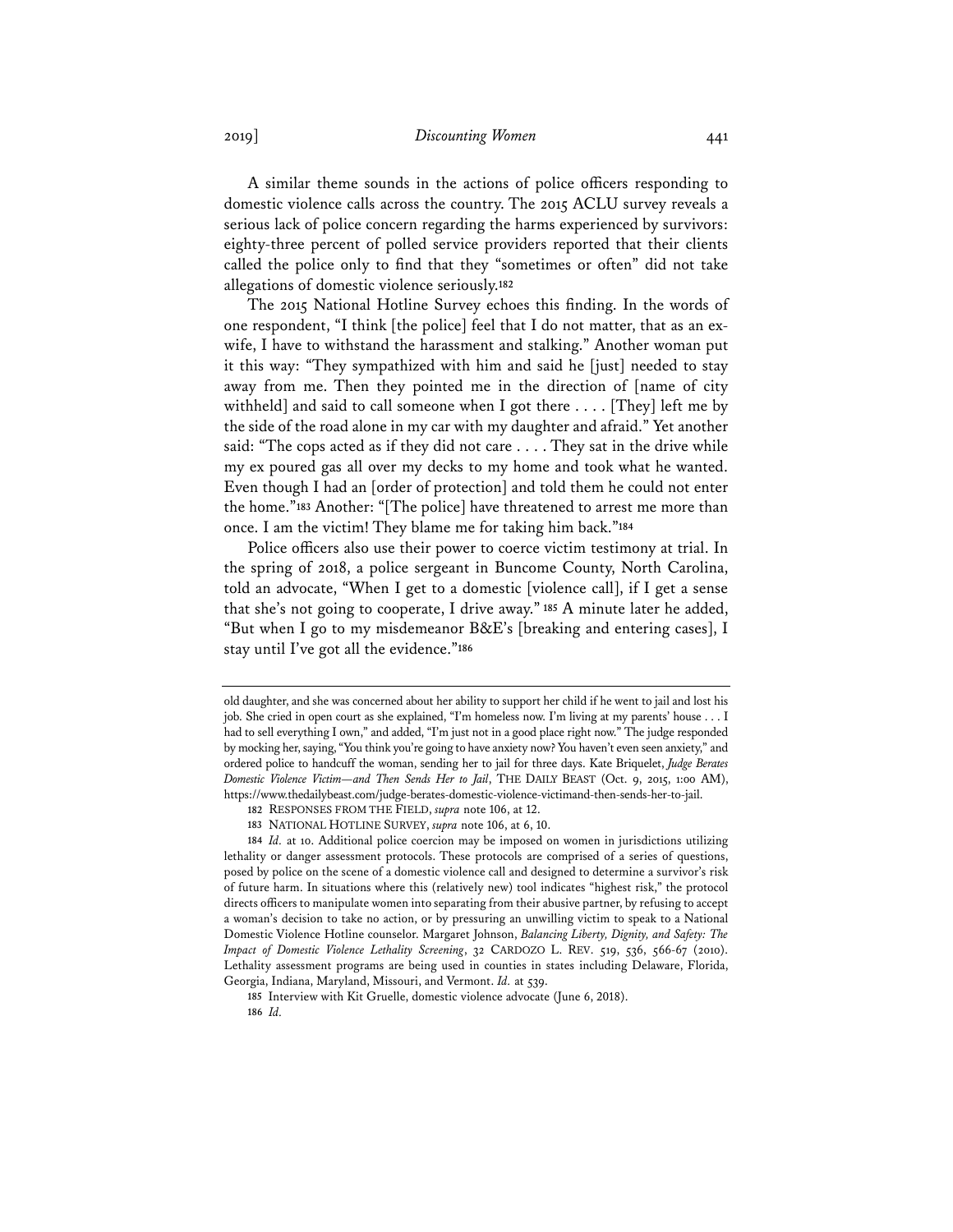By discounting the importance of survivors' experiences and their risks of harm, police officers discourage women from seeking police assistance in subsequent emergency situations. As the ACLU Survey concluded, "Clients often do not call the police because they have had experiences in the past . . . in which they have received a negative response . . . in which the incident is minimized, the client is blamed, or the police simply take no action."**<sup>187</sup>** In all of these ways, the criminal justice system tends to dismiss its policies' effects on women's lives as relatively inconsequential, at least as compared to their effects on offender accountability.

In addition, the criminal justice system tends to devalue violence that is inflicted by an intimate partner as compared to a stranger. A 2005 Department of Justice report on Family Violence Statistics reveals that seventy-seven percent of those incarcerated for non-family assaults received sentences that were longer than two years.**<sup>188</sup>** In sharp contrast, this was true of only forty-five percent of those incarcerated for family assault.**<sup>189</sup>** Thus, the criminal justice system discounts the importance of women's experiences and, further, devalues the meaning of the harms they suffer at the hands of their partners.

#### B. *Subsidized Housing and Public Shelters*

This tendency to discount the impact of laws and policies on the lives of domestic violence survivors extends well beyond the justice system. The public housing system provides an important case in point, in part because the availability of affordable housing is essential to many women's ability to both escape abuse and to remain safe after leaving an abusive relationship.**<sup>190</sup>** Despite this fact, substantive discounting of survivors' experience is readily apparent in the already intense and bureaucratically intimidating struggle for public housing.

**<sup>187</sup>** RESPONSES FROM THE FIELD, *supra* note 106, at 16.

**<sup>188</sup>** BUREAU OF JUSTICE STATISTICS, U.S. DEP'T OF JUSTICE, FAMILY VIOLENCE STATISTICS INCLUDING STATISTICS ON STRANGERS AND ACQUAINTANCES 2 (June 2005), https://www.bjs.gov/content/pub/pdf/fvs.pdf [https://perma.cc/TD25-2HYZ].

**<sup>189</sup>** Similar results were reached in a recent study conducted in Australia, where domestic violence offenders were compared to those who committed violent crimes outside of a familial/intimate relationship context. Moreover, domestic violence assaults were less likely to result in a prison sentence and, if incarcerated, intimate offenders received significantly shorter terms. Christine E. W. Bond & Samantha Jeffries, *Similar Punishment? Comparing Sentencing Outcomes in Domestic and Non-Domestic Violence Cases*, 54 BRITISH J. CRIMINOLOGY 849, 849 (2014).

**<sup>190</sup>** Survivors who cannot remain in public housing often are forced to choose between homelessness and returning to their abusive partners. "'When we ask survivors why they had to stay [in their violent relationships], one of the top answers is always lack of access to housing,' said Karma Cottman, executive director of the D.C. Coalition Against Domestic Violence. 'They stay because they can't afford to go anywhere else.'" Elise Schmelzer, *Gentrification Eats Away at Shelter Options for Domestic-Abuse Victims*, WASH. POST (July 10, 2016), https://www.washingtonpost.com/local/dcpolitics/gentrification-eats-away-at-shelter-options-for-domestic-abuse-victims/2016/07/10/0470d 18c-43c0-11e6-8856-f26de2537a9d\_story.html?utm\_term=.ad4ce2d6365a.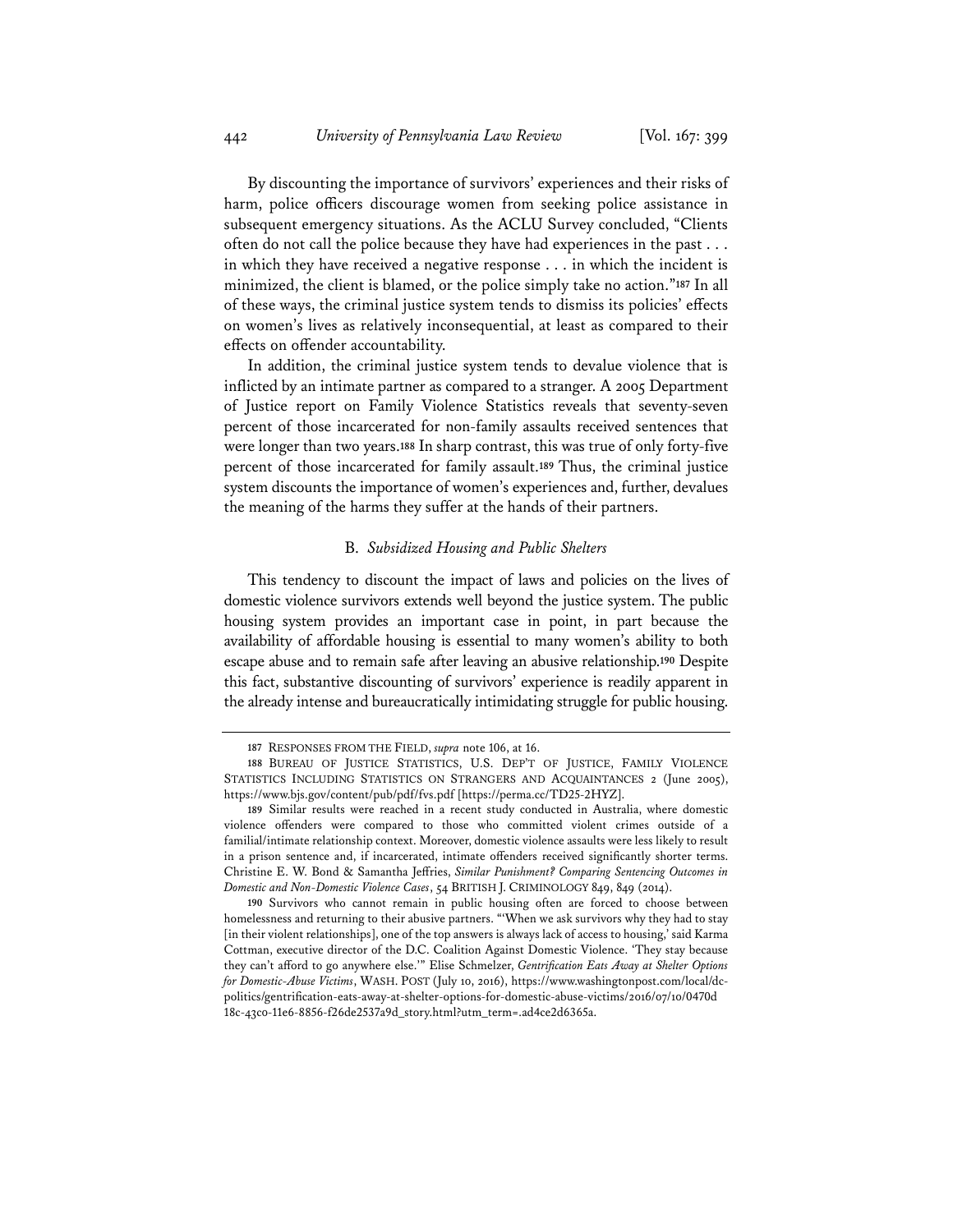## 2019] *Discounting Women* 443

At the state and local levels, crime control or nuisance ordinances require public housing landlords to evict tenants for "disorderly behavior" if, within a specified time period, three calls are made to 911 about a particular apartment unit.**<sup>191</sup>** Fifty-nine counties, cities, and other localities have such ordinances in place today.**<sup>192</sup>** In 2013, Illinois alone had adopted more than 100 such ordinances;**<sup>193</sup>** in 2014, Pennsylvania had passed thirty seven.**<sup>194</sup>** The geographic areas these laws cover include the twenty largest cities in the country.**<sup>195</sup>** A landlord who fails to comply can be fined and have his rental license suspended. Accordingly, landlords have no discretion in enforcing this draconian measure—tenants have no realistic opportunity to appeal to their human empathy. To stay in business, a landlord *must* evict after three 911 calls.**<sup>196</sup>** To be clear, the underlying goal of these laws is the reduction of crime and the resulting safety of all residents; any impact on women survivors of domestic violence is solely incidental.

Despite this fact, these ordinances have a sizable negative impact on survivors of domestic violence. Thirty-nine of them explicitly include calls to 911 from domestic violence *victims* as a basis for prohibited activities that can result in eviction; only four explicitly exclude such calls.**<sup>197</sup>** And who ends up getting evicted? It's not just the perpetrators; it's the victims, too. The ordinances make no effort to distinguish between abusers and victims—if a victim chooses to use 911 emergency services to protect herself and her children on three or more occasions, she'll lose her home.**<sup>198</sup>**

A study conducted by Matthew Desmond and Nicole Valdez in Milwaukee found that close to one-third of the "excessive" 911 call citations over a two-year period were based on emergency reports of domestic violence; fifty-seven percent of these calls resulted in the victim being evicted, and another twenty-

**<sup>191</sup>** PETER EDELMAN, NOT A CRIME TO BE POOR: THE CRIMINALIZATION OF POVERTY IN AMERICA 135 (2017).

**<sup>192</sup>** *Id.* at 141.

**<sup>193</sup>** Emily Werth, *The Cost of Being "Crime Free": Legal and Practical Consequences of Crime Free Rental Housing and Nuisance Property Ordinances*, SARGENT SHRIVER NAT'L CTR. ON POVERTY LAW 1 (2013), http://povertylaw.org/files/docs/cost-of-being-crime-free.pdf [https://perma.cc/K4XE-CFYS].

**<sup>194</sup>** News Release, *Executive Director Dierkers Praises Legislators for Shielding Domestic Violence Victims from Eviction*, PA. COAL. AGAINST DOMESTIC VIOLENCE (Oct. 16, 2014), http://www.pcadv.org/Resources/HB1796\_PR\_10162014.pdf [https://perma.cc/TS8P-MRFB]. **195** EDELMAN, *supra* note 191, at 141.

**<sup>196</sup>** *Id.*

**<sup>197</sup>** *Id.*

**<sup>198</sup>** *See, e.g.*, U.S. DEP'T OF HOUS. & URBAN DEV., OFFICE OF GENERAL COUNSEL, GUIDANCE ON APPLICATION OF FAIR HOUSING ACT STANDARDS TO THE ENFORCEMENT OF LOCAL NUISANCE AND CRIME-FREE HOUSING ORDINANCES AGAINST VICTIMS OF DOMESTIC VIOLENCE, OTHER CRIME VICTIMS, AND OTHERS WHO REQUIRE POLICE OR EMERGENCY SERVICES 4 (2016), https://www.hud.gov/sites/documents/FINALNUISANCEORDGDNCE.PDF [https://perma.cc/YW5F-SNKL].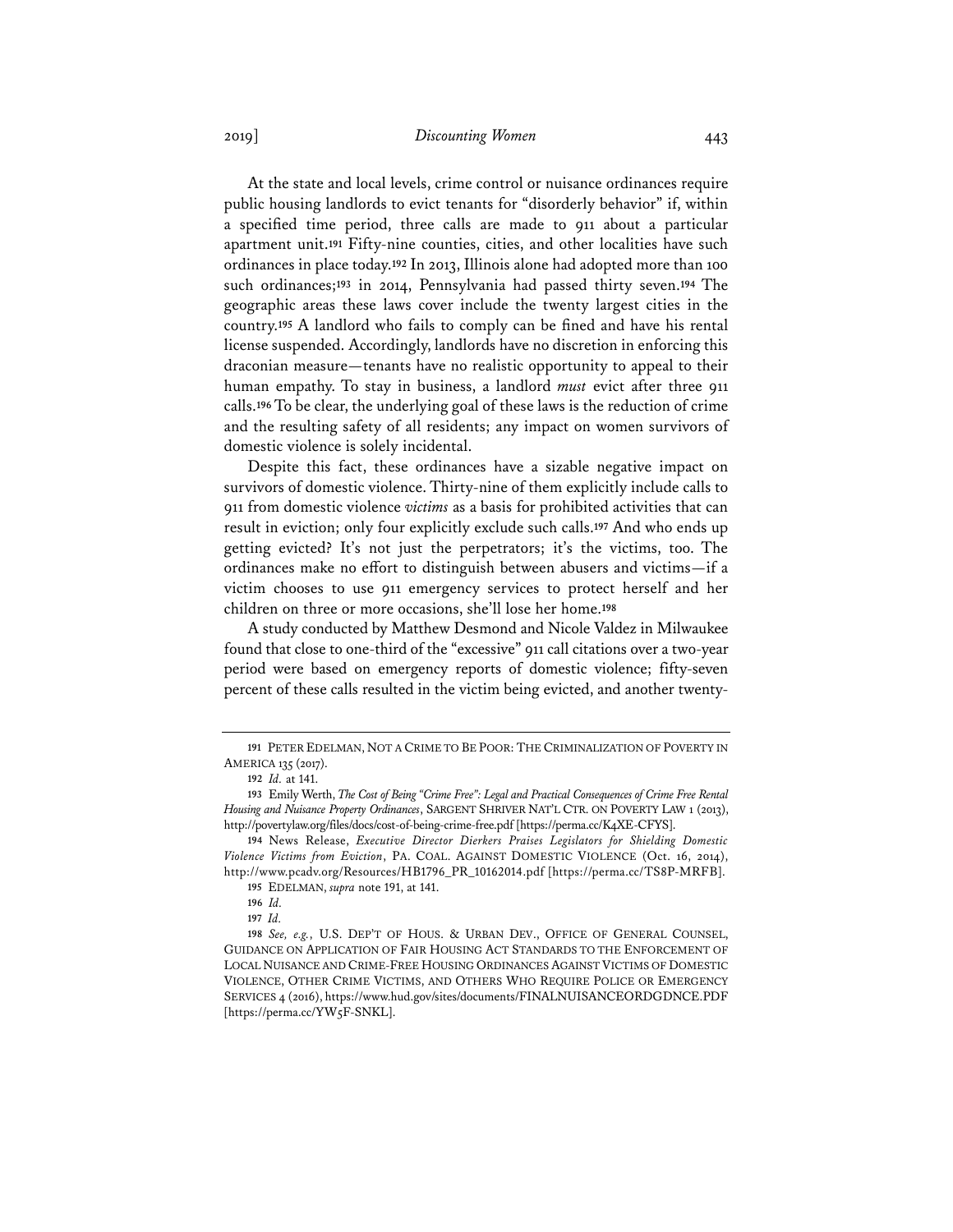six percent received formal threats of eviction.**<sup>199</sup>** Similarly, a 2015 ACLU study of two upstate New York ordinances found that domestic violence comprised the largest category of incidents resulting in nuisance enforcement, with citations frequently resulting in eviction of the victim.**<sup>200</sup>** Peter Edelman describes the experience of one victim, Rosetta Watson, in St. Louis: "She called the police several times to ask for protection to keep her safe from her former boyfriend. They did not protect her and she was attacked by the man, and then she was literally banished from the city for six months . . . ."**<sup>201</sup>**

Similarly, Lakisha Briggs of Norristown, Pennsylvania, was abused by her boyfriend, and her adult daughter called the police.**<sup>202</sup>** Before leaving, one of the officers warned Briggs that this was her first strike. After that warning, Briggs, who also had a three-year-old daughter, was reluctant to call the police when her boyfriend beat her up.**<sup>203</sup>** But one night, he stabbed her in the neck with a broken ashtray.**<sup>204</sup>** When she regained consciousness she found herself in a pool of blood, but knew she could not dial 911.**<sup>205</sup>**

"The first thing in my mind is let me get out of this house before somebody call," she says. "I'd rather them find me on the street than find me at my house like this, because I'm going to get put out if the cops come here."**<sup>206</sup>** Just as she feared, a neighbor saw her bleeding outside and called the police.**<sup>207</sup>** Briggs was airlifted to the hospital, and when she returned home

**<sup>199</sup>** Matthew Desmond & Nicole Valdez, *Unpolicing the Urban Poor: Consequences of Third-Party Policing for Inner-City Women*, 78 AM. SOC.REV. 117, 132-33 (2012). Racial bias influences police decisions regarding enforcement of these laws: tenants living in predominantly black Milwaukee neighborhoods were three times as likely to receive a nuisance citation as women living in predominantly white neighborhoods. *Id.*

**<sup>200</sup>** ACLU, SILENCED: HOW NUISANCE ORDINANCES PUNISH CRIME VICTIMS IN NEW YORK 22-23 (2015), https://www.aclu.org/sites/default/files/field\_document/equ15-report-nuisance ord-rel3.pdf [https://perma.cc/7EML-ETV3].

**<sup>201</sup>** EDELMAN, *supra* note 191, at 143. Nancy Markham had a similar experience in Surprise, Arizona. After making multiple calls to 911 because of abuse at the hands of her boyfriend, the local police department pressured her landlord to evict her—even though they had finally arrested her former partner for his violence against her. Sandra S. Park, *With Nuisance Law, Has "Serve and Protect" Turned Into "Silence and Evict"?*, MSNBC (Mar. 25, 2016), http://www.msnbc.com/msnbc/nuisancelaws-has-serve-and-protect-turned-silence-and-evict [https://perma.cc/LF9D-TPV2]. It took a federal lawsuit, filed by the ACLU Women's Rights Project, for the city to repeal the nuisance ordinance. *Id.*

**<sup>202</sup>** Pam Fessler, *For Low-Income Victims, Nuisance Laws Force Ultimatum: Silence or Eviction*, NATIONAL PUBLIC RADIO (June 29, 2016), https://www.npr.org/2016/06/29/482615176/for-lowincome-victims-nuisance-laws-force-ultimatum-silence-or-eviction [https://perma.cc/W2RC-ZWZQ.

**<sup>203</sup>** *See* Complaint at 10, 12, Briggs v. Borough of Norristown, No. 13-02191 (E.D. Pa. Apr. 24, 2013). **204** *Id.* at 15.

**<sup>205</sup>** *See* Lakisha Briggs, *I Was a Domestic Violence Victim. My Town Wanted Me Evicted for Calling 911,* GUARDIAN, Sept. 11, 2015, https://www.theguardian.com/commentisfree/2015/sep/11/domesticviolence-victim-town-wanted-me-evicted-calling-911.

**<sup>206</sup>** *See* Fessler, *supra* note 202.

**<sup>207</sup>** Briggs, *supra* note 205.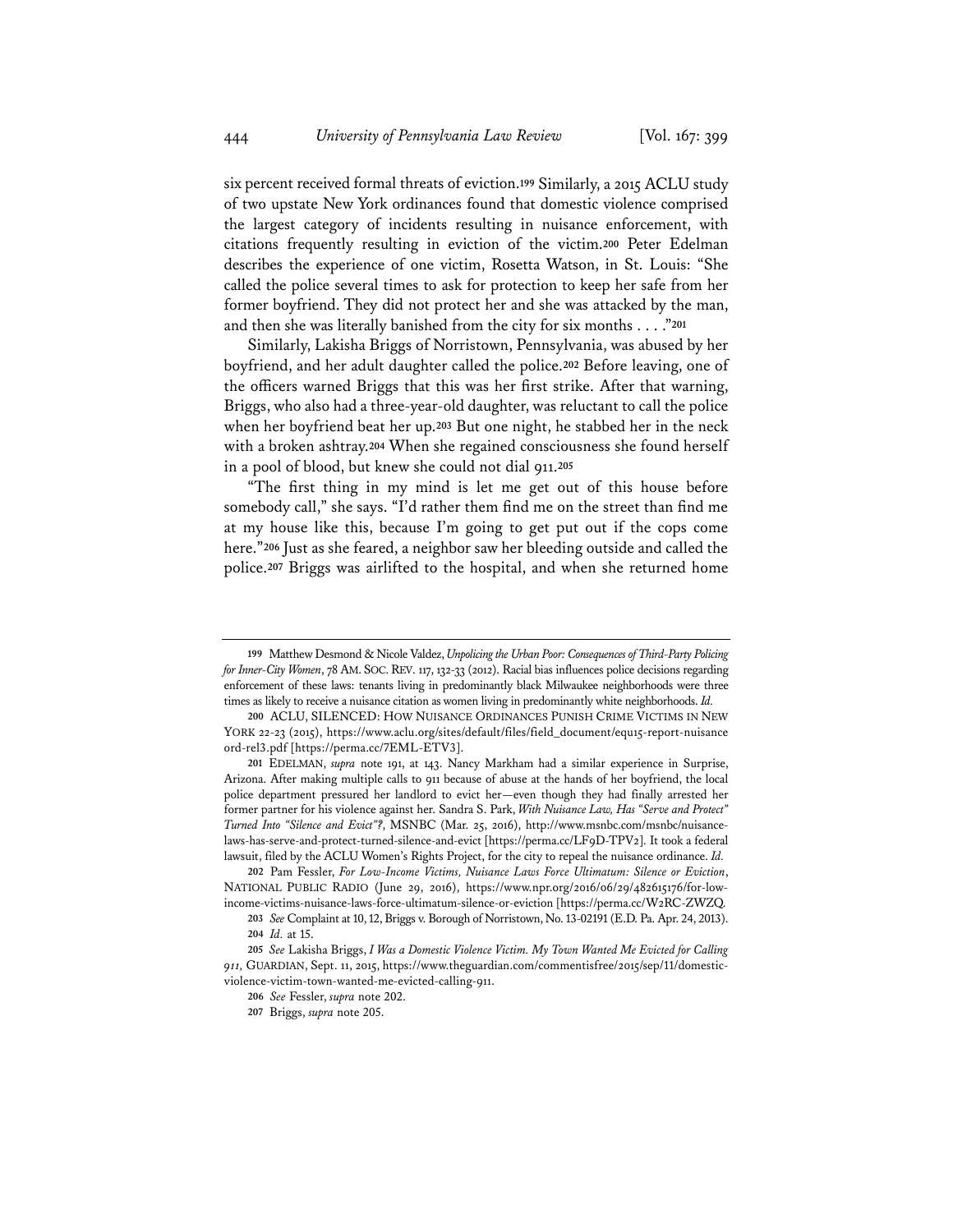several days later, she was evicted from her apartment.**<sup>208</sup>** The ACLU sued, and the Norristown law was eventually repealed.**<sup>209</sup>**

But similar measures continue to be enacted as local communities try to get a handle on crime and safety. And despite a series of federal lawsuits challenging the plainly discriminatory impact of these ordinances, hardly any of the affected communities have voluntarily created an exception for domestic violence victims. Nor have they sought out ways to accomplish the overall goal of crime control without imposing new and additional harms on survivors, such as barring repeat perpetrators from the building or the housing complex. Such systemic discounting of women's needs and experiences is—of course—devastating to survivors of intimate partner abuse. It is difficult to comprehend how a legal system that takes survivors' experiences seriously could permit itself to visit on them the casually brutal choice between emergency police protection and affordable housing.

Such apparent disregard for survivors' risks and needs also exists in the closely related access-to-shelter context. In 2014, for example, the mayor of Washington, D.C., requested (for the second time in two years)**<sup>210</sup>** emergency authority to limit access to shelter for local families. Specifically, the mayor proposed that applicants be permitted to stay in a public shelter only on a provisional, two-week basis; during that time caseworkers would contact applicants' friends and relatives in an effort to assess whether they had any alternate housing option.**<sup>211</sup>** Those who did would be given twenty-four hours to vacate the shelter. In the words of the mayor's office: "Our goal is to get people out of shelters . . . or never into shelters in the first place, even if that means living with a grandmother, a sister, whatever."**<sup>212</sup>** But such a policy turns a blind eye to the risks facing domestic violence survivors, where "whatever" might mean a denial of shelter and being forced to return to the home of an abusive partner.**<sup>213</sup>** Although the mayor ultimately withdrew his request,**<sup>214</sup>** a similar rule was again proposed in 2017, as an amendment to the

**<sup>208</sup>** *Id.*

**<sup>209</sup>** *See* Fessler, *supra* note 202.

**<sup>210</sup>** *The Homeless Services Reform Amendment Act of 2014: Hearing Before the Washington, D.C., Comm. on Human Servs.* (D.C. 2014) (statement of Marta Beresin, The Washington Legal Clinic for the Homeless), available at https://www.legalclinic.org/wp-content/uploads/2018/09/Testimony-MB-DHS-oversight-hearing.pdf [https://perma.cc/UMY9-2V6X].

**<sup>211</sup>** Aaron C. Davis, *D.C. Mayor Asks for Emergency Legislation to Deal with Surge of Homeless into Shelters*, WASH. POST (Feb. 19, 2014), http://wapo.st/1giNpOH?tid=ss\_mail&utm\_term=.31cabe14e6ed. **212** *Id.*

**<sup>213</sup>** Patty Mullahy Fugere, *There Is a Family Homelessness Crisis and Provisional Placement Is Not the Answer*, HUFFINGTON POST: THE BLOG (Feb. 21, 2014) (updated Apr. 23, 2014), https://www.huffingtonpost.com/patty-mullahy-fugere/there-is-a-family-homeles\_b\_4827364.html.

**<sup>214</sup>** Aaron C. Davis, *Gray Steps Back on Unpopular D.C. Homeless Legislation*, WASH. POST (Feb. 25, 2014), https://www.washingtonpost.com/local/dc-politics/gray-steps-back-on-unpopular-dc-homelesslegislation/2014/02/25/803bcf66-9e53-11e3-9ba6-800d1192d08b\_story.html?utm\_term=.e28673d02941.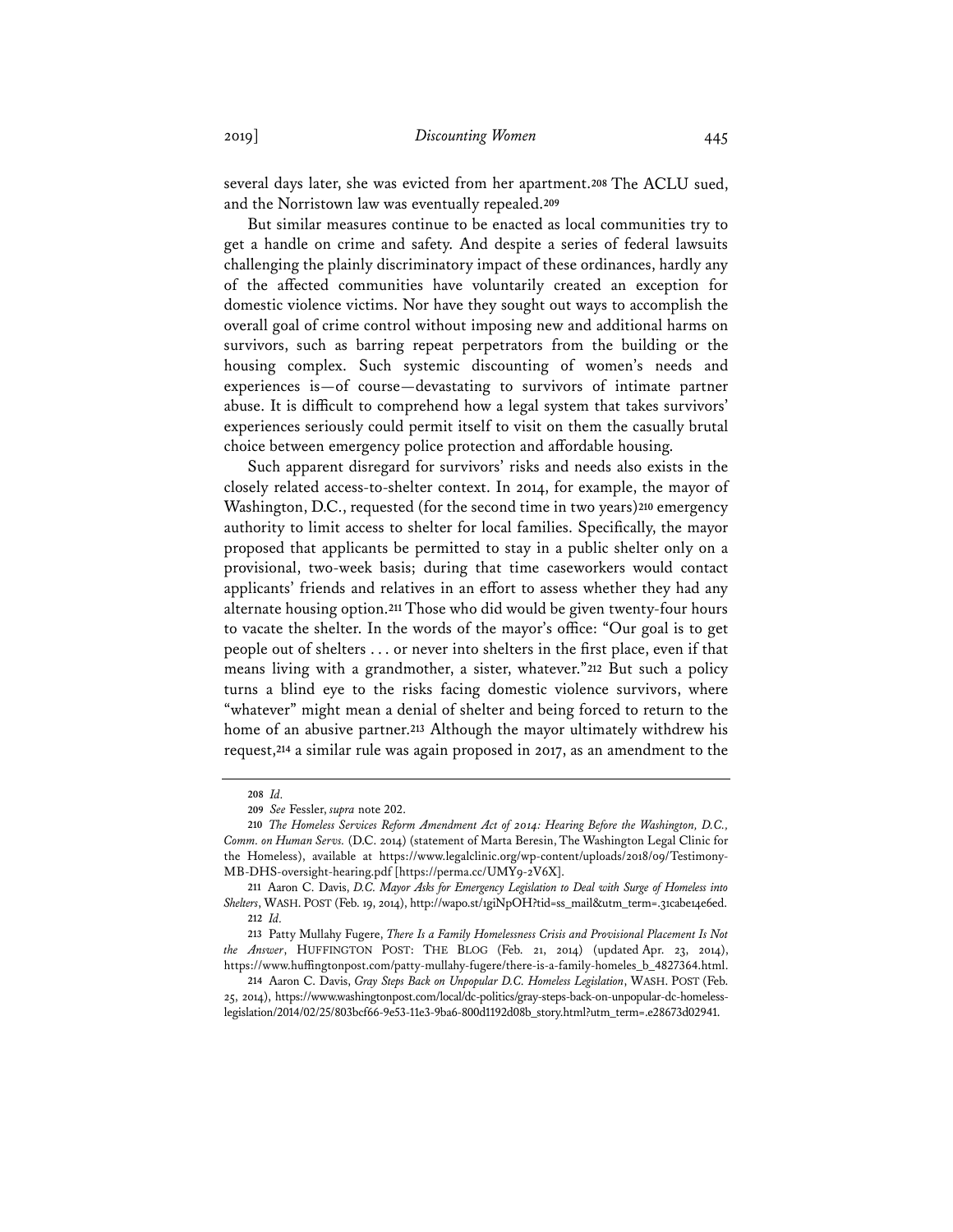city's Homeless Services Reform Amendment Act, this time requiring applicants to city shelters to prove, by clear and convincing evidence, that they had no other housing options.**<sup>215</sup>** Advocates testified, once again, that victims of domestic violence were "routinely being denied shelter" if their names were on a current lease with, for example, their abusive partner.**<sup>216</sup>**

After intensive advocacy efforts, a domestic violence exception was added to the statute.**<sup>217</sup>** But the reintroduction of shelter laws with such draconian provisions, year after year, demonstrates a deep-seated tendency to discount the importance of survivors' lived experiences and to trivialize the harmful impact these policies will inflict on large numbers of women, in service of other policy priorities.

In sum, even when a woman survivor, seeking help from the criminal justice, subsidized housing, or public shelter systems, finds that her story of intimate partner abuse *is actually believed*, gatekeepers are likely to communicate some degree of indifference about her experiences, and to accept with apparent unconcern the harms that laws, policies, and practices impose on her. Many women experience this substantive, experiential discounting as directly connected to the credibility discounting they also face. Together, these discounts create a gauntlet of disbelief and dismissal that women must overcome in order to be safe from the first-order abuse they suffer at the hands of their intimate partners.

# III. THE IMPACT OF CREDIBILITY DISCOUNTS ON WOMEN SURVIVORS

Survivors suffer a wide range of credibility and experiential discounts when they seek emergency help from the police, *and* when they try to convince judges to award them a civil protection order, *and* when they struggle to obtain a safe place to live, *and* when they try to get custody of their children. They may suffer these discounts because their true stories of abuse don't sound plausible, because they are perceived as personally untrustworthy, or because their stories just don't matter much to system gatekeepers.

All of this may feel like déjà vu for a survivor. Institution-based discounting closely replicates the dynamics of abuse she endures at home. Perpetrators of intimate partner violence, like system actors, often discredit both the plausibility of a survivor's story and her trustworthiness as a truth teller. It is all too common for a survivor to be subject to a constant barrage of: "No, that's

**<sup>215</sup>** Wash. Legal Clinic for the Homeless, *Requiring that Families Show "Clear and Convincing Evidence" of Homelessness*, PUBLIC (Aug. 22, 2017), http://www.publicnow.com/view/ F8B804EF4654FB4D115F7E08715D8867B561EF7B?2017-08-22-22:30:10+01:00-xxx9517 [https:// perma.cc/3H8Y-79WT].

**<sup>216</sup>** *Id.*

**<sup>217</sup>** D.C. CODE § 4–753.02.a-4 (2018).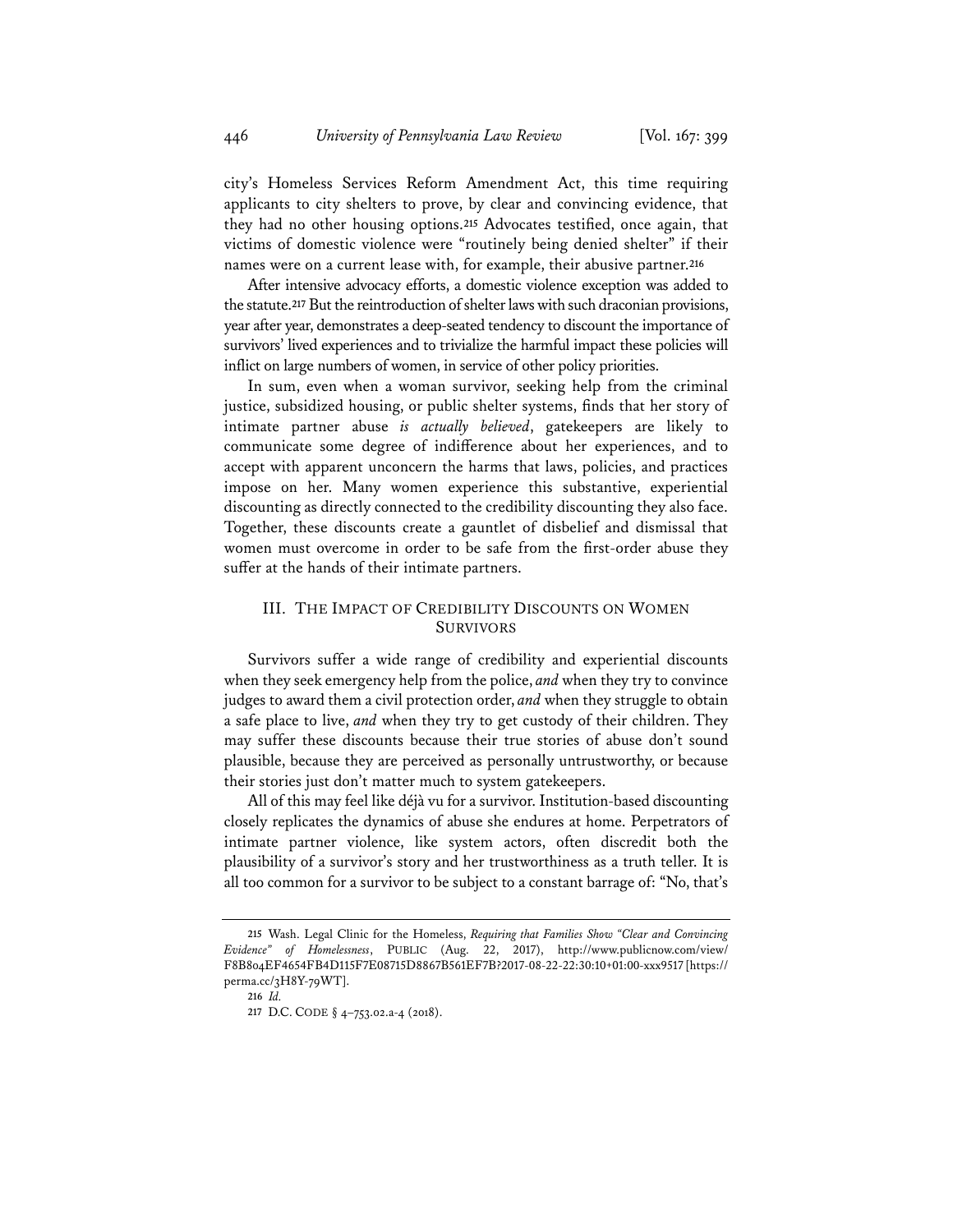not what happened"; or "I would never have touched you if you didn't keep provoking me"; or "You're the only one who makes me this angry."**<sup>218</sup>**

Abusive partners often discredit the woman based on her personal trustworthiness. Frequent comments tend to sound like: "You always exaggerate"; or "You're hysterical and over-emotional"; or "You're crazy; I didn't hurt you"; or "No one would believe you. Even *I* don't believe you."**<sup>219</sup>** Finally, perpetrators often dismiss the weight or consequences of the abuse: "Why do you always make such a big deal out of everything?"**<sup>220</sup>**

In other words, the credibility discounts imposed on a woman by the justice system and other institutions often echo those imposed by her abusive partner. These institutional and personal betrayals operate in a vicious cycle, each compounding the effects of the other. That web can cause women to doubt their power to remedy their situations and—in more extreme cases the veracity of their own experiences.

System actors are not privy to that broader web of experience. A judge who doubts a survivor's story in court is not likely to be aware that he is reinforcing other discrediting messages from her abusive partner and from that partner's defense attorney. An advocate who perceives with indignation that a survivor's credibility is being discounted in family court may not know that this experience mirrors an earlier one with a police officer, and yet another with her public housing landlord. In other words, for system gatekeepers, it is almost impossible to see the whole picture. But from the perspective of a survivor, on the receiving end of one credibility discount after another, these experiences coalesce into a single, interwoven fabric. Credibility discounts become as pervasive as the air these women breathe.

So what does it mean for a survivor to be caught within a web of credibility discounting? The consequences include two major categories of harms: (1) those related to psychological wellbeing; and (2) those related to accessing justice and safety.

#### A. *Psychological Harms and Institutional Gaslighting*

When a survivor undertakes the considerable risks involved in seeking help, she is looking for resources and safety, to be sure. But she is also hoping

**<sup>218</sup>** *See, e.g.*, *Hashtag Activism*, *supra* note 62.

**<sup>219</sup>** As survivor and activist Beverly Gooden explains: Such statements are "easy to believe when it's just the two of you." *Id.*

**<sup>220</sup>** The National Domestic Violence Hotline website, for example, provides the following examples of gaslighting: "Your abuser might call you 'too sensitive' or raise a skeptical eyebrow when you try to complain about his or her behavior, asking you why you would get upset over 'something so dumb.'" *What Is Gaslighting?*, NAT'L DOMESTIC VIOLENCE HOTLINE (May 29, 2014), http://www. thehotline.org/what-is-gaslighting/ [https://perma.cc/64K3-PYTA].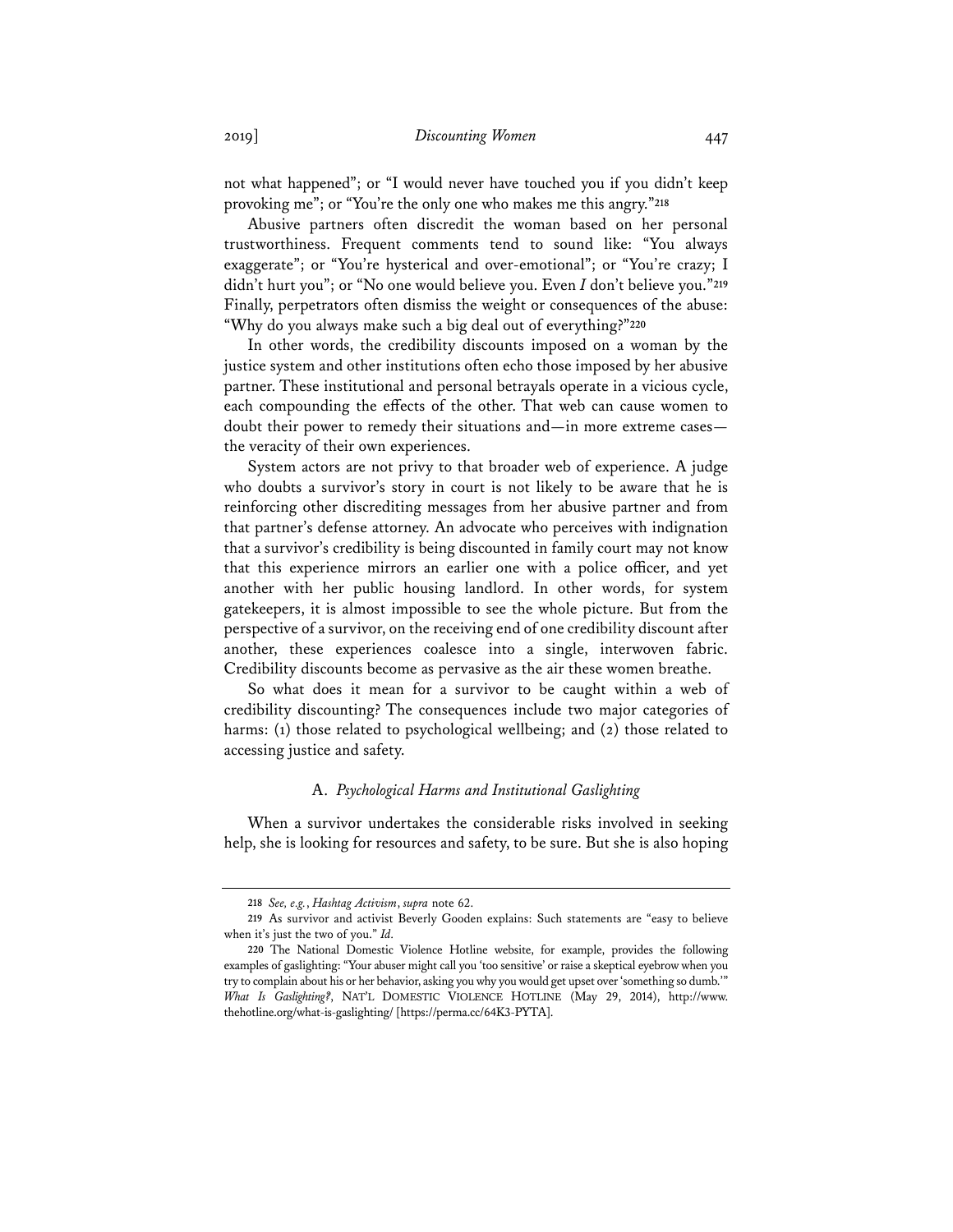for validation of the harm she has endured—in other words, to have her experience credited. As Rebecca Solnit puts it: "To tell a story and have it and the teller recognized and respected is still one of the best methods we have of overcoming trauma."**<sup>221</sup>**

Research provides ample evidence for this proposition. When Judith Herman interviewed twenty-two victims of violent crimes of all sorts on the meaning of justice, she found that wherever her interview subjects sought justice, their most important goal was to gain validation or "an acknowledgment of the basic facts of the crime and an acknowledgment of harm."**<sup>222</sup>**

In the domestic violence context, a recent qualitative study of women in a Massachusetts family court has several women noting the importance of being credited. As one woman said: "Well, validation [from the court] is huge. It really is huge. When you've got someone telling you on a constant basis that you're bad, you're wrong, [you need the courts to say you are right] . . . ."**<sup>223</sup>**

But when the institutions to which the survivor turns for help (often at great personal risk)**<sup>224</sup>** refuse to acknowledge this harm, and instead echo a woman's abusive partner by discounting her credibility, the effort to report and remedy abuse instead works to replicate the denial of a survivor's experience that takes place at home—only, this time, at an institutional level. And the institutions involved are those purportedly charged with hearing victims' stories and meting out justice. It's no wonder that survivors find the experience of systemic discrediting in our police districts and courthouses particularly crippling.

**<sup>221</sup>** Solnit, *supra* note 145, at 4.

**<sup>222</sup>** Judith Lewis Herman, *Justice from the Victim's Perspective*, 11 VIOLENCE AGAINST WOMEN 571, 585 (2005). Herman goes on to explain:

Whether the informants sought resolution through the legal system or through informal means, their most important object was to gain validation from the community. This required an acknowledgment of the basic facts of the crime and an acknowledgment of harm. Although almost all of the informants expressed a wish for the perpetrator to admit what he had done, the perpetrator's confession was neither necessary nor sufficient to validate the victim's claim. The validation of so-called bystanders was of equal or greater importance. Many survivors expressed a wish that the perpetrator would confess, mainly because they believed that this was the only evidence that their families or communities would credit. For survivors who had been ostracized by their immediate families, what generally mattered most was validation from those closest to them. For others, the most meaningful validation came from representatives of the wider community or the formal legal authorities.

*Id.*

**<sup>223</sup>** Ellen Gutowski & Lisa A. Goodman, Intimate Partner Violence Survivors' Subjective Experiences of Probate and Family Court: A Qualitative Study (2018) (unpublished manuscript) (on file with authors) [hereinafter *Massachusetts Family Court Study*].

**<sup>224</sup>** *See, e.g.*, Deborah Epstein, Margret E. Bell & Lisa A. Goodman, *Transforming Aggressive Prosecution Policies: Prioritizing Victims' Long-Term Safety in the Prosecution of Domestic Violence Cases*, 11 AM. U. J. GENDER SOC. POL'Y & L. 465, 467-68 (2003).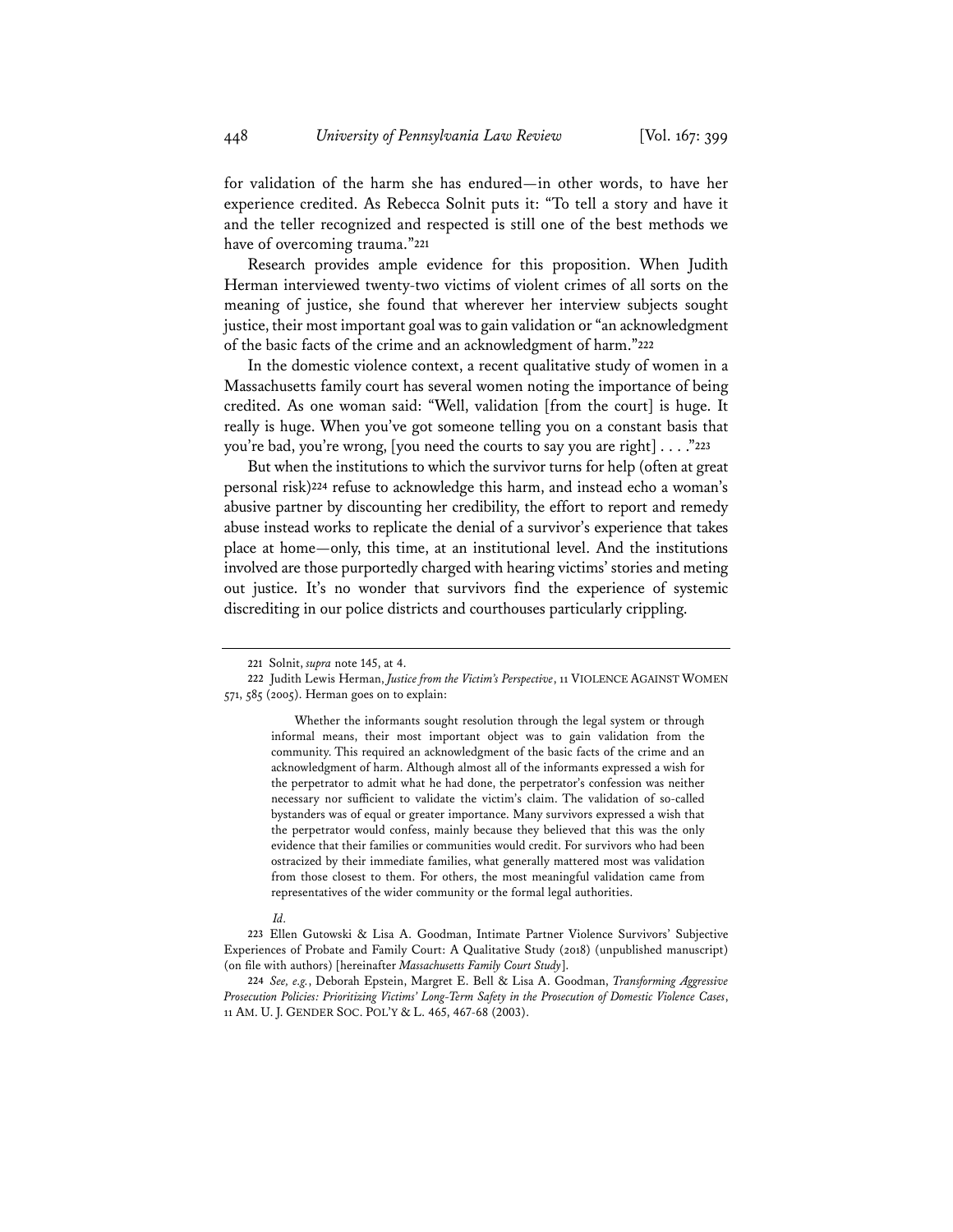2019] *Discounting Women* 449

Survivors suffer a range of harms when they find that their experiences are repeatedly discredited and invalidated. We conducted a focus group outside of Boston with twelve advocates who shared extensive experience working with survivors in a variety of systems. Participants described three distinct outcomes.

First, survivors develop *a sense of powerlessness and futility*, expressed in statements such as: "I have taken this enormous risk to share my most vulnerable experiences in public—and they can't/won't hear/see me. I can't find the right words to make them help me. There is nothing I can do." This is a feeling akin to how numerous survivors eventually come to feel in their abusive relationships; there is nothing they can say or do that will make the perpetrator of violence hear or really "see" me.**<sup>225</sup>**

Second, survivors develop *a sense of personal worthlessness*. "Maybe they believe my story and still—if no one does anything in response to my story, then my experience must not have worth or merit. My pain doesn't matter. I myself must have no value."**<sup>226</sup>** This too replicates abuse dynamics: He has no empathy for me as a human being. I am worthless in his eyes.

Finally, survivors develop *a sense of self-doubt*, as the machinery of credibility discounting lurches into gear: "They are twisting my story, casting doubt, maybe I didn't remember it right, maybe it didn't happen as I think it did. I must be crazy."**<sup>227</sup>** This dynamic is well illustrated by the 1944 film

[W]hen this same woman seeks assistance from the police, child protective services (CPS), or health care providers, she enters a world in which her agency cannot be taken for granted. She has no personal role with respect to decisionmaking by police, CPS, or the hospital and so is particularly vulnerable to objectification or betrayal. . . . When these institutions betray victims of domestic violence, the 'secondary trauma' from this experience can amplify the feelings of helplessness and loss of control elicited by abuse . . . . Betrayal in these situations may be more abstract than the betrayal by an intimate partner. But the violations of promises implied by their standing in the community—the promise to protect, or heal, or provide for children's welfare—are no less devastating than a partner's betrayal.

Melissa Platt, Jocelyn Barton & Jennifer J. Freyd, *A Betrayal Trauma Perspective on Domestic Violence*, *in* VIOLENCE AGAINST WOMEN IN FAMILIES AND RELATIONSHIPS: VICTIMIZATION AND THE COMMUNITY RESPONSE 185, 201-02 (Evan Stark & Eve S. Buzawa eds., 2009).

**226** In the Massachusetts Family Court Study, one participant described her experience of betrayal by the family court judge: "You think that somebody's coming, is going to enter the picture that will help you. You're so desperate and when you're let down, it's. And I you know, there's some that are like, 'I don't even want to live anymore. I don't want to live anymore.'" *Massachusetts Family Court Study*, *supra* note 223.

**227** The National Domestic Violence Hotline website warns survivors to pay attention to this sort of dynamic:

"You're crazy—that never happened."

"Are you sure? You tend to have a bad memory."

**<sup>225</sup>** Platt, Barton & Freyd describe the experience of institutional betrayal for domestic violence survivors as follows: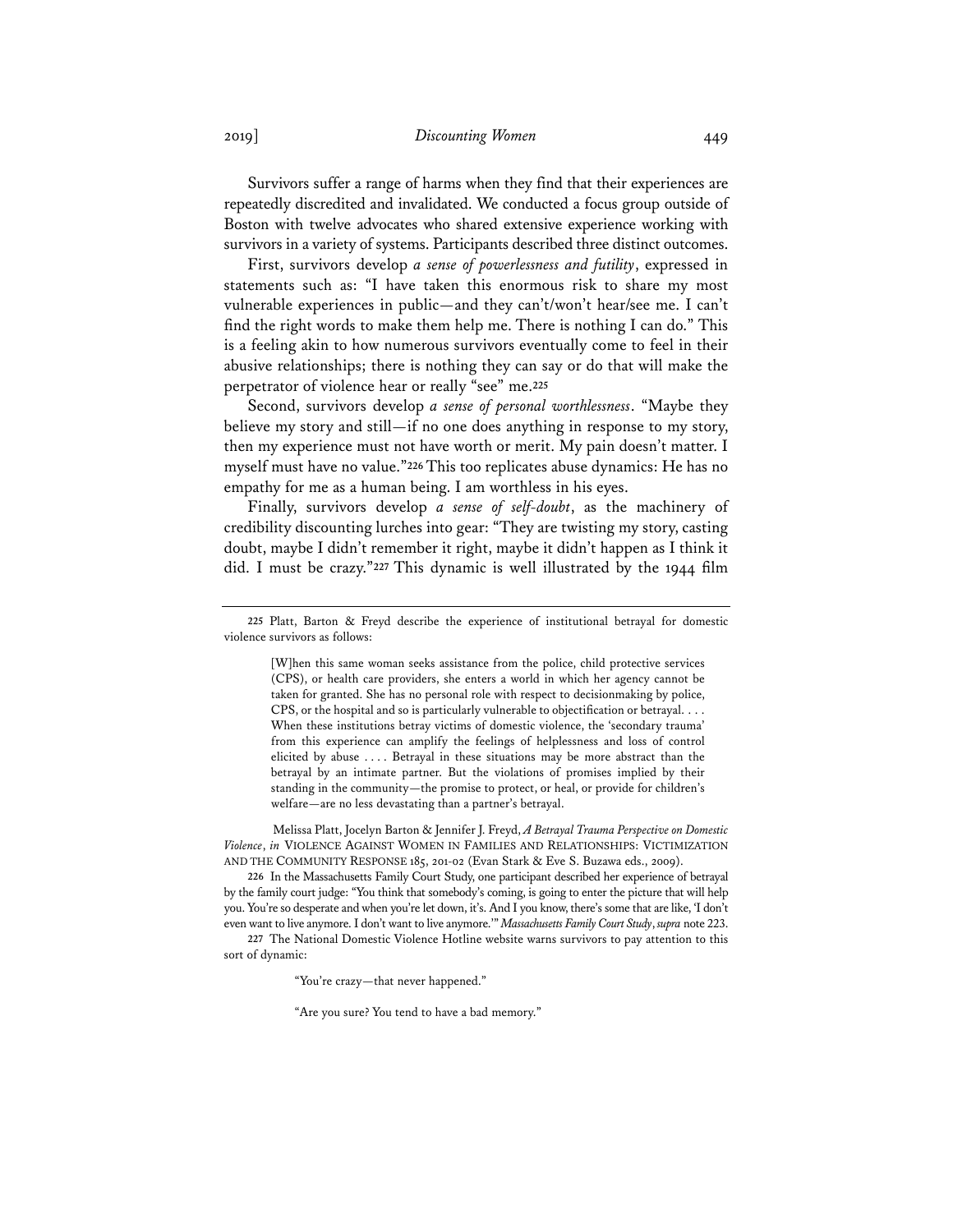*Gaslight*,**<sup>228</sup>** in which a man manipulates his wife's routine experiences in a concentrated effort to create opportunities to discredit her and convince her that she is insane. He does this so effectively that she eventually comes to doubt her own perceptions and memory, and ultimately accepts his story that she is delusional and mentally unsound.**<sup>229</sup>**

Abusive men gaslight their women partners when they express love and affection on the heels of a violent episode, or deny that certain promises or commitments were ever made, or simply deny that events took place. Over time, these small incidents build until, like the wife in *Gaslight*, survivors may come to doubt their own memory, perception, and experience.**<sup>230</sup>**

Judy Herman explains:

After every atrocity one can expect to hear the same predictable apologies: it never happened; the victim lies; the victim exaggerates; the victim brought it on herself; and in any case it is time to forget the past and move on. The more powerful the perpetrator, the greater is his prerogative to name and deny reality, and the more completely his arguments prevail.**<sup>231</sup>**

A quote from the Massachusetts Family Court study illustrates this phenomenon:

It's always that you're overreacting, you're too emotional. He'd do something like the night I woke up with him with his hands around my neck and I was like, "What are you doing?" I start crying, and he started laughing. And he said, "I was dreaming." . . . "I wasn't going to do anything. I was just

Gaslighting typically happens very gradually in a relationship; in fact, the abusive partner's actions may seem harmless at first. Over time, however, these abusive patterns continue and a victim . . . can lose all sense of what is actually happening. Then they start relying on the abusive partner more and more to define reality, which creates a very difficult situation to escape.

*What is Gaslighting?*, NAT'L DOMESTIC VIOLENCE HOTLINE (May 29, 2014), http://www.thehotline.org/2014/05/29/what-is-gaslighting/ [https://perma.cc/64K3-PYTA].

**228** The film is based on a 1938 Patrick Hamilton play of the same name, *Gaslight*. GASLIGHT (Metro-Goldwin-Mayer 1944).

**230** Darlene Lancer, *How To Know if You're a Victim of Gaslighting*, PSYCHOL. TODAY (Jan. 13, 2018), https://www.psychologytoday.com/blog/toxic-relationships/201801/how-know-if-youre-victim-gaslighting.

<sup>&</sup>quot;It's all in your head."

Does your partner repeatedly say things like this to you? Do you often start questioning your own perception of reality, even your own sanity, within your relationship? If so, your partner may be using what mental health professionals call "gaslighting."

**<sup>229</sup>** *Id.*

**<sup>231</sup>** HERMAN, *supra* note 39, at 8.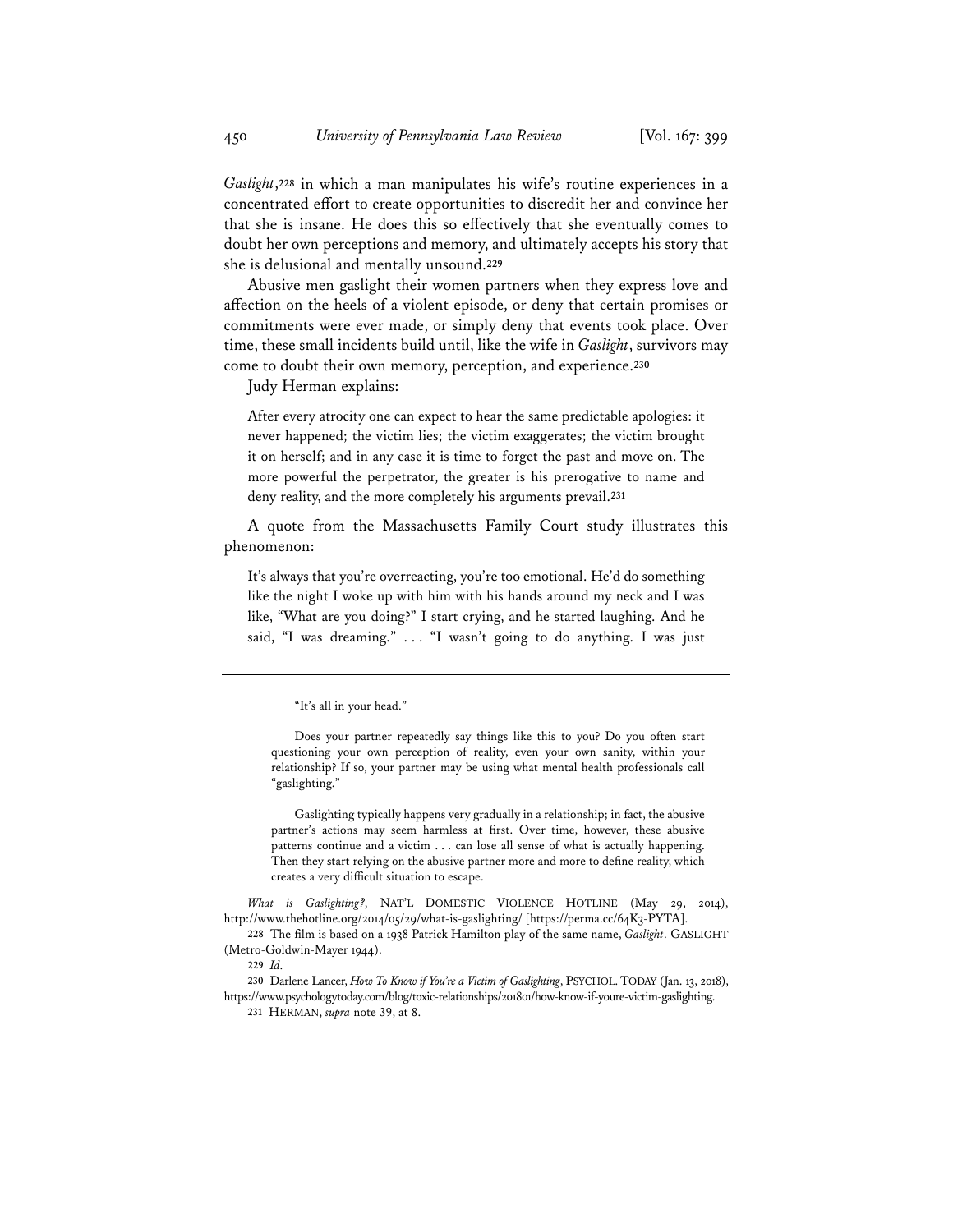dreaming." He was laughing, and then he says, "Stop overreacting. I wouldn't hurt you. Stop overreacting." And I would believe that I was overreacting: Right?. [Maybe] he didn't really hurt me. I mean really?**<sup>232</sup>**

As one of the first author's clients put it:

He found my most vulnerable point, a tiny kernel of insecurity in my soul, and he exploited it to trap me in a painfully confusing state of nearly total self-doubt. I spent more than a year working so hard to regain trust in my own perceptions and my own humanity. But now I find that the legal system doubts me too, even as I share my more painful and personal story. I get hurt again and again. It is painfully confusing and I find that it has caused a significant regression in my overall healing.**<sup>233</sup>**

These individual experiences are reinforced by the institutional gaslighting women experience in the form of system-based credibility discounts and experiential trivialization. When our official bodies of justice and law enforcement effectively collaborate in the same patterns utilized by perpetrators of abuse, survivors may be even more likely to doubt their own abilities to perceive reality and understand their own lives.

#### B. *Harms Related to Access to Justice and Safety*

The sense of institutional gaslighting that commonly accompanies the progress of abuse claims through the justice system has immediate and baleful consequences for survivors: the system itself becomes an impediment to, rather than a conduit toward, justice. Indeed, credibility discounts are analogous to other, more tangible obstacles that are already all too familiar to those who work in the domestic violence field, such as economic dependence, isolation, and fear.

First, as we've already seen, credibility discounting may discourage women from continuing to pursue justice or other forms of support. Having their claims met with system-wide denial and disbelief gives women ample cause to distrust, and then possibly avoid, the institutions ostensibly there to help them.**<sup>234</sup>** As the Gender Bias Study of the Court System in

**<sup>232</sup>** *Massachusetts Family Court Study*, *supra* note 223.

**<sup>233</sup>** Communication from client to Deborah Epstein (July 28, 2017).

**<sup>234</sup>** Institutional betrayal occurs when an institution causes harm to an individual who trusts or depends upon that institution. Carly Parnitzke Smith & Jennifer J. Freyd, *Institutional Betrayal*, 69 AM. PSYCHOLOGIST 575, 575 (2014). The secondary victimization of women seeking legal services in the aftermath of interpersonal violence is described by researcher Rebecca Campbell, who found that when survivors reach out for help, often at a time of great vulnerability and need, "they place a great deal of trust in the legal, medical, and mental health systems as they risk disbelief, blame, and refusals of help." Rebecca Campbell, *The Psychological Impact of Rape Victims' Experiences with the Legal, Medical, and Mental Health Systems*, 63 AM. PSYCHOLOGIST 702, 703 (2008); *see also* Platt et al., *supra* note 225, at 202; Heidi Grasswick, *Epistemic Injustice in Science*, *in*ROUTLEDGE HANDBOOK, *supra* note 80, at 313.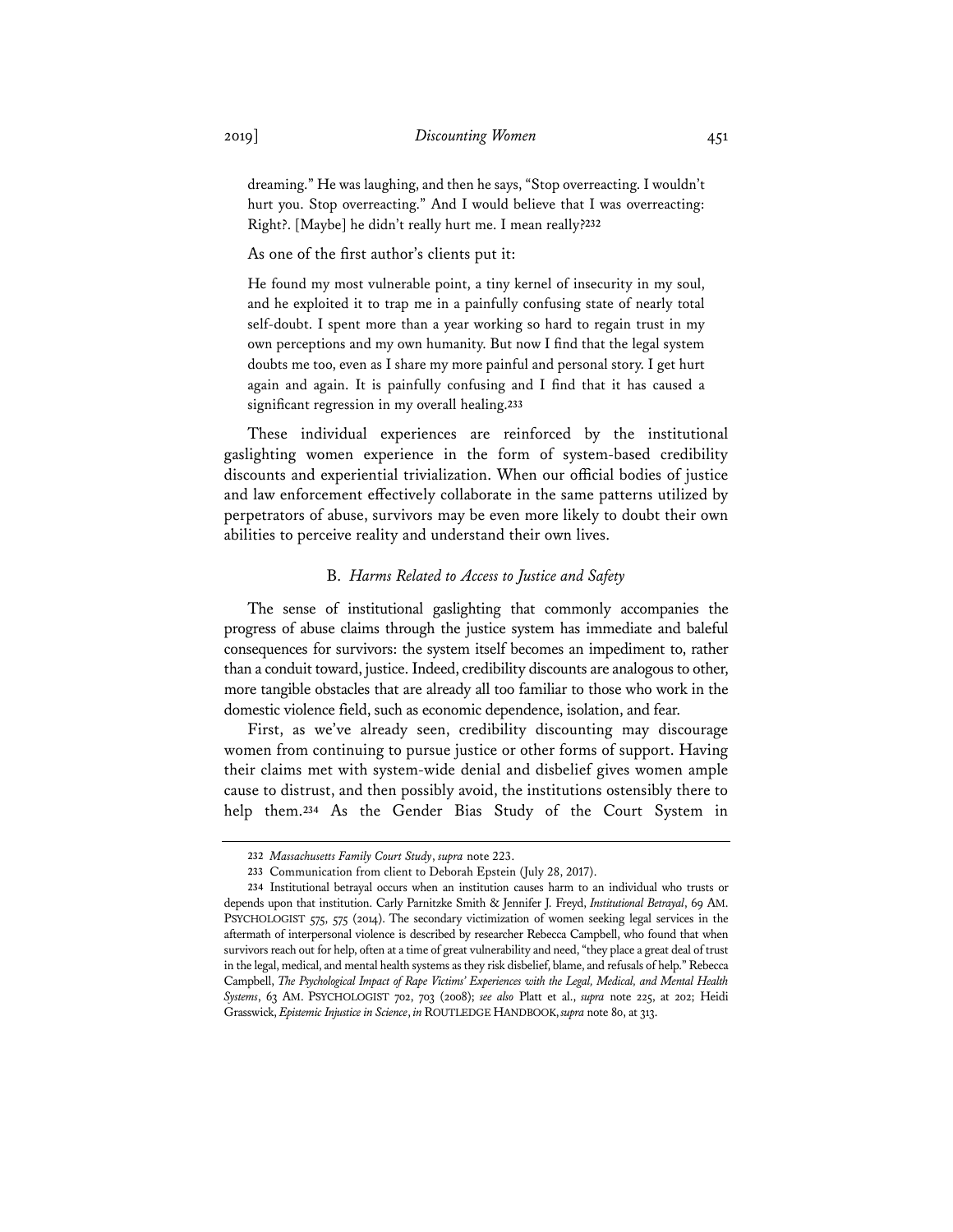Massachusetts explains: "The tendency to doubt the testimony of domestic violence victims and to 'blame' them for their predicament not only hampers the court's ability to provide victims with the protection they deserve, it also has a chilling effect on the victims' willingness to seek relief."**<sup>235</sup>**

A woman in the Massachusetts Family Court study captured this fatalistic process in heartbreaking detail:

[The court] didn't believe [the abuse] . . . so I felt like it didn't matter . . . . The way my case was handled, I am very afraid of [the government in] this state now . . . . I'm so afraid of all he needs to do is just file a motion and bang! He'll get, he'll prove me wrong, you know, I'll get discredited again. So I just always keep a watchful eye.**<sup>236</sup>**

Perhaps most perniciously, each individual woman's experience can have a large-scale chilling effect. As one advocate described it, "A judge discredits one woman, and it's like a bomb that goes off in the community, affecting a hundred women. Within many communities, these stories spread like wildfire."**<sup>237</sup>**

A woman in the Massachusetts Family Court study voiced much the same criticism:

[My advice to other women is:] Just don't say anything about it. The way the system is now . . . you've got to talk to your priest, talk to your family, tell them your story of woe and you know, the fact that you've been abused. Have the support, get therapy if you need therapy, do talk to them. But don't, don't, don't bring it into the courtroom, because . . . [the judge will think] 'oh, that couldn't have happened to you.'**<sup>238</sup>**

Such advice—editing one's speech so that it includes only what the listener is ready or able to hear—is described in the philosophy literature as "testimonial smothering."**<sup>239</sup>**

In the 2015 National Domestic Violence Hotline study,**<sup>240</sup>** both women who had called the police and those who hadn't shared a strong reluctance to turn to law enforcement for help. One in four women reported that they would not call the police in future, and more than half said doing so would

**<sup>235</sup>** FINAL REPORT OF THE PENNSYLVANIA SUPREME COURT COMMITTEE ON RACIAL & GENDER BIAS IN THE JUSTICE SYSTEM 405 (2003).

**<sup>236</sup>** *Massachusetts Family Court Study*, *supra* note 223. In addition, women who do not receive the support they need from law enforcement are less likely to turn to law enforcement in the future. *See* Ruth E. Fleury et al., "*Why Don't They Just Call the Cops?": Reasons for Differential Police Contact Among Women with Abusive Partners*, 13 VIOLENCE & VICTIMS 333, 342 (1998).

**<sup>237</sup>** Interview with Ronit Barkai, Assistant Dir., Transition House (Dec. 20, 2017).

**<sup>238</sup>** *Massachusetts Family Court Study*, supra note 223.

**<sup>239</sup>** Dotson, *supra* note 112, at 249.

**<sup>240</sup>** NATIONAL HOTLINE SURVEY, *supra* note 106, at 9.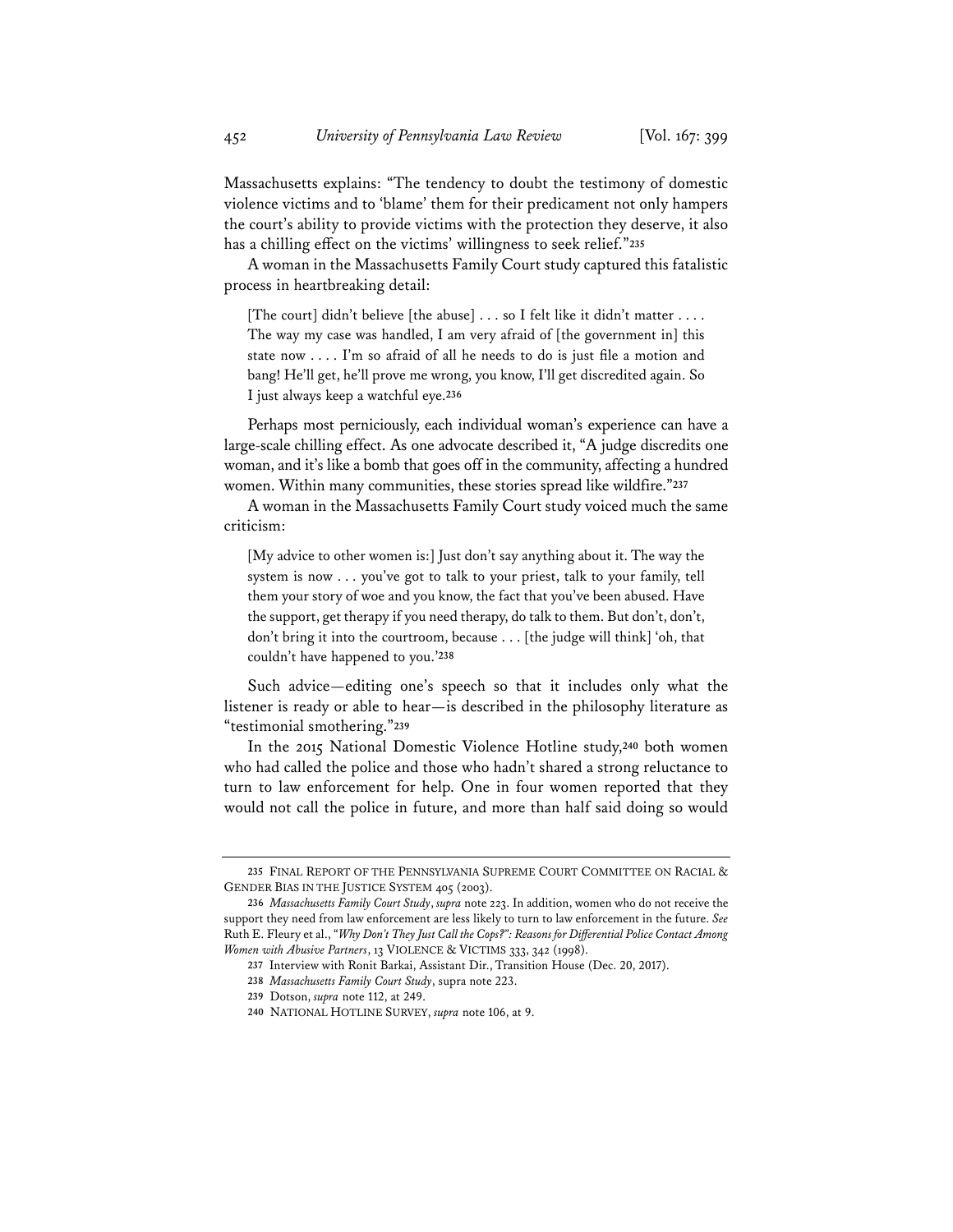make things worse.**<sup>241</sup>** Why? Two-thirds or more said they were afraid the police would not believe them—or would do nothing, if they called.**<sup>242</sup>**

Credibility discounts and experiential trivialization harm women in an abundance of ways—up to and including the supremely destabilizing process of prompting women to question the truth of their own experience. Women are devalued and gaslighted from every direction, discouraging them from continuing to seek systemic support. Ripple effects discourage the broader community of women from seeking the help they need. And our entire society suffers from the failure to fully understand, credit, and value a substantial portion of the human experience. Together, these harms operate to form a formidable obstacle to women's healing, safety, and ability to obtain justice.

## IV. MOVING FORWARD: INITIAL STEPS TOWARD ERADICATING CREDIBILITY DISCOUNTS IN THE JUSTICE SYSTEM

At this point, we have a fairly comprehensive sense of how the justice system and influential actors in related social service networks unfairly discredit women and their stories of abuse, and devalue their most difficult experiences. How can we recalibrate these core institutions to tear down the gauntlet of doubt, disbelief, and dismissal women face in their efforts to be safe and achieve justice?

Several forms of credibility discounting may be amenable to fairly straightforward interventions—specifically, those that derive from listeners' failure to understand a woman's experience of intimate partner violence. For example, gatekeepers within the justice system often lack information about the effects of violence-based neurological and psychological trauma on information processing and memory, about the way that potent courtroom triggers can affect witness demeanor, and about the ways survivors understand their options and prioritize their harms.**<sup>243</sup>** The best way to cure these knowledge gaps is—of course—improved understanding. Intensive training could, in theory, allow individual judges, police officers, prosecutors, clerks, and social service providers to better understand the medical, mental health, and experiential correlates of domestic violence. Such education should help to eradicate those credibility discounts that are rooted in incomplete understandings.

A cautionary note, however, is in order here. For decades, antidomestic violence activists have engaged in intensive judicial training efforts throughout the country. Some individuals have absorbed this learning and are far more adept at avoiding knowledge-based pitfalls in assessing survivor credibility. For others, however, knowledge gaps persist despite exposure to

**<sup>241</sup>** *Id.* at 5.

**<sup>242</sup>** *Id.* at 4.

**<sup>243</sup>** *See supra* text accompanying notes 19–95.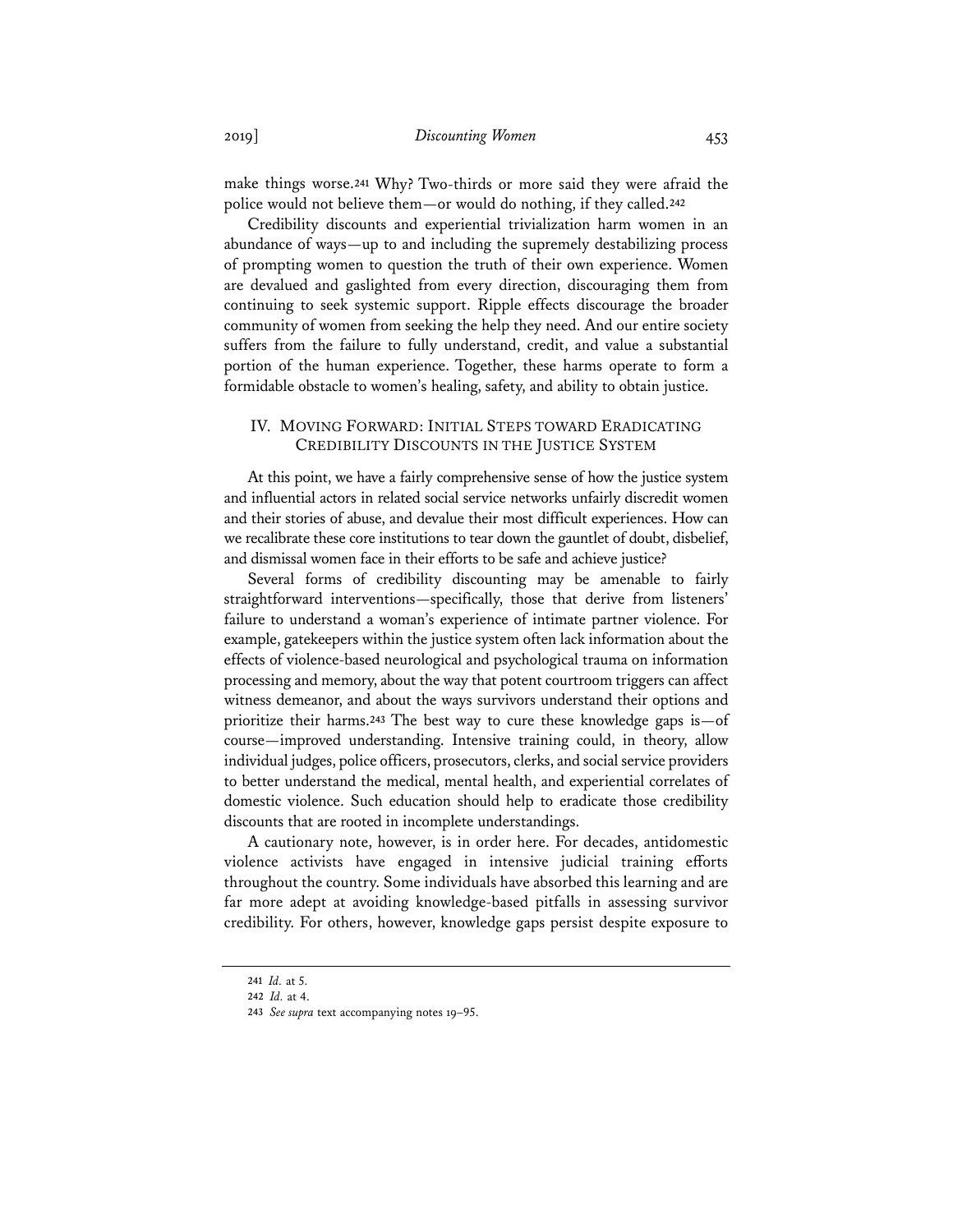high quality training, raising doubts that training alone may be enough. Training must be accompanied by a genuine commitment to absorbing new and sometimes complex understandings about the world.**<sup>244</sup>**

Other forms of credibility discounting described above—particularly those rooted in negative stereotypes and bias—are more resistant to change and may require a more complex set of interventions. The cultural assumption that women tend to be improperly motivated by an outsized concern for financial, material, or child custodial gain—and the related assumption that women simply lack full capacity as truthtellers—are longstanding and deeply held.**<sup>245</sup>**

Regardless of the type of credibility discount in question, change will not come easily; it will require a combination of motivation, awareness, and effort. The responsibility here lies with the listening audience—justice and social service system gatekeepers—to intentionally, consciously shift their assumptions. In Fricker's words, the listener must adopt "an alertness or sensitivity to the possibility that the difficulty one's [witness] is having as she tries to render something communicatively intelligible is due not to its being [a] nonsense or her being a fool, but rather to some sort of gap in [the existing interpretive] resources."**<sup>246</sup>**

The crucial first step is to shift away from an automatic, uninformed disbelief of women's stories—to begin, in other words, to distrust one's own distrust. Philosopher Karen Jones proposes the imposition of a "self-distrust rule": gatekeepers should allow "the presumption against . . . believing an apparently untrustworthy witness [to] be rebutted when it is reasonable to distrust one's own distrust or [one's own] judgments of implausibility."**<sup>247</sup>**

**<sup>244</sup>** These conclusions are based on the first author's extensive experience in conducting trainings with judges, police officers, and prosecutors, as well as numerous conversations with other trainers in the field of intimate partner violence.

**<sup>245</sup>** *See supra* text accompanying notes 112–168. A central challenge here is that many system gatekeepers are unaware of the gender-based stereotypes that are, in fact, shaping their perceptions and decisions. As long as these biases remain unconscious, change is unlikely. Psychologists interested in challenging unconscious prejudicial perceptions, also called "implicit biases," have shown that participants who develop both a strong negative attitude toward prejudice and a strong belief that they themselves are indeed prejudiced, are able to reduce the manifestations of their implicit bias. Jack Glaser & Eric D. Knowles, *Implicit Motivation to Control Prejudice*, 44 J. EXPERIMENTAL SOC. PSYCHOL. 164, 164 (2007). One of the most prominent and well-researched approaches to bias reduction is called the "prejudice habitbreaking intervention." Patricia G. Devine et al., *Long-Term Reduction in Implicit Race Bias: A Prejudice Habit-Breaking Intervention*, 48 J. EXPERIMENTAL SOC. PSYCHOL. 1267, 1267 (2012). Once participants achieve awareness of their own biases and of the damage such biases can cause, they use cognitive strategies to accomplish behavioral change, such as stereotype replacement, perspective-taking, and counterstereotypic imaging. One notable study based on such strategies demonstrated that habit-breaking interventions produced long-term changes in key outcomes related to implicit racial bias, increased concern about discrimination, and greater reported beliefs that there could be bias present in participants' thoughts, feelings, and behaviors. These changes endured two months following the intervention. *Id.*

**<sup>246</sup>** FRICKER, *supra* note 49, at 169.

**<sup>247</sup>** Jones, *supra* note 167, at 164.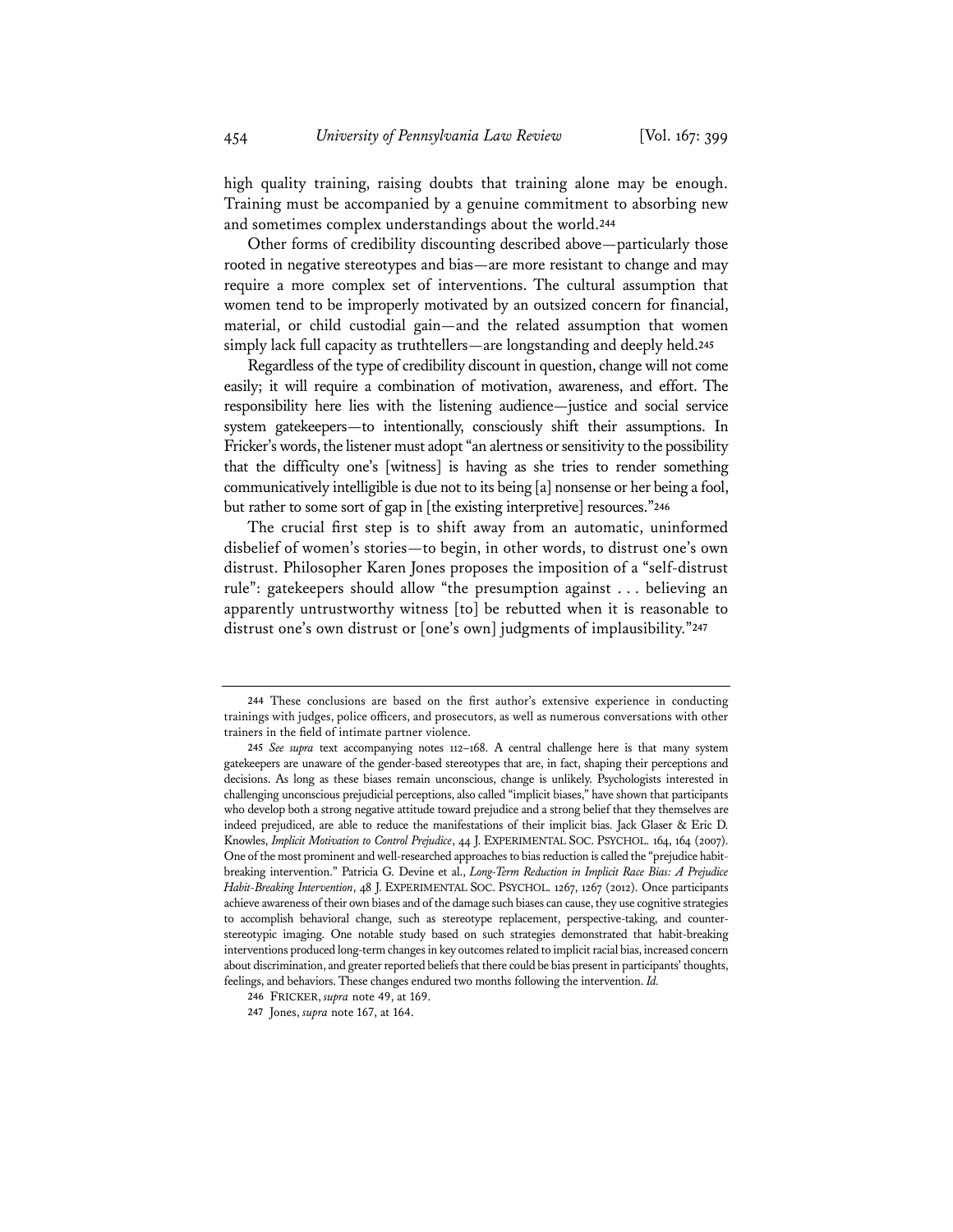## 2019] *Discounting Women* 455

Let us be clear: We are in no way arguing that by distrusting one's instincts to distrust a survivor, state actors must go to the other extreme and automatically credit all survivor stories. Instead, system actors need only resist the reflexive presumption *against* crediting women's stories, make an effort to avoid false assumptions, overcome hermeneutic gaps, and open their minds to accepting a broader range of stories and storytellers. We might call this process one of cultivating a capacity for "virtuous listening."**<sup>248</sup>**

System gatekeepers can build this openness into their traditional approaches to assessing credibility. Contributing factors such as the internal and external consistency of story, as well as witness demeanor, can easily expand to accommodate new understandings. For example, a judge who notices temporal gaps in a survivor's story can resist the urge to automatically discount her credibility. Instead, the judge can ask follow up questions in an effort to obtain more concrete factual information and avoid making unjustified assumptions. Such questions might include:

- What kinds of injuries did you sustain?
- Did you ever feel unable to breathe for any period of time?

Additional questions might focus on obtaining information about the impact of trauma on the witness. For example:

- Are you able to remember the full story of what happened, from beginning to end?
- It's fine if you can't tell me what happened in complete detail; just tell me any specific part of this experience that you *do* remember.
- How would you describe your ability to remember what happened here? Do you remember some pieces, like visual images, smells, sounds, or anything like that? Tell me about those.
- Is your memory of what happened consistent over time? How does it change?
- Is this a good or a bad day for your memory of what happened? Do you sometimes remember more or less than what you've been able to recall today?
- Is your memory of what happened similar to or different from your memory of other events in your life? How so?

A gatekeeper listening to a woman describe her experience of abuse with either a flat affect or a tone overwhelmed with hysteria or fury might ask:

• I notice you seem completely calm right now. Does that reflect how you felt at the time of the events you're describing?

**<sup>248</sup>** Jose Medina, *Varieties of Hermeneutical Injustice*, *in* ROUTLEDGE HANDBOOK,*supra* note 80, at 48.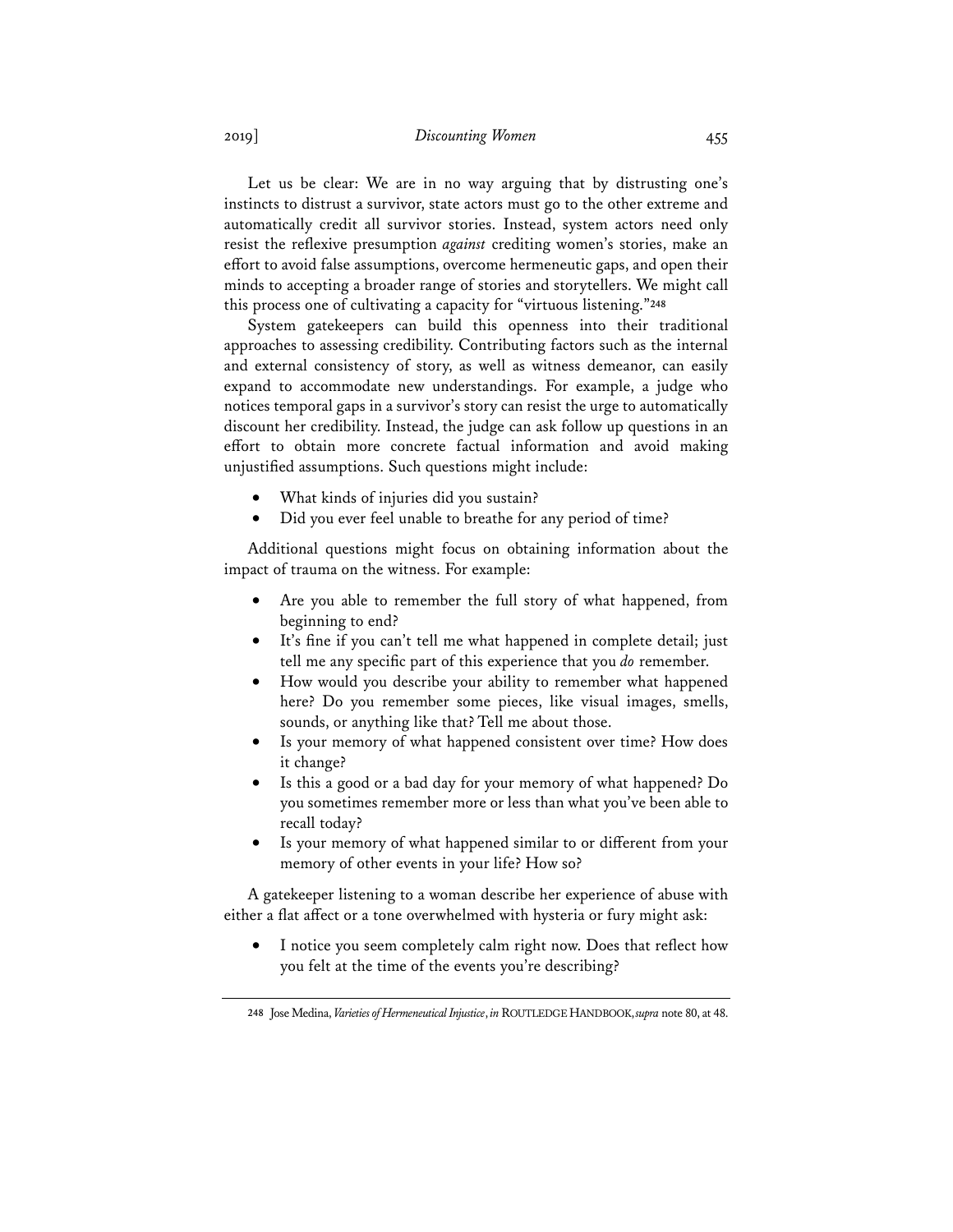• (If not): What do you think explains the difference?

or:

• I notice you seem extremely upset/angry right now. Can you help me understand what you're feeling, and why?

When receiving testimony focused on psychological, rather than physical abuse, listeners can use a prompt along these lines:

• You've talked about the psychological harm you experienced in your relationship. Was there ever physical violence? Can you help me understand why you have focused primarily on the emotional aspects of your experience?

When suspecting that a woman is improperly motivated by a desire to access housing/shelter, or to gain an advantage in a custody case:

- You've spent a lot of time explaining that you need to have a safe place to live. Can you help me understand why you've focused more on this issue than you have on the violence you've described?
- I see that you filed a permanent custody case a few weeks ago. Can you help me understand why you have filed your protection order case now? I need you to explain to me why you didn't file this case first.

To help counter the more general tendency to discredit women *as women*, a judge might take the issue on directly:

• One of the most basic things a judge has to do is to decide whose story to believe. In this case, like so many others, each of you is telling me a different story. Can you help me see the reasons I should credit, or believe, your side of the story, as well as the reasons I should not credit the story told by the other party?

The judge may ultimately find a woman's story implausible, or find her personally untrustworthy. But by engaging in a systematic reorientation of their beliefs, judges can begin to reverse unfair and automatic presumptions of distrust and thus avoid inflicting testimonial and hermeneutic injustice.

In addition, in cases where a judge or other system gatekeeper concludes that a survivor is, indeed, telling the truth, the gatekeeper should explicitly communicate that to her. In light of the frequency with which women face credibility discounts and the psychological harm such discounts impose, a counter-message of belief and support (where warranted) can be deeply cathartic.**<sup>249</sup>**

**<sup>249</sup>** *See supra* text accompanying notes 218–223. Being believed is critical to a survivors' ability to heal. A judge's explicit statement that a survivor is credible can serve as a stark counter narrative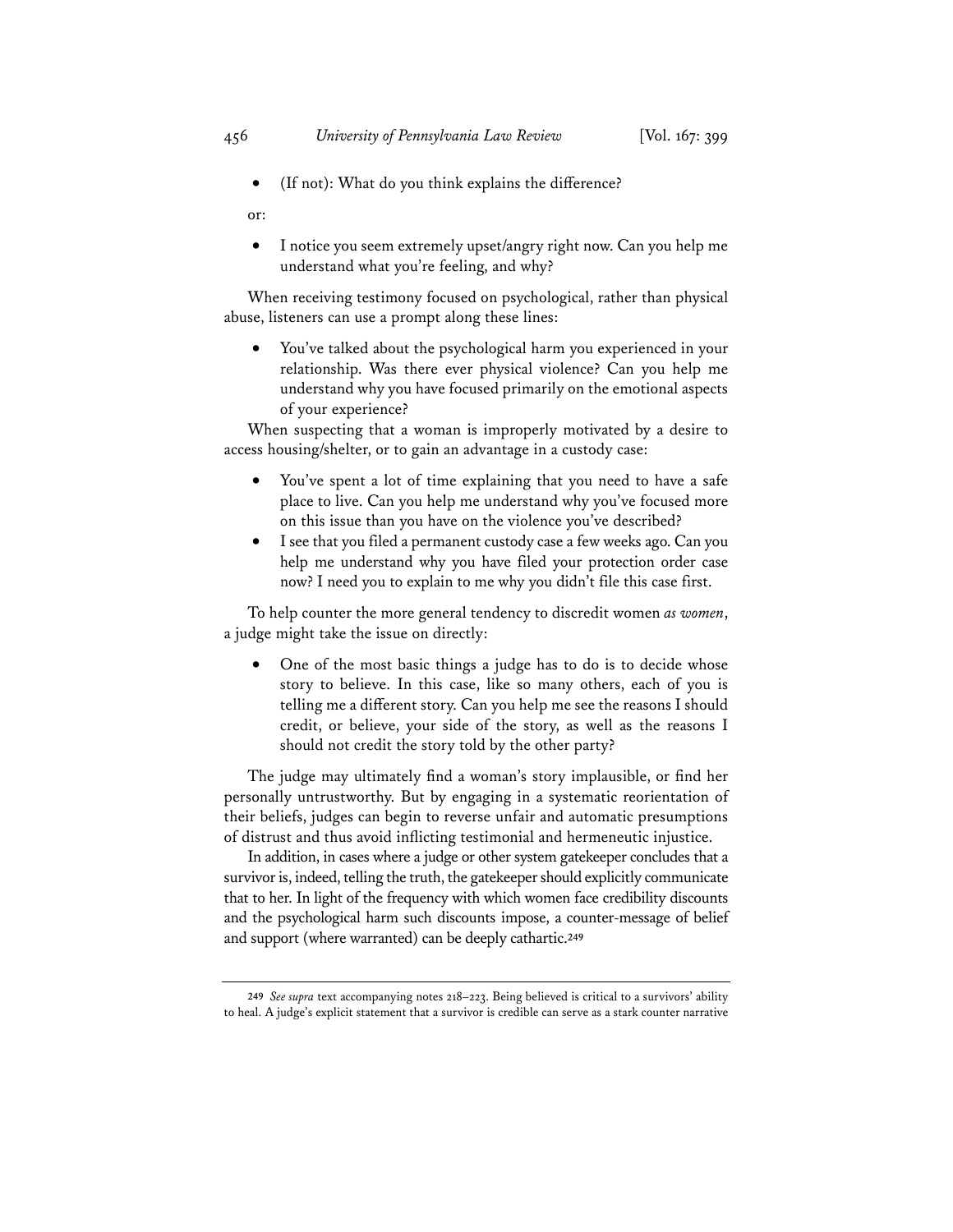2019] *Discounting Women* 457

And judges must be held accountable for instituting such changes. Court watch programs should expand to include observations about individual judicial efforts (and failures) to look beyond surface indicators of credibility and ask questions targeted at more accurate assessments. Court watch reports, shared with the local judiciary and made available to the public, would create much-needed pressure to follow through with a change in existing credibility assessment tools.

Still, experience has taught us that judicial training has its limits; accordingly, suggestions for changing gatekeeper behavior are not enough. Reform efforts also must focus on improving survivors' access to powerful forms of corroborative evidence. The story of White House staff secretary Rob Porter serves as a potent reminder that a picture—there, one that showed his ex-wife's black eye—can dramatically reduce the initial credibility discounting imposed on women's stories of abuse.**<sup>250</sup>** But survivors often lack such evidence. Many perpetrators routinely look through their targeted victim's phones, deleting any incriminating photos, texts, or voice mails that are stored there. Many women are afraid to maintain such evidence in the first instance, due to fear that discovery will lead to further abuse.

Recent technological innovations have created safe spaces for women seeking to maintain corroborative evidence. The SmartSafe+ mobile app, developed by the Domestic Violence Resource Centre in Victoria, Australia, enables survivors to create an online diary containing written, photographic, video, and audio entries that are stored on a cloud account, rather than on their phones.**<sup>251</sup>** It also contains guidance about the most important forms of corroborative evidence that can be useful in a courtroom.**<sup>252</sup>** On the phone itself, the app looks like a routine news feed. It can be downloaded, free of charge, at domestic violence advocacy organizations, where service providers have been trained to ascertain whether a survivor's phone is being monitored and ensure that the download cannot be detected.**<sup>253</sup>**

Efforts also are underway to develop online programs that use plain language to improve survivor access to justice.**<sup>254</sup>** Such efforts could be expanded to educate

to her abusive experiences, reinforcing the validity of her own perceptions and helping to restore the sense of self-worth she may have lost.

**<sup>250</sup>** *See, e.g.*, Maggie Haberman & Katie Rogers, *Rob Porter, White House Aide, Resigns After Accusations of Abuse*, N.Y.TIMES (Feb. 7, 2018), https://www.nytimes.com/2018/02/07/us/politics/robporter-resigns-abuse-white-house-staff-secretary.html.

**<sup>251</sup>** *Family Violence App Wins Inaugural Premier's iAward*, CIVIL VOICES (June 30, 2016) https://probonoaustralia.com.au/news/2016/06/family-violence-app-wins-inaugural-premiers-iaward/ [https://perma.cc/3PV9-5L4X].

**<sup>252</sup>** *See, e.g.*, SmartSafe+ Mobile App, https://www.youtube.com/watch?v=o9tdxEr1nww (last visited Oct. 16, 2018).

**<sup>253</sup>** *Id.*

**<sup>254</sup>** Brigitte Lewis, Lisa Harris & Georgina Heydon, *The Conversation We Need to Have: Victoria Has Made Progress on Tackling Domestic Violence, But There Is Still Much to Be Done*, ASIA & PAC.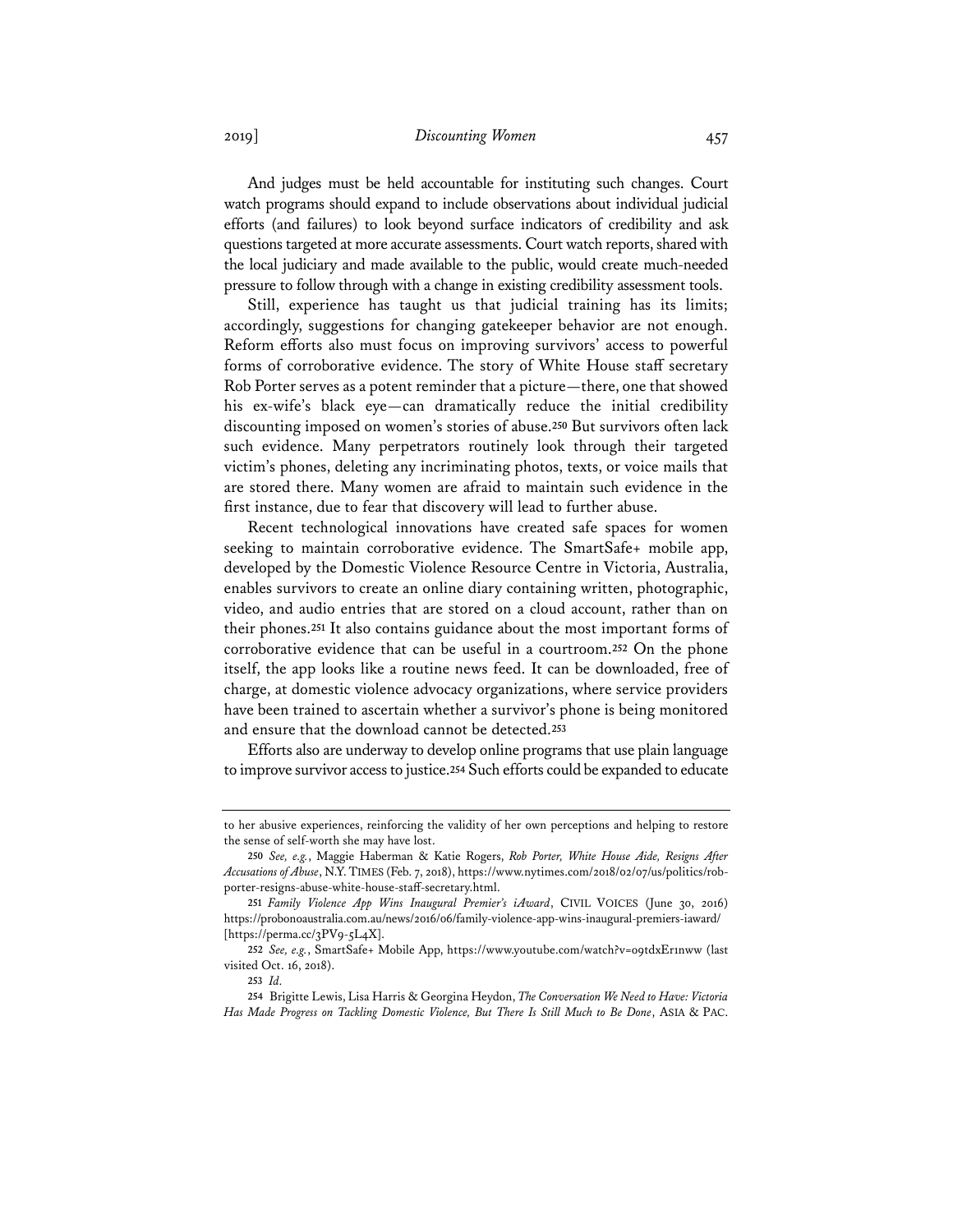survivors about the importance of focusing courtroom storytelling around applicable legal standards. Community education focused on storytelling could prompt women to highlight their experiences of physical harm, for example, helping them to focus on what is most important for their legal case, rather than what might be most emotionally salient to them on a personal level. In addition, online programs and in-person advocates could help women think through how to effectively communicate how trauma might be impairing their ability to effectively tell their story in court, or to any system gatekeeper.

Together, these initial reforms could have a substantial individual and institutional impact, with a concomitant diminution in discounting women's credibility. But, as noted above, two prerequisite conditions—whether in reducing the "willful interpretive gap" in understanding women's experiences, in eradicating cultural stereotypes of women as inherent untrustworthy, or in taking women's experiences seriously—are the *acknowledgement of gender-based bias, and the will to change*.

Progress is possible. The #MeToo moment represents the beginning of a shift in cultural understanding and good will. The floodgate of stories from blue collar workers to Hollywood A-listers has forced society to face the realities encountered by so many women in the American workplace. Similarly, the #WhyIStayed campaign brought into sharp relief the ways that women are often trapped in abusive relationships. And the January 2018 sentencing hearing in the criminal prosecution of Larry Nassar, a sports therapist at Michigan State University who sexually assaulted more than 150 female students over two decades, raised national awareness about women's experiences of sexual assault.**<sup>255</sup>**

Perhaps most importantly, the Nassar case represents an initial effort to break crucial barriers directly related to credibility discounting. The women Nassar exploited told the court and the wider world, explicitly and in painful detail, their stories of being discredited by the institutions ostensibly designed to help them. Over 150 women from Michigan State University ("MSU") came forward with story after story of how they

told MSU administrators, explicitly and more than once, that Nassar was sexually abusing them during medical appointments. [The administrators] listened to women describe the rubbing back and forth, the digital penetration that sometimes lasted 15 minutes, the ungloved hands. But when

POL'Y SOC'Y (Sept. 6, 2016), http://www.policyforum.net/the-conversation-we-need-to-have/ [https://perma.cc/5AQA-697Z].

**<sup>255</sup>** Caroline Kitchener, *Larry Nassar and the Impulse to Doubt Female Pain*, ATLANTIC (Jan. 23, 2018), https://www.theatlantic.com/health/archive/2018/01/larry-nassar-and-the-impulse-to-doubt-female-pain/551198/.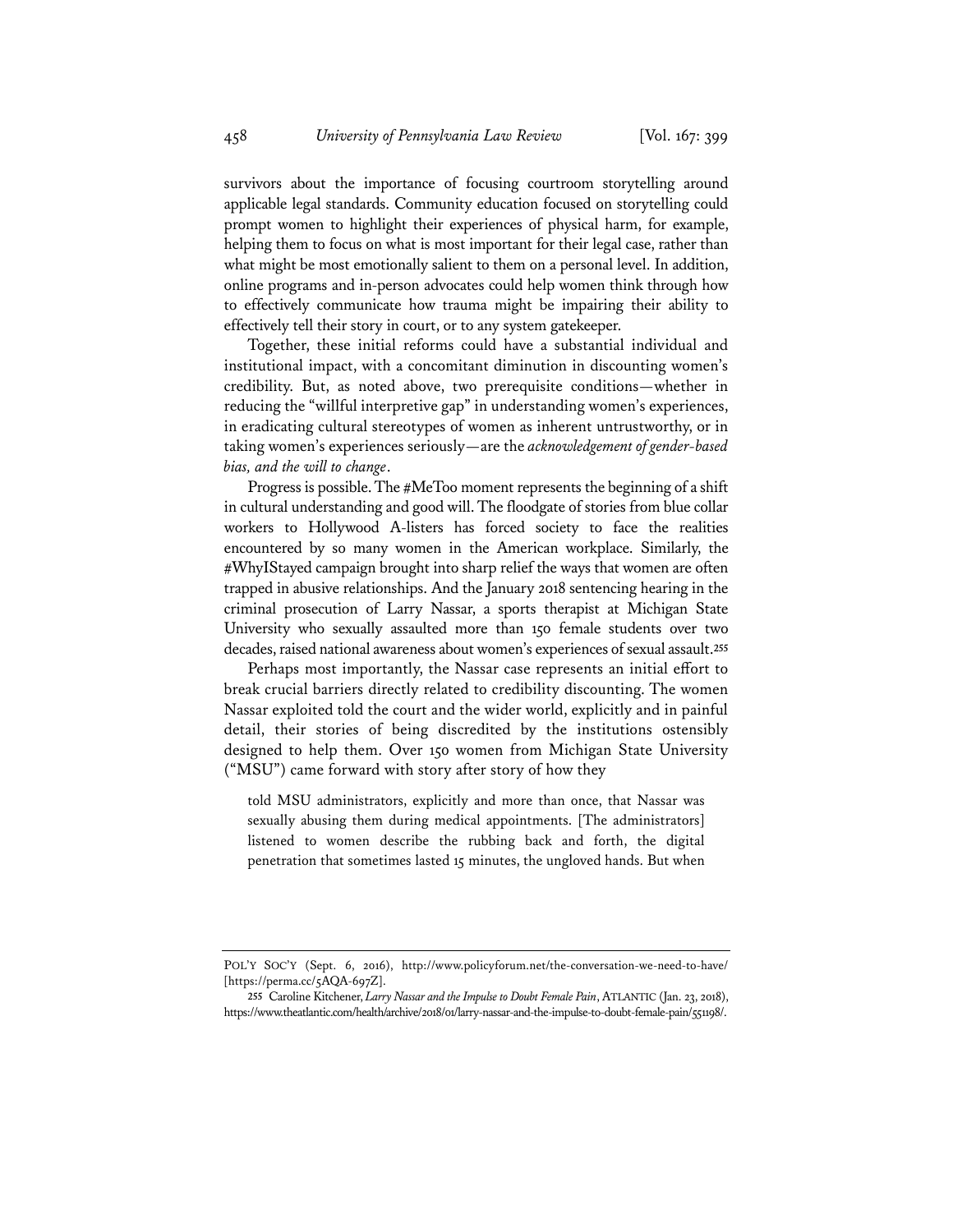those women said there was a problem—that this didn't feel right, that they were hurt—*the administrators didn't believe them*. **<sup>256</sup>**

Instead, school administrators consistently discounted the credibility of Nassar's victims, telling them: "He's an Olympic doctor"; or "No way"; or "[You] must be misunderstanding what was going on."**<sup>257</sup>** When asked about the women's reports of abuse, the university's Title IX investigator, Kristine Moore, said "the women likely did not understand the 'nuanced difference' between proper medical procedure and sexual abuse."**<sup>258</sup>**

The sentencing hearing in this case was a groundbreaking opportunity for women to share both their experiences of sexual assault and, in painful detail, their experiences of credibility discounting. The seven days of hearings were cathartic for the survivors; they also shone a light on the institutional gaslighting that women routinely experience.**<sup>259</sup>** It is time to build on the momentum of this new awareness and take concrete steps to implement meaningful reform in the justice and social service systems.

#### **CONCLUSION**

Women experience credibility discounts in their homes and in the systems they turn to for help. As the torrent of #MeToo stories have made clear, these same discounts pervade workplaces where women are sexually harassed. The Larry Nassar case further shows that these discounts are rampant among campus administrators responsible for handling sexual assaults. The routine experience of credibility discounting indeed is an integral part of male abuses of power, making those experiences far more painful and difficult for women to surmount.

But assaults on women's credibility also exist independently of those abusive contexts. In fact, women routinely face credibility discounting in multiple spheres of their lives. As we have worked on this essay, we've started to notice credibility discounting in our own lives everywhere we turn. When we've talked to colleagues and friends about this project, they too reliably respond with a story of their own, typically from the past few days.

For example, one colleague—an extremely well-known legal theorist exclaimed, "That happens to me, all the time!"**<sup>260</sup>** She told us the story of a dinner party she had just attended, where the conversation turned to the question of who would succeed to the presidency if Donald Trump, Mike Pence, and Paul Ryan were all somehow removed from office. Our colleague

**<sup>256</sup>** *Id.* (emphasis added).

**<sup>257</sup>** *Id.*

**<sup>258</sup>** *Id.*

**<sup>259</sup>** Sophie Gilbert, *The Transformative Justice of Judge Aquilina*, ATLANTIC (Jan. 25, 2018), https://www.theatlantic.com/entertainment/archive/2018/01/judge-rosemarie-aquilina-larry-nassar/551462/. **260** Thanks to Professor Robin West for providing us with this story.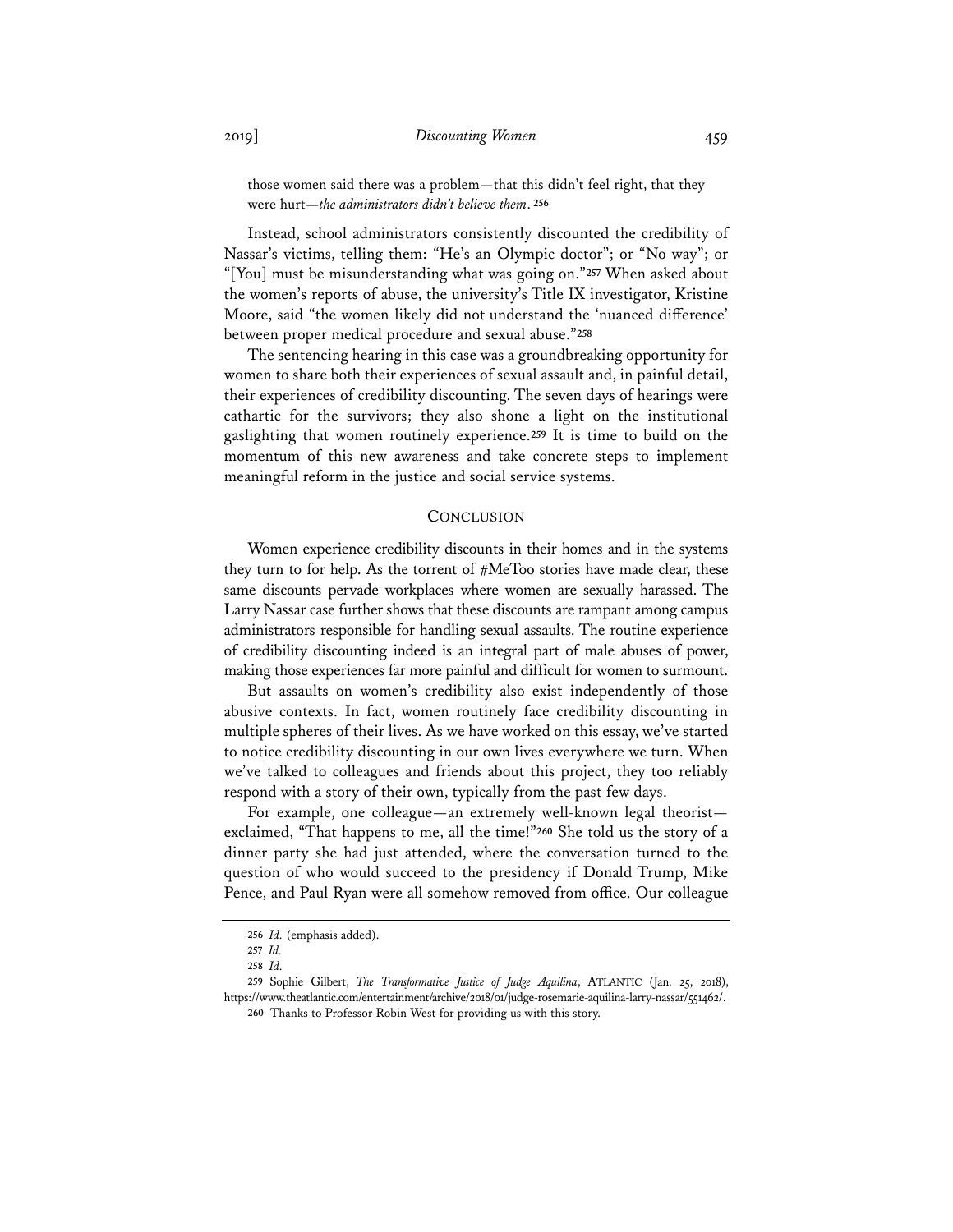(a woman) volunteered that she'd been thinking about this quite a bit, and that the next person in line was Orrin Hatch—the President Pro Tempore of the Senate. The other guests responded with deep skepticism: "That can't be right," etc. She insisted that she was certain, but she was ignored. Several guests pulled out their phones and started to Google the question; others brainstormed possibilities among themselves. Eventually, the group concluded that the next in line was . . . Orrin Hatch.**<sup>261</sup>** No one acknowledged that our colleague had ever even suggested this answer. Not only was there no apology for doubting her; it was as though she had never spoken at all.

Other friends and colleagues shared experiences where they reported unusual physical symptoms to male medical professionals. They were concerned, in advance, that they might be dismissed as "hysterical" or as exaggerating their experiences, and, in fact, they often were told that the problem was likely "all in their heads."**<sup>262</sup>** Gender-based credibility discounting is a serious concern in the medical field: among emergency room patients complaining of abdominal pain, women are thirteen to twenty-five percent less likely than men to receive highstrength "opioid" pain medication; in addition, women wait an average of sixteen minutes longer than men to receive treatment.**<sup>263</sup>**

Indeed, credibility discounting stands on its own as an essential aspect of the female experience. Doubt, skepticism, and trivializing are familiar phenomena to women. In other words, credibility discounting and experiential trivializing are distinct injuries women experience, as part of, and *in addition to*, other forms of gender-based, discriminatory harms.

It is time for a credibility-discounting #MeToo movement. Women need to come forward in massive numbers to tell their stories of discounts based on

**<sup>261</sup>** This story has a sharp ironic edge. Orrin Hatch took a leading role in the Clarence Thomas confirmation hearings before the Senate Judiciary Committee. *See, e.g.*, *Thomas Hearing Day 1, Part 1*, C-SPAN, at 48:37–57:02 (Oct. 12, 1991), https://www.c-span.org/video/?21974-1/thomas-hearingday-1-part-1. Reflecting on these hearings nearly twenty years later, in an interview with CNN, Hatch reasserted his view that Anita Hill fabricated her story about Thomas' harassment, but "talked herself into believing it." Hatch explains:

I believe that Anita Hill was an excellent witness. I think she actually believed, and talked herself into believing, what she said. There was a sexual harasser at that time, according to the sources I have, and he was her supervisor. He just wasn't Clarence Thomas. And I think she transposed that to where she believed it . . . .

*Why Ask for Anita Hill's Apology Now?*, CNN (Oct. 20, 2010), https://www.youtube.com/ watch?v=6Og0LRu028Q.

**<sup>262</sup>** For a more in-depth look at this type of credibility discount, see Jennifer Brea, *They Told Me My Illness Was All in My Head. Was It Because I'm a Woman?*, BOS. GLOBE (Dec. 27, 2017), https://www.bostonglobe.com/magazine/2017/12/27/they-told-illness-was-all-head-was-because-woman/ 47zuihgBfZqPdNe7S40hSJ/story.html.

**<sup>263</sup>** Esther H. Chen et al., *Gender Disparity in Analgesic Treatment of Emergency Department Patients with Acute Abdominal Pain*, 15 ACAD. EMERGENCY MED. 414, 414 (2008).